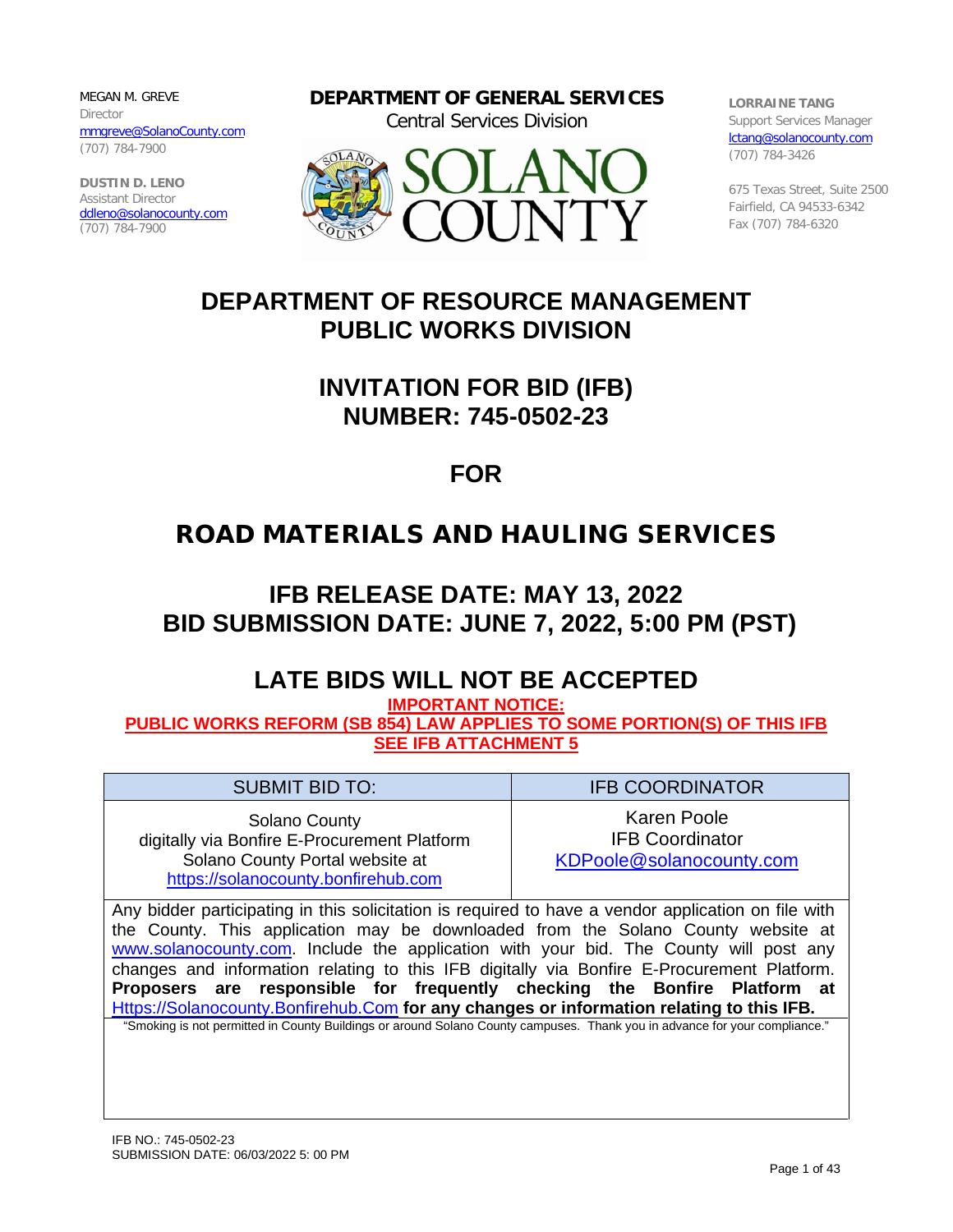MEGAN M. GREVE Director [mmgreve@SolanoCounty.com](mailto:mmgreve@SolanoCounty.com) (707) 784-7900

DUSTIN D. LENO Assistant Director [ddleno@solanocounty.com](mailto:ddleno@solanocounty.com) (707) 784-7900

## **DEPARTMENT OF GENERAL SERVICES**

Central Services Division



**LORRAINE TANG** Staff Analyst, Sr. [lctang@solanocounty.com](mailto:lctang@solanocounty.com) (707) 784-3426

675 Texas Street, Suite 2500 Fairfield, CA 94533-6342 Fax (707) 784-6320 [www.solanocounty.com](http://www.solanocounty.com/)

Subject: Invitation for Bid (IFB) No. 745-0502-23 Road Materials and Hauling Services

## **Attention: All Prospective Bidders**

We invite you to participate in this bidding opportunity described in the attached Invitation for Bid (IFB). If you are interested, the IFB package may be downloaded from the Bonfire E-Procurement Platform, Solano County Portal at [https://solanocounty.bonfirehub.com/login.](https://solanocounty.bonfirehub.com/login)

Notice is hereby given that bids MUST be electronically submitted via the Bonfire website [https://solanocounty.bonfirehub.com/login,](https://solanocounty.bonfirehub.com/login) no later than June 3, 2022 5:00 PM, Pacific Standard Time (PST), at which time, the County will access and evaluate all bids in accordance with the County of Solano's specifications and requirements. Any hard copy, email, or late submissions will be retained in the file unopened and will be considered disqualified.

It is the responsibility of the bidder to ensure that electronically submitted bids are successfully accepted in Bonfire before the bid submittal deadline. The receipt time in the Bonfire website will be the governing time for bid eligibility.

Bidders shall visit the Bonfire website for any updates, changes or supplemental information regarding this solicitation prior to and after the bid submission date.

Respectfully,

Karen Poole, Sr. Buyer IFB Coordinator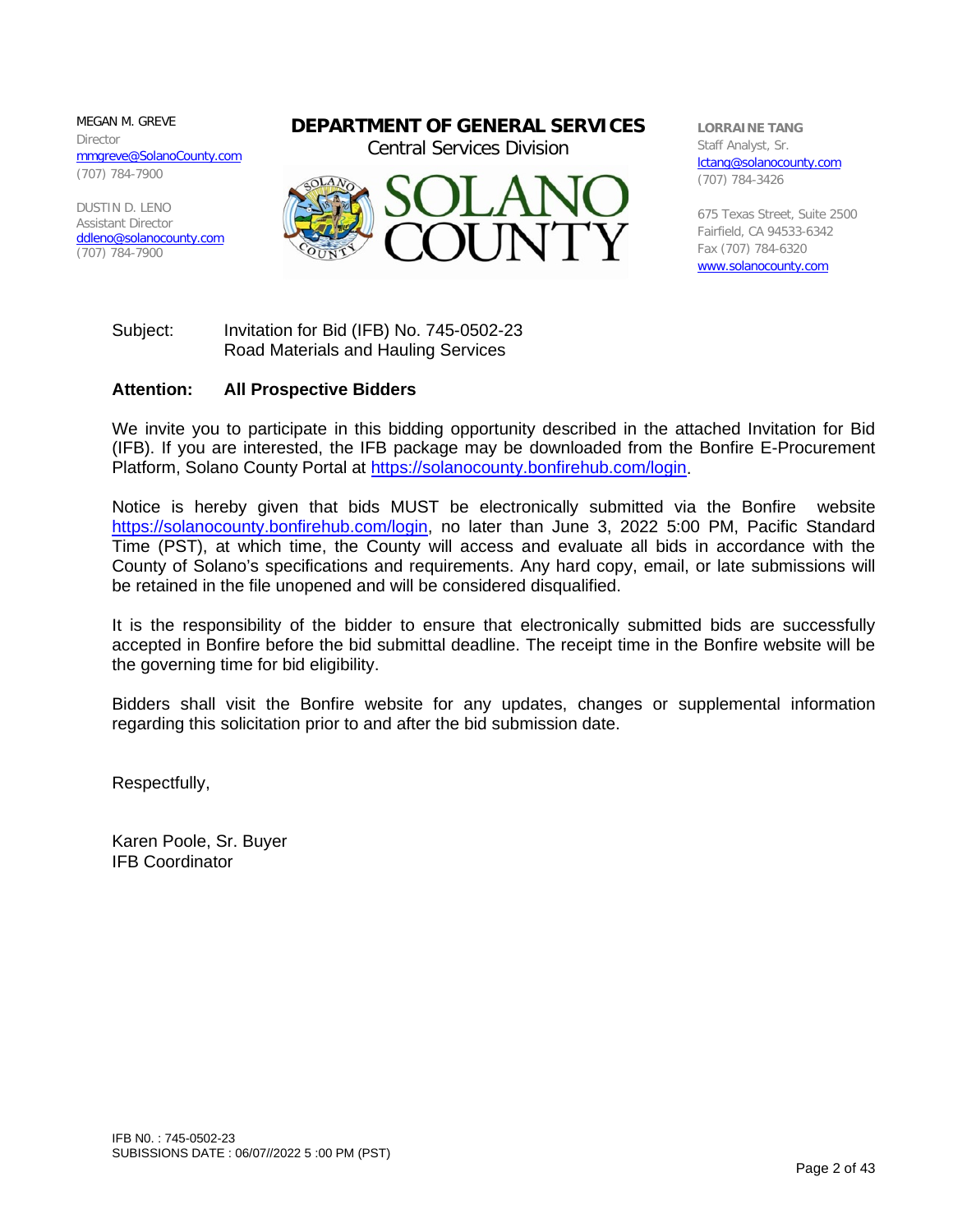## **1.0. STATEMENT OF PURPOSE**

- 1. The purpose of this Invitation for Bids (IFB) is to define the County's minimum requirements and gain adequate information by which the County may evaluate services offered by contractors or vendors. As used herein, the term contractor or vendor shall mean the contractor, its employees, or agents.
- 2. The County of Solano, on behalf of the Department of Resource Management, Public Works Division, hereinafter referred to as the "County," is soliciting bids for road materials (asphalt cement, aggregates, and SS-1 oil, etc.) and hauling services, for the six-months period starting July 2, 2022, to December 31, 2022. The tonnage amount indicated is the County's best estimate of requirements for road repair and maintenance. No amounts or use of services are implied or guaranteed.
- 3. The actual quantity needed by the County may be greater or lesser as described herein. The County reserves the rights to purchase these materials from any vendor based on price, plant location, work requirements, work location, materials availability, quality of materials and any other reason as deemed in the best interest of the County.
- 4. Any hauling aspect of this bid that results in materials being delivered to the County jobsite, and material manipulation or spreading are required, will be subject to California SB854 and requires bidders/contractors to register with the California Department of Industrial Relations (DIR). Further, where manipulation or spreading of materials are required on the jobsite, the contractor is required to pay employees trucking the materials prevailing wages in accordance with DIR. In accordance with SB854, the County cannot accept bids for any portion of this IFB that is subject to SB854 if bidder/contractor is not registered with DIR prior to submitting a bid response.
- 5. Delivery, only of materials to jobsite (where manipulation or spreading is not required at the jobsite), is not subject to SB854 requirements. Additionally, if materials are being delivered to the County corporation yard (Fairfield, Vacaville, Rio Vista, and Dixon), neither prevailing wages, nor SB854 apply to these deliveries.
- 6. This IFB contains four (4) separate Bid Sheets as stated below. Bidder shall bid as per requirements specified in each bid-sheet. Bidders may bid on all or part of this IFB.
	- A. **QUARRY/PLANT: BID SHEET ONE (1): FOR USE FOR QUARRIES AND PLANT BIDDERS ONLY**. Please see instructions on bid sheet for annotating bid prices. The County will pick-up materials from the quarry/plant. Indicate if bid prices for road materials are firm for the 6-month period. If prices are not firm for the period, please indicate for how long bid prices are firm. Rock (aggregate) prices shall be fixed for the six-month period. (See bid sheet)
	- B. **HAULER: BID SHEET TWO (2): FOR USE BY TRUCKING COMPANIES ONLY**. Please see instructions on bid sheet for annotating bid prices. This portion of bid is for hauling the aggregate only from a quarry/plant location to the County's corporation yards. Bid price shall remain fixed/firm for the six-month period. The County will purchase the road materials separately from the quarry/plant as needed.
	- C. **HAULER: BID SHEET THREE (3): FOR USE BY TRUCKING COMPANIES ONLY.** Please see instructions on bid sheet for annotating bid prices. This portion of bid is for hauling the aggregate and other road materials from a quarry/plant location to various road sites for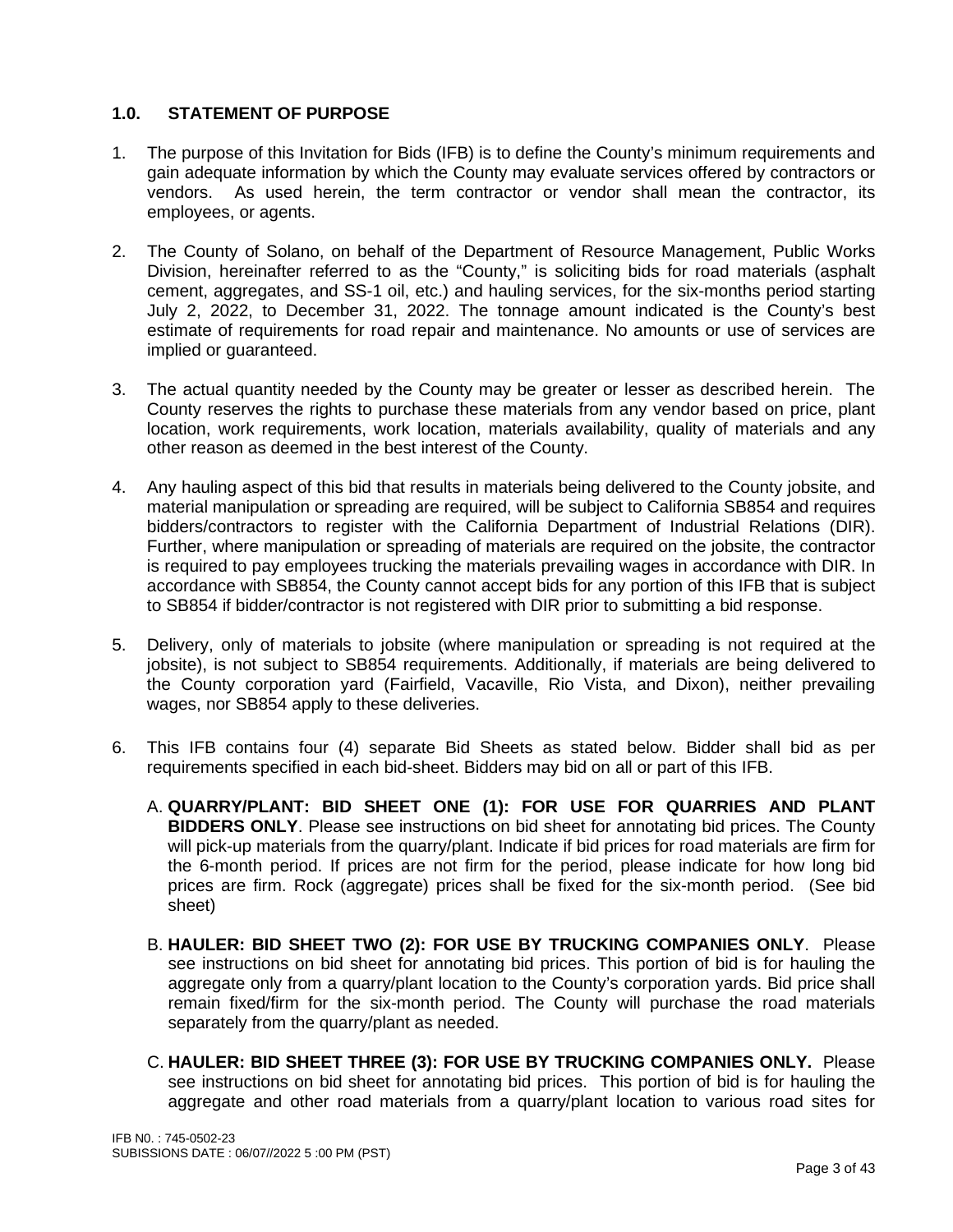repair or maintenance (see zone map) throughout the County. Bid price shall remain fixed/firm for the six-month period. The County will purchase the road materials separately from the quarry/plant as needed. The County trucking requirements includes, but is not necessarily limited to, the use of bottom-dump, semi-bottom dump trucks, transfer trucks, dump trucks, super dump trucks, end dumps and other trucks as required. A County map with designated zones is included in this bid package.

- D. **HAULER: TRUCK AND DRIVER: BID SHEET FOUR (4): FOR USE BY TRUCKING COMPANIES ONLY.** Please see instructions on bid sheet for annotating bid prices. This portion of bid is for hauling aggregate and other road materials to various sites in the County, such as for road repair or maintenance throughout the County. Bid price shall remain fixed/firm for the six-month period. The County will purchase the road materials separately from the quarry/plant as needed, if required. The rate for truck and driver will start from and terminate at a location designated by the Public Works Division. The County trucking requirements includes, but are not necessarily limited to, the use of bottom-dump, semibottom dump trucks, transfer trucks, dump trucks, super dump trucks, end dumps and other trucks as required.
- 7. All materials (from quarries/plants) are subject to inspection and approval by the County Engineer. The County Engineer or his authorized representative(s) shall have access at all times to the materials stocks from which the County is supplied and shall be furnished with every reasonable facility and assistance for ascertaining that the materials are in accordance with the requirements and intent of the specifications.
- 8. Applicable County sales tax will be added to the invoice. Do not include tax on bid form. The County is exempted from federal excise tax. A tax-exempt ID number will be provided upon request.
- 9. The specifications listed on bid forms (included in this bid package) are minimums, and could be exceeded, with the understanding that this is a competitive bid for this specification.
- 10. Services and or commodities to be rendered as specified within guidelines as provided by this IFB in its entirety. This IFB details deliverables and terms and conditions as required by the County.
- 11. Bid Validity Period: Unless otherwise specified in this document, bid prices shall remain valid for a period of ninety (90) days from the bid submission date.
- 12. Bidders or its employees must hold all necessary and applicable federal, state, or local business and professional licenses. The County will require any or all contractors, its employees, or subcontractor(s) to submit evidence of proper licensure for the entire contract period. bidder is required to submit with their bid a copy of the following:
	- a. California DMV Motor Carrier Certificate/Permit
	- b. Certificate of Insurance (see Exhibit C.7)
	- c. Business License
	- e. DIR Registration Number: (Applicable to the Bid Sheet 4, Trucking Company Bidders).

**Note**: By law, the County must refuse bids from bidders that do not possess a current DIR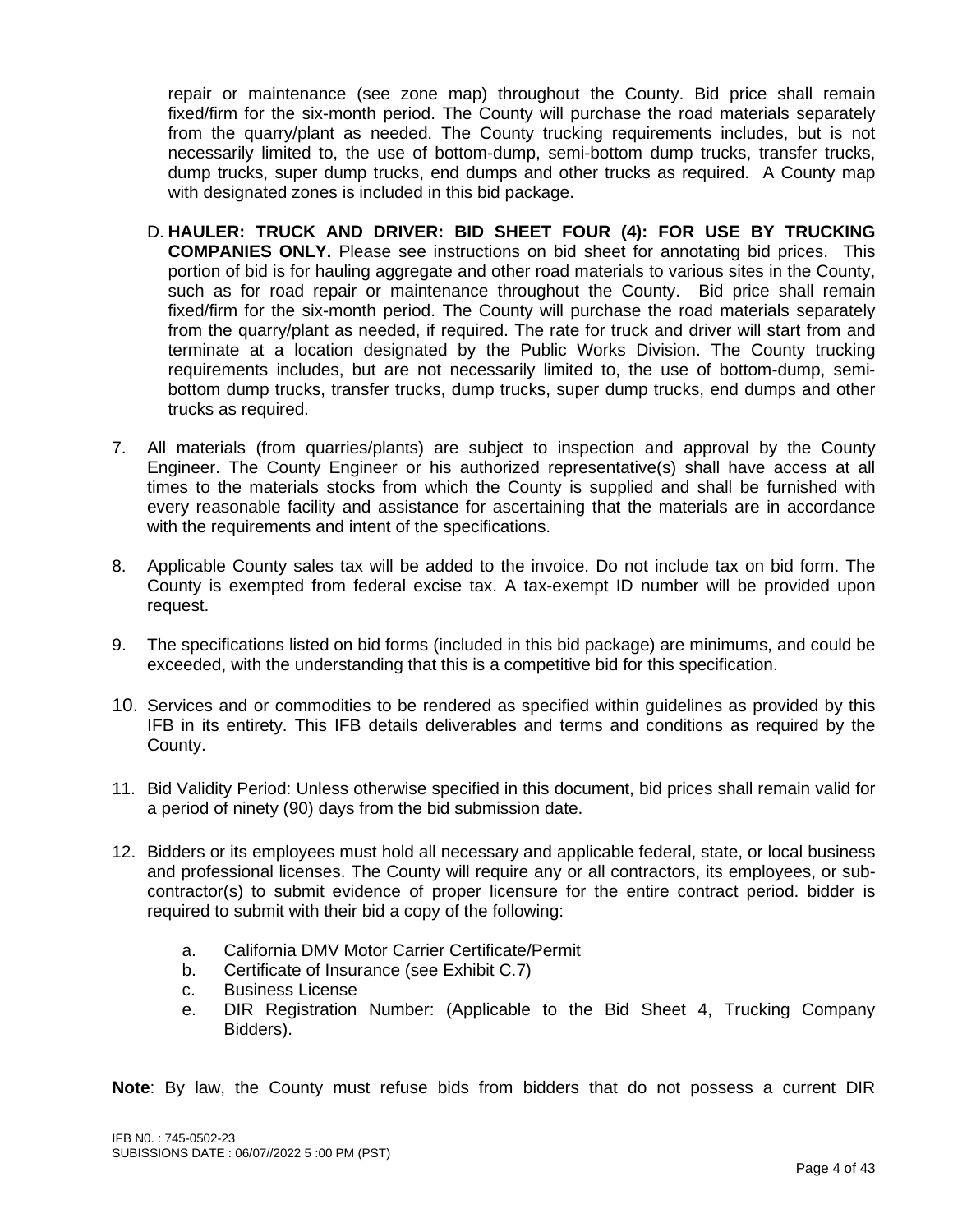registration number.

13. Questions regarding this solicitation shall be posted via Bonfire E-Procurement Platform, Solano County Portal at [https://solanocounty.bonfirehub.com/login,](https://solanocounty.bonfirehub.com/login) or submitted in writing to the IFB Coordinator, email at [KDPoole@solanocounty.com](mailto:KDPoole@solanocounty.com) no later than May 20, 2022, 5:00 PM PST. Response to written questions will be posted on the bonfire website no later than May 23, 2022. If there is a delay in posting responses, the bid submission due date will be extended commensurate. The County cannot assure any response to questions/inquiries received after this date.

## **2.0. CONTRACT TYPE AND DURATION**

- 1. This is a Firm-Fixed-Price type of contract, in the form of the Purchase Order (PO), and all requirements, terms and conditions of this solicitation shall be incorporated in the PO by reference, with the same force and effect as they were given in full text.
- 2. Period of performance for this contract is six (6) months with an effective period of July 2, 2022 through December 31, 2022.
- 3. Contingent to the contractor's performance, the County reserves the right to extend the contract for one (1) additional six (6) month period without competitive bidding process, representing a total contract term of no more than one (1) year at the sole discretion of the County, provided that the County notifies the Contractor in writing of its intention to do so at least thirty (30) days prior to the contract expiration date. An extension of the term of this contract will be affected through an amendment to the contract.

## **3.0. SCOPE OF WORK**

- 1. All services must comply with current California State Division of Industrial Safety orders, Occupational Safety and Health Administration (OSHA), Department of Transportation (DOT) and any other as required by local, state or federal laws. Contractor shall be solely responsible for the safety of Contractor's employees and others relative to Contractor's work, work procedures, materials, equipment, transportation, signage and related activities and equipment.
- 2. The County may reject, based on its condition, any equipment offered. If, for any reason, the truck is rejected, or the contractor doesn't perform, the County will not be liable for any charges.
- 3. Non-skilled, inefficient operators will not be tolerated at the job site and the job site supervisor may, when necessary, call for replacement.
- 4. The contractor shall furnish all personnel, equipment, tools, parts and any other materials necessary to furnish the County with the supplies/services as required as per terms and conditions set forth herein. Services and/or commodities to be rendered as specified within guidelines as provided by this IFB in its entirety. This IFB details, deliverables and terms and conditions as required by the County.
- 5. All equipment shall be operated and maintained in good, serviceable condition and must comply with all current California State Division of Industrial Safety orders, OSHA, and applicable sections of current California State Vehicle Code.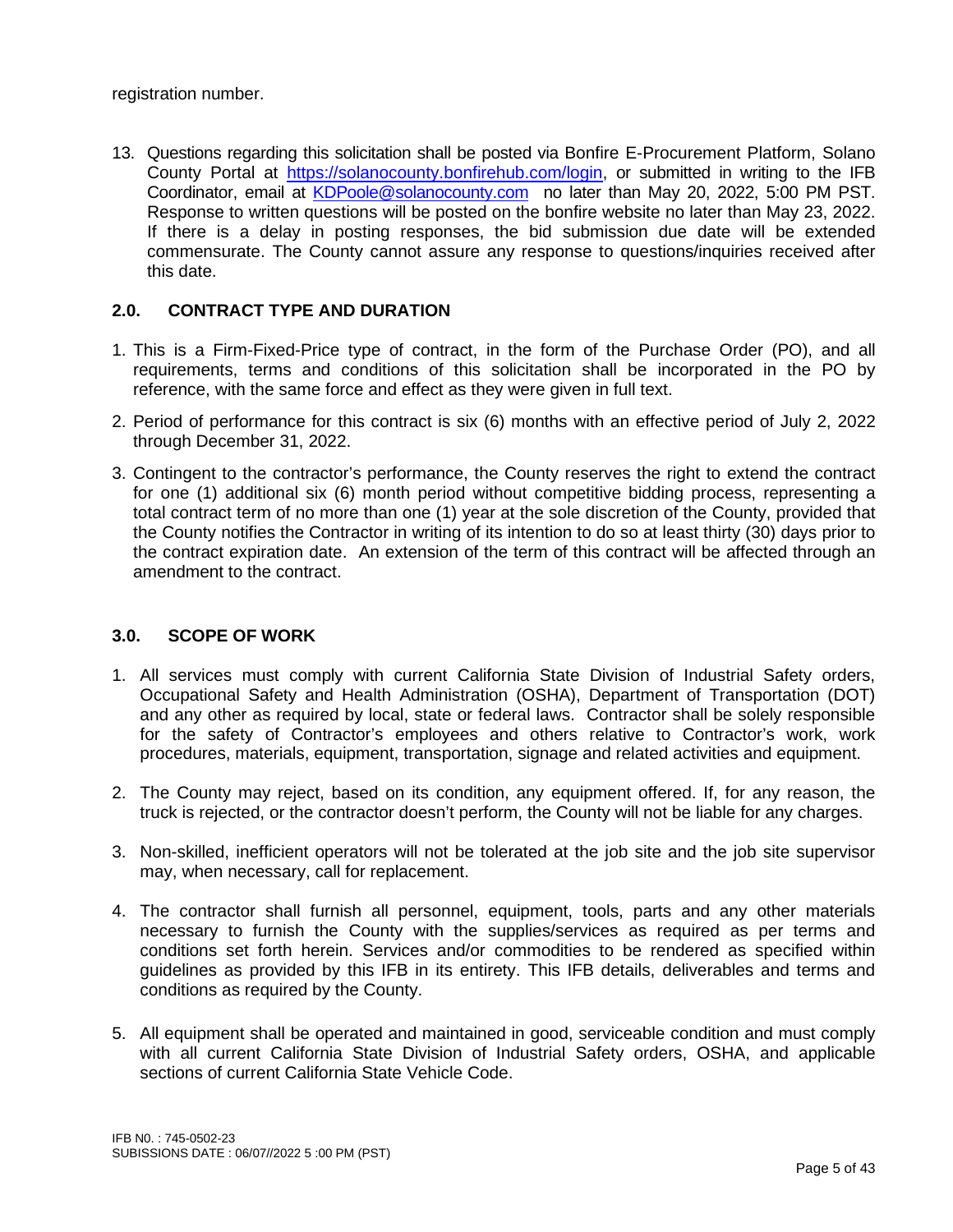- 6. Contractor shall neither assign nor subcontract any of the services required under this contract without prior written consent of the County.
- 7. It is understood and agreed that contractor (including contractor's employees) is an independent contractor, and that no relationship of employer-employee exists between the parties hereto. Contractor's assigned personnel shall not be entitled to any benefits payable to employees of County. County is not required to make any deductions or withholdings from the compensation payable to contractor under the provisions of this agreement; and as an independent contractor, contractor hereby indemnifies and holds County harmless from all claims that may be made against County based upon any contention by any third party that an employer-employee relationship exists due to this agreement.
- 8. It is further understood and agreed by the parties hereto that contractor in the performance of its obligation hereunder is subject to the control or direction of County as to the designation of tasks to be performed, the results to be accomplished by the services hereunder agreed to be rendered and performed, and not the means, methods, or sequence used by contractor for accomplishing the results.
- 9. If, in the performance of this agreement, any third persons are employed by Contractor, such person shall be entirely and exclusively under the direction, supervision, and control of contractor. All terms of employment, including hours, wages, working conditions, discipline, hiring, and discharging, or any other terms of employment or requirements of law, shall be determined by contractor.
- 10. It is further understood and agreed that as an independent contractor and not an employee of the County, neither the contractor nor contractor's assigned personnel shall have any entitlement as a County employee, right to act on behalf of County in any capacity whatsoever as agent, nor to bind County to any obligation whatsoever.

## **4.0. EVALUATION AND AWARD**

- 1. The County will evaluate and award to the lowest responsive and responsible bidder(s) as applicable unless the County determines to be in its best interest, to reduce the number of awards(s) to the/those responsive and responsible bidder(s) (vendor reduction), to render services and perform associated work in support of the County and fulfill all contract requirements.
- 2. The County reserves the sole and independent right to make an award in whole or in part or any varying combination (split bid) if deemed to be in the best interest of the County. The award may not necessarily be to the lowest vendor, but to the bid determined to be professionally and technically able to render services and perform associated work in support of the County and fulfill all contract requirements.

## **5.0. INSTRUCTIONS TO BIDDERS**

1. INFORMED BIDDERS. Before submitting bids, bidders must fully inform themselves of the conditions, requirements and specifications of the products or materials to be furnished. Failure to do so will be at bidder's own risk and the bidder cannot secure relief on the plea of error. 2. BID FORMS. Bid must be submitted on a pre-printed bid(s) form supplied by the County's Purchasing Services, included in this solicitation.

3. PRICES, NOTATIONS, AND MISTAKES. All prices and notations must be inked or typewritten. Mistakes may be crossed out and corrections typed or printed adjacent to the mistake and initialed in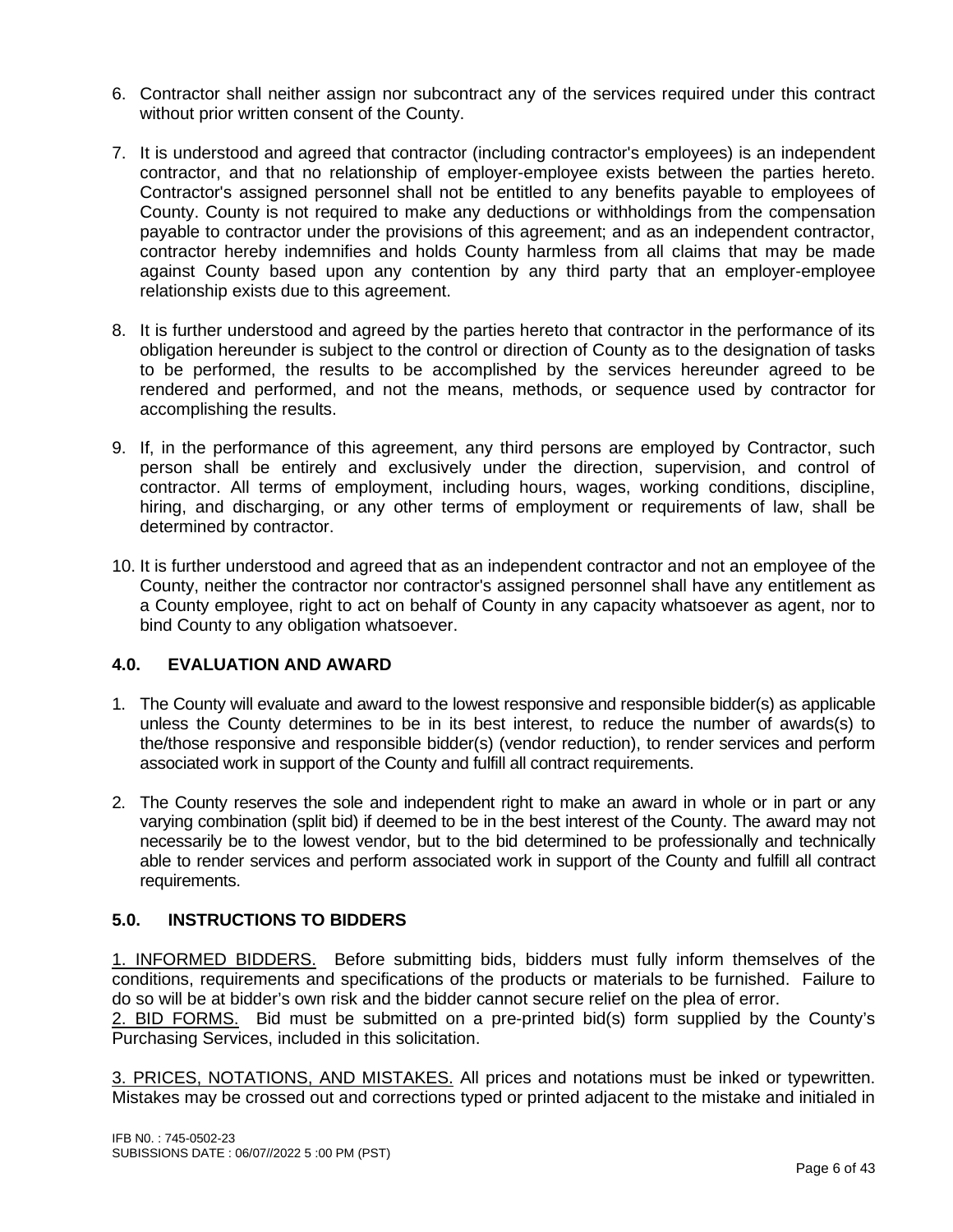ink by the person who signs the bid. Prices shall be stated in units with quotations made separately on each item. In the event of conflict, unit prices will govern. Where there is a conflict between words and figures, words will govern.

4. OFFERS OF MORE THAN ONE PRICE. Bidders can submit more than one bid, but not more than two bids. Bidders may submit one base bid and one alternate bid. Where bidder submits more than one bid, one bid shall be marked "base bid" and the other shall be marked "alternate bid." Base bid and the alternate bid shall be submitted in accordance with the terms and conditions of this bid solicitation. The County reserves the right to accept or reject any alternate offer, in whole or part. Any such acceptance, in whole or in part, shall be in the best interest of the County.

5. TERMS OF THE OFFER. Solano County's acceptance of bidder's offer shall be limited to the terms herein unless expressly agreed in writing by Solano County. Bids offering terms other than those shown will be declared non-responsive and will not be considered.

6. BIDDER AGREEMENT TO TERMS AND CONDITIONS. Submission of a signed bid will be interpreted to mean bidder has agreed to all the terms and conditions set forth in the pages of this solicitation.

7. CANCELLATION OF CONTRACT. The County may cancel this contract without cause at any time by giving thirty (30) days written notice to the supplier/vendor. The County of Solano may cancel this contract with cause at any time by giving ten (10) days written notice to the vendor. Cancellation for cause shall be at the discretion of the County of Solano and shall be, but is not limited to, failure to supply the service specified within the time allowed or within the terms, conditions, or provisions of this contract. The successful bidder may not cancel this contract without prior written consent of the County's Purchasing Services.

8. COMPLIANCE OR DEVIATION TO SPECIFICATIONS. Bidder agrees that the services offered will meet all the requirements of the specifications in this solicitation unless deviations from them are clearly indicated in the bidder's response. Bidder may submit an attachment entitled "Exception to Specifications," which must be signed by bidder's authorized representative. An explanation must be made for each item to which an exception is taken, giving in detail the extent of the exception and the reason for which it is taken. Bids failing to comply with this requirement will be considered nonresponsive. Submittal of brochure or other manufacturer literature is desirable but shall not be an acceptable substitution for the requirement. The County reserves the right to accept or reject any exception or deviation in whole or part. Any such acceptance, in whole or in part, shall be in the best interest of the County.

9. COMPLIANCE WITH LAWS. All bids shall comply with current federal, state, local and other laws relative thereto.

10. FORCE MAJEURE. If execution of this contract shall be delayed or suspended and if such failure arises out of causes beyond the control of and without fault or negligence of the Vendor, the vendor shall notify the County of Solano, in writing, within twenty-four (24) hours, after the delay. Such causes may include but are not limited to acts of God, war, acts of public enemy, acts of any governmental entity in its sovereign or contractual capacity, fires, floods, epidemics, strikes and unusually severe weather.

11. FORMATION OF CONTRACT. Bidder's signed bid and Solano County's written acceptance shall constitute a binding contract.

12. LAWS GOVERNING CONTRACT. This contract shall be in accordance with the laws of the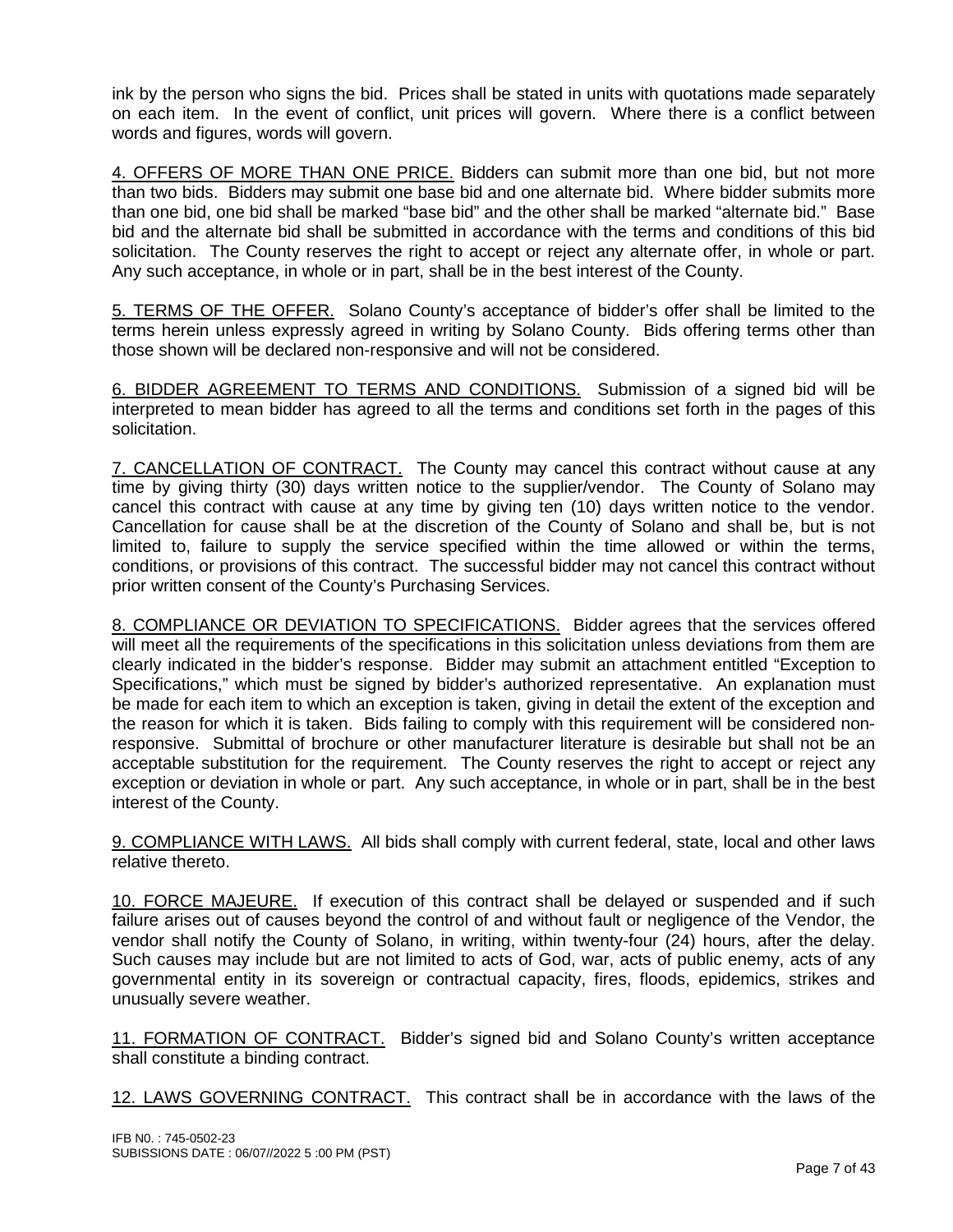State of California. The parties stipulate that this contract was entered into in the County of Solano, in the State of California. The parties further stipulate that the County of Solano, California, is the only appropriate forum for any litigation resulting from a breach hereof or any questions risen here from.

13. NOMENCLATURES. The terms successful bidder, supplier, vendor, and contractor may be used interchangeably in this solicitation and shall refer exclusively to the person, company, or corporation with whom the County of Solano enters into a contract as a result of this solicitation.

14. SELL OR ASSIGN. The successful bidder shall not have the right to sell, assign, or transfer, any rights, or duties under this contract without the specific written consent of the County of Solano.

15. SEVERABILITY. If any provisions, or portions of any provisions, of this contract are held invalid, illegal, or unenforceable, they shall be severed from the contract and the remaining provisions shall be valid and enforceable.

16. BID PREPARATION. Solano County shall not pay for any information requested, nor is the County liable for any costs incurred by prospective bidders.

17. PROMPT PAYMENT TERMS. Discounts for payments made twenty (20) days or more from receipt of invoice will be considered in award of bid. Payment discounts must be clearly shown on the Bid Form. Normal payment terms are net 30-45 days, after receipt of invoice and equipment acceptance.

The County offers direct deposit for invoice payment. To enroll in the program, copy and paste the following hyper-link into your internet browser.

[http://www.solanocounty.com/depts/auditor/electronic\\_payment\\_to\\_vendor\\_\(ach\).asp](http://www.solanocounty.com/depts/auditor/electronic_payment_to_vendor_(ach).asp)

18. TAXES-SALES. California sales tax should be shown separately on the bid form, when and where indicated (if not indicated on bid sheet do not include in your bid).

19. TAXES, FEDERAL EXCISE. The County of Solano is exempt from federal excise tax.

20. DEADLINE FOR BID SUBMITTALS. Unless otherwise specified, the time of day for the following events shall be between 8:00 a.m. and 4:30 p.m., Pacific Time.

21. BIDS MUST BE SUBMITTED ON OR BEFORE THE SUBMISSION DATE AND TIME. Contractors shall respond to the IFB and any exhibits, attachments, or amendments. A contractor's failure to submit a bid as required on or before the deadline shall cause the bid to be disqualified.

22 BID SUBMITTALS. An electronic submission of Proposals via Bonfire E-Procurement Platform Solano County Portal website at [https://solanocounty.bonfirehub.com](https://solanocounty.bonfirehub.com/) are due no later than June 7, 2022, 5:00 PM PST. Any hard copy submission will be retained in the file unopened and will be considered disqualified. Please register with Bonfire as soon as possible for uninterrupted notification and access to County bid opportunities.

22.1. **How to Register with Bonfire E-Procurement Platform**: The County of Solano, Purchasing Services is now partnering with **Bonfire Interactive** to create an electronic procurement portal that will allow you to receive notifications of County business opportunities and submit bids and proposals to Solano County digitally. All Vendors who wish to compete for County work, must register with Bonfire Interactive.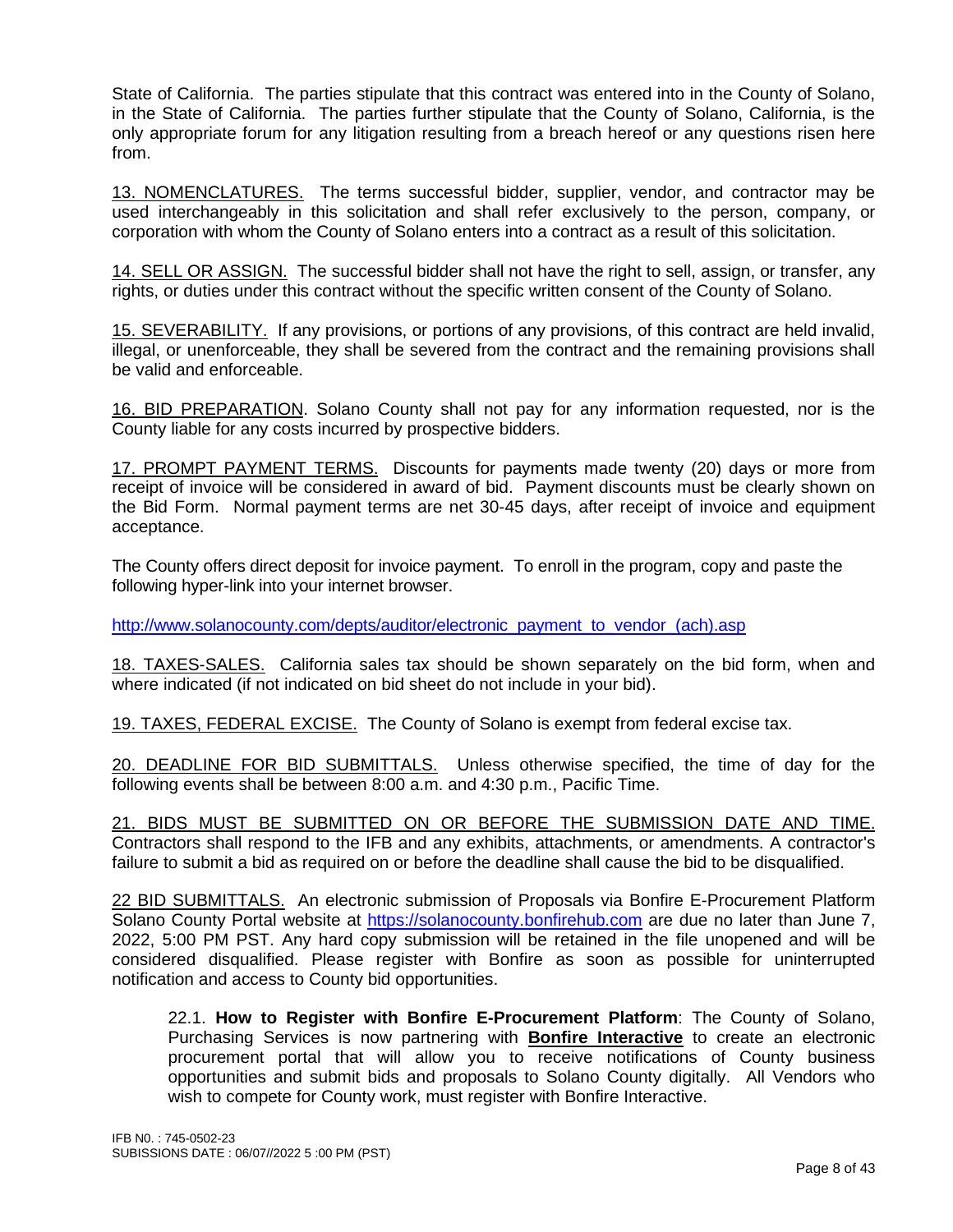To subscribe to Bonfire Interactive and receive electronic notifications regarding upcoming and/or current bidding opportunities with the County of Solano, visit the vendor registration page at <https://solanocounty.bonfirehub.com/portal/?tab=login> and follow the instructions provided.

When registration is completed, vendors will receive email notifications of bidding opportunities that match the commodity/services listed in the vendor profile. It is critical to list the National Institute of Purchasing (NIGP) codes related to the services and/or commodities offered by the vendors/contractors.

For further information, please contact Solano County Purchasing Services at [Purchasing@solanocounty.com](mailto:Purchasing@solanocounty.com) or (707) 784-6320

23. BID AMENDMENT. The County shall not accept any amendments, revisions, or alterations to bids after the deadline for submittal.

24. BID WITHDRAWAL. To withdraw a bid, bidder must submit a written request, signed by an authorized representative, to the Bid Coordinator prior to the official deadline / submittal date and time. After withdrawing a previously submitted bid, the bidder may submit another at any time up to the deadline for submittals.

25. BIDS FOR ADDITIONAL SERVICES. If a bidder indicates an offer of services in addition to those required by and described in this IFB, these additional services may be added to the contract before, or at any time during an agreed to contract period, at the sole discretion of the County.

26. BID ERRORS. Bidders are liable for all errors or omissions contained in their bids. Bidders will not be allowed to alter documents after the deadline for submitting bids.

27. CONFLICT OF INTEREST. By submitting a bid, the bidder certifies that no amount shall be paid directly or indirectly to an employee or official of the County of Solano as wages, compensation, or gifts in exchange for acting as an officer, agent, employee, subcontractor, or consultant to the Bidder in connection with the procurement under this IFB.

28. NON-DISCRIMINATION. No person shall be excluded from participation in, be denied benefits of, be discriminated against in the admission or access to, or be discriminated against in treatment or employment in the County's contracted programs or activities on the grounds of disability, age, race, color, religion, sex, national origin, or any other classification protected by federal or California State Constitutional or statutory law; nor shall they be excluded from participation in, be denied benefits of, or be otherwise subjected to discrimination in the performance of contracts with the County or in the employment practices of the County's contractors. Accordingly, all vendors entering into contracts with the County shall, upon request, be required to show proof of such nondiscrimination and to post in conspicuous places.

29. RIGHT TO REFUSE PERSONNEL. Any personnel involved in this service shall submit to a criminal history screening during the contract period, if directed by the County at contractor's sole expense. The County reserves the right to refuse, at its sole discretion, any subcontractors or any personnel provided by the prime contractor or its subcontractors that fails to submit to screening or for any other reason that is in the best interest of the County.

30. LICENSURE. The contractor must hold all necessary and applicable insurance, as well as all business and professional licenses. The County may require any or all contractors to submit evidence of proper documents.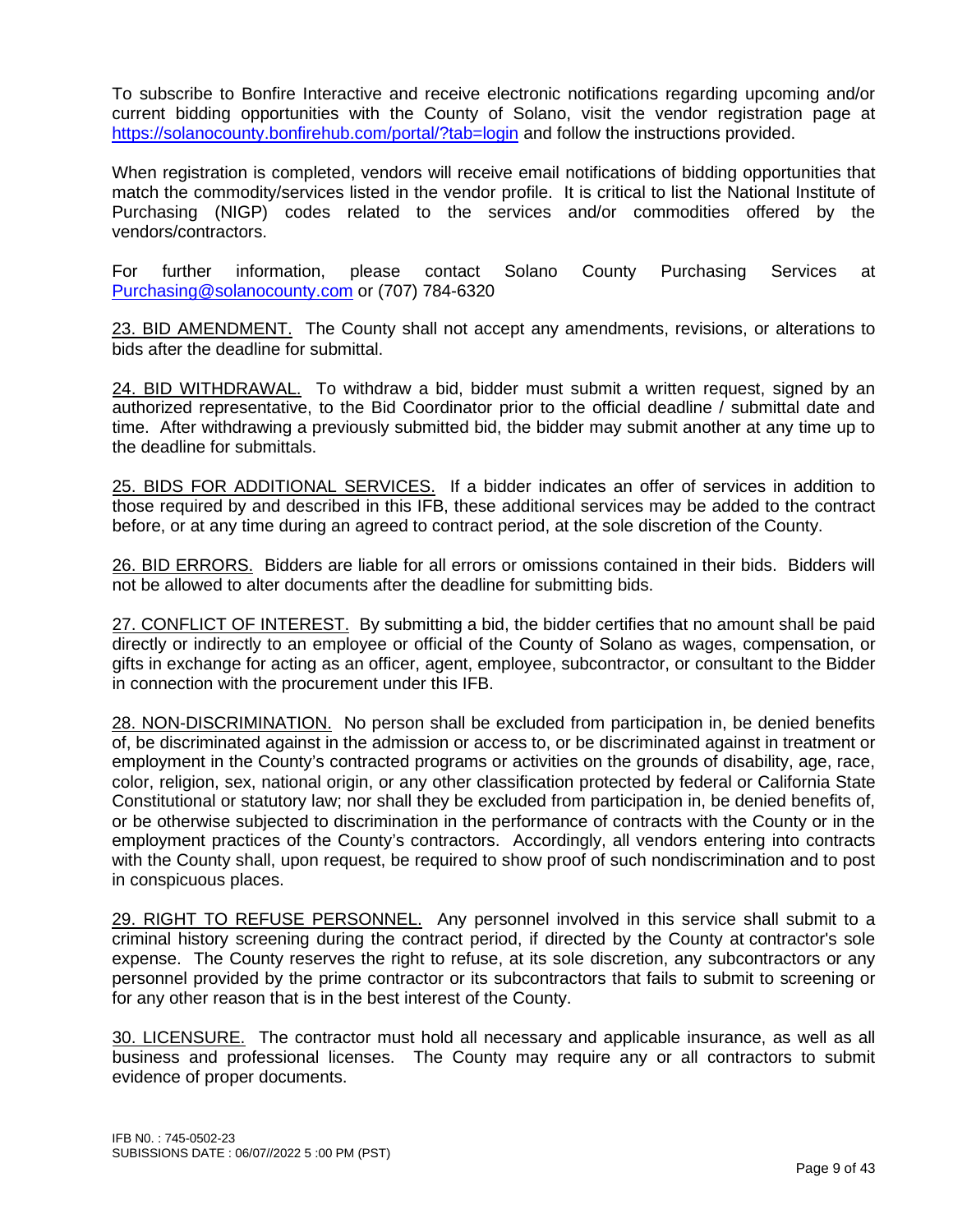31. PROTESTS. Any actual or prospective bidder, offeror, or contractor who is aggrieved in connection with the solicitation or award of a contract may protest to the Director of General Services. The protest shall be submitted in writing to the Director of General Services within seven (7) calendar days after such aggrieved person or company knows or should have known of the facts giving rise thereto. The protesting contractor/vendor shall file a detailed statement specifying the grounds for the protest. The protest letter must be mailed to the Director of General Services, 675 Texas Street, Suite 2500, Fairfield, CA 94533.

32. CONTRACT AWARD. The awarded bidder(s) will be issued a purchase order(s) by the County for the duration of each contract year.

33. CONTRACT MONITORING. The contractor shall be responsible for the completion of all work services set out in the contract. All work services are subject to inspection, evaluation, and acceptance by the County. The County may employ all reasonable means to ensure that the work is progressing and being performed in compliance with the contract. At reasonable times, the County may inspect those areas of the contractor's place of business that are related to the performance of the contract. If the County requires such an inspection, the contractor shall provide reasonable access and assistance.

34. CONTRACT AMENDMENT. If, during the course of this contract, additions to and/or deletions from services provided are required as a result of changes to any statute, bylaw or regulation, the County shall notify the contractor. Added work shall be within the general scope of this IFB. In such instances, the County shall provide the contractor a written description of the additional work, and the contractor shall submit a time schedule for accomplishing the additional work and a price for the additional work based on the rates included in the contractor's bid. If the County and the contractor reach an agreement regarding work services and associated compensation, said agreement shall become effective by means of a contract amendment. Any such amendment requiring additional work must be mutually agreed upon by the parties and signed by the contractor and must be approved by other County officials as required by County laws and regulations. The contractor shall not commence additional work until the County has issued a written contract amendment and secured all required approvals.

## 35. PUBLIC PROJECTS (PUBLIC WORKS JOBS)

- A. ANY BIDDER SHALL POSSESS A VALID BUSINESS LICENSE AND CURRENT CONTRACTOR'S LICENSE, IF APPLICABLE, AND THE REQUIRED CLASSIFICATION(S) OF CONTRACTOR'S LICENSE, ISSUED BY THE STATE OF CALIFORNIA IN ORDER TO PERFORM THE WORK DESCRIBED IN THE CONTRACT DOCUMENTS.
- B. ALL CONTRACTORS AND SUBCONTRACTORS MUST BE REGISTERED WITH THE CALIFORNIA DEPARTMENT OF INDUSTRIAL RELATIONS (DIR) PURSUANT TO CAL. LABOR CODE SECTION 1725.5.
- C. PREVAILING WAGE: STATE OF CALIFORNIA PREVAILING WAGE IS IN EFFECT FOR THIS WORK. IT SHALL BE MANDATORY UPON THE CONTRACTOR TO PAY NOT LESS THAN THE SAID PREVAILING RATES OF WAGES TO ALL WORKERS EMPLOYED BY CONTRACTOR IN THE EXECUTION OF THE CONTRACT. PURSUANT TO PROVISIONS OF SECTION 1770, ET SEQ., OF THE LABOR CODE OF THE STATE OF CALIFORNIA, THE CONTRACTOR SHALL PAY ITS EMPLOYEES THE GENERAL PREVAILING RATE OF WAGES AS DETERMINED BY THE DIRECTOR OF THE DEPARTMENT OF INDUSTRIAL RELATIONS (DIR). THE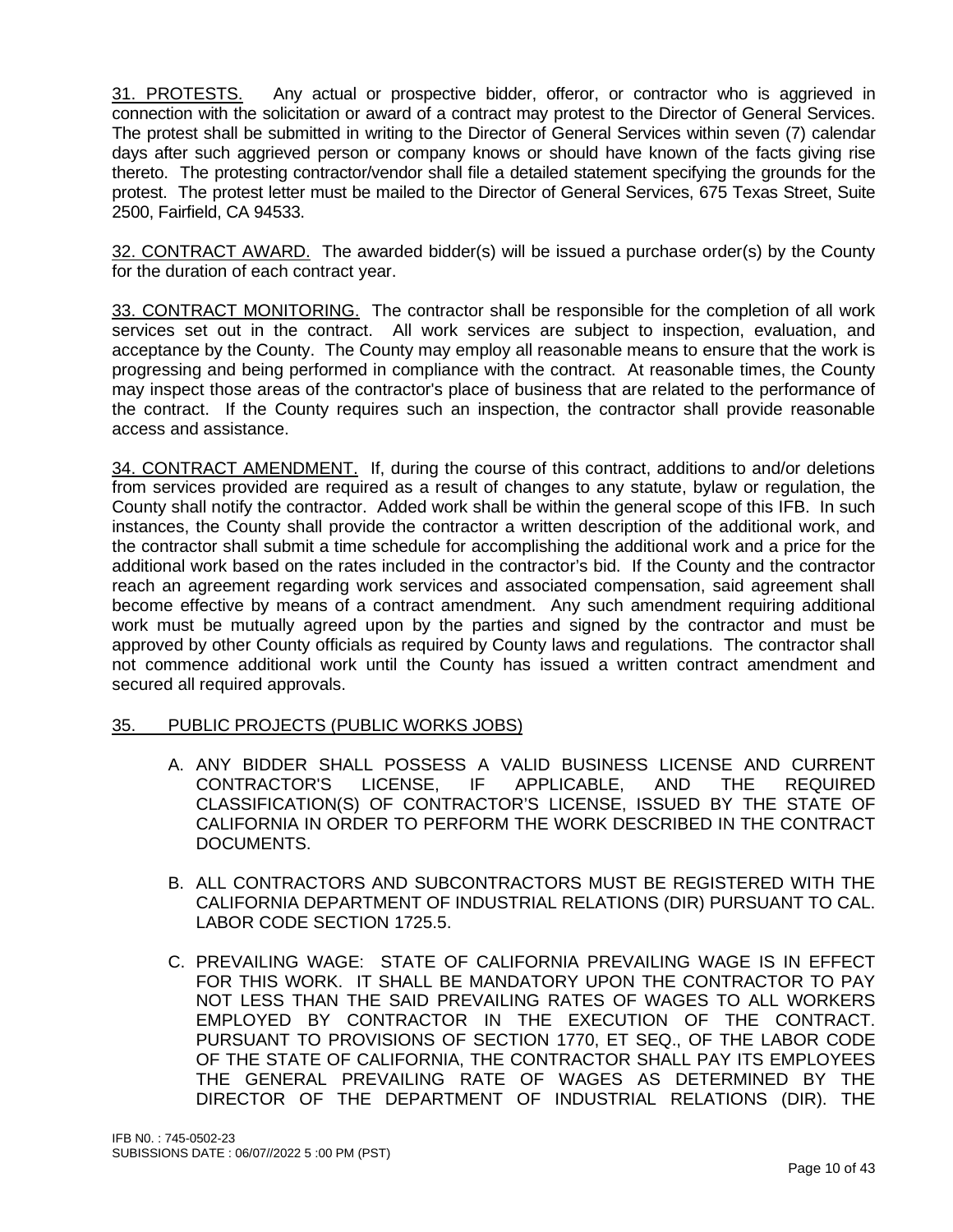CONTRACTOR SHALL MAKE A COPY OF ITS CERTIFIED PAYROLL RECORDS FOR THIS PROJECT AVAILABLE TO THE DIR TO VERIFY COMPLIANCE WITH STATE LABOR CODES. INFORMATION REGARDING DIR REQUIREMENTS IS AVAILABLE ON DIR WEBSITE: [WWW.DIR.CA.GOV.](http://www.dir.ca.gov/)

#### 36. LOCAL VENDOR PREFERENCE:

- 36.1 In order to address the competitive disadvantage faced by local businesses that seek to enter into contracts with the County because of the higher costs of doing business in the County, and to encourage businesses to locate and remain in the County, the County has implemented a local preference policy.
- 36.2 Definition of Local Business

For purposes of this section, a "local business" means a business enterprise, including but not limited to a sole proprietorship, partnership, or corporation, which has the following:

- a valid business license issued from the County or a political subdivision within the County; and
- its principal business office, or a satellite office with at least one full-time employee, located in the County.
- 36.3. Preference
	- Where the lowest responsible bidder is not a local business, the purchasing agent shall provide the lowest responsible local business bidder, should one exist and its bid is within five percent (5%) of the lowest responsible bidder, with notice and an opportunity to reduce its bid to match that of the lowest responsible bidder. Notice shall be by telephone and either facsimile or electronic mail. The local business shall have five (5) business days after the date of such notice to match the lowest bid, in writing. Should the local business so match, it shall be deemed the lowest responsible bidder and receive the award.
	- Should the lowest responsible local business bidder decline to match as set forth above, the purchasing agent shall provide the next lowest responsible local business bidder, should one exist, and its bid is within five percent (5%) of the lowest responsible bidder, with the same notice and opportunity to match the bid of the lowest responsible bidder as above. This process shall continue as necessary, until an award is made either to a responsible local business bidder within five percent (5%) of the lowest responsible bidder, or the lowest responsible bidder itself.
	- In instances where a local business and a non-local business submit equivalent, lowest responsible bids, the purchasing agent shall give preference to the local business.
	- No contract awarded to a local business under this section shall be assigned or subcontracted in any manner that permits more than fifty (50) percent or more of the dollar value of the contract to be performed by an entity that is not a local business.

#### 36.4 Declaration of Compliance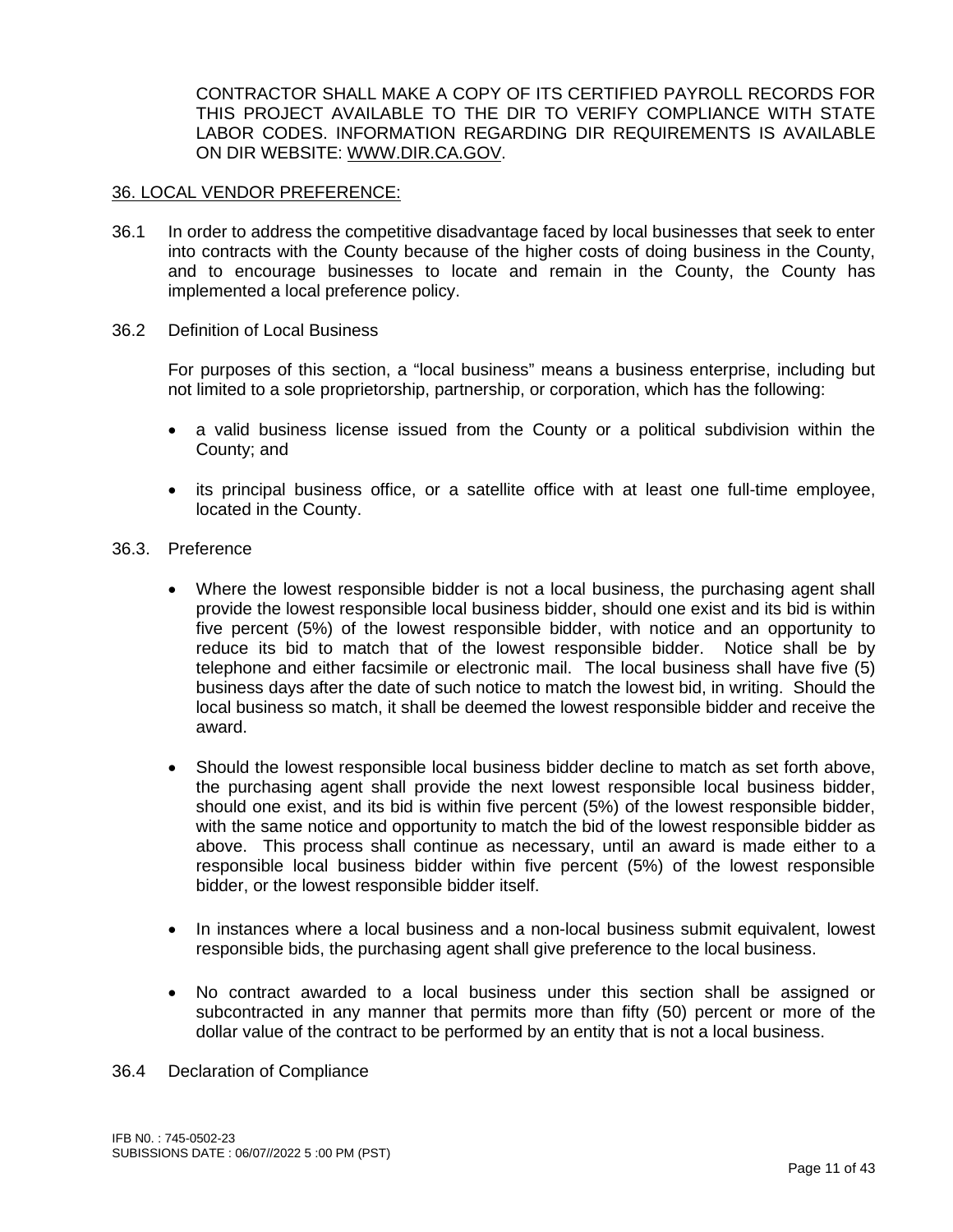In submitting a bid subject to this section, a local business shall affirm its compliance with Sections 22-24 of the Solano County Code, on a form to be provided by the purchasing agent (Declaration form included in this bid

#### 36.5 Notice

The purchasing agent shall provide adequate notice of the provisions of this section to prospective bidders.

36.6 Exceptions

The exceptions provided for in section 2.11 of the County's Purchasing & Contracting Policy Manual shall apply to this section. Furthermore, this section is made expressly inapplicable to public works or other projects to the extent the application would be prohibited by state or federal law.

37. VENDOR REGISTRATION: Each bidder will be required to be registered with the Solano County. Vendors Application form is available at [http://www.solanocounty.com/civicax/filebank/blobdload.aspx?blobid=26155.](http://www.solanocounty.com/civicax/filebank/blobdload.aspx?blobid=26155) Bidders who for the first time apply for Solano County purchasing and contract opportunities, shall visit the above link and fill out required Vendor Application Form along with any other form such as (Form W-9, CA Form 590, CA Form 587 and Non-Resident Certification Form if applicable) and submit with bid package.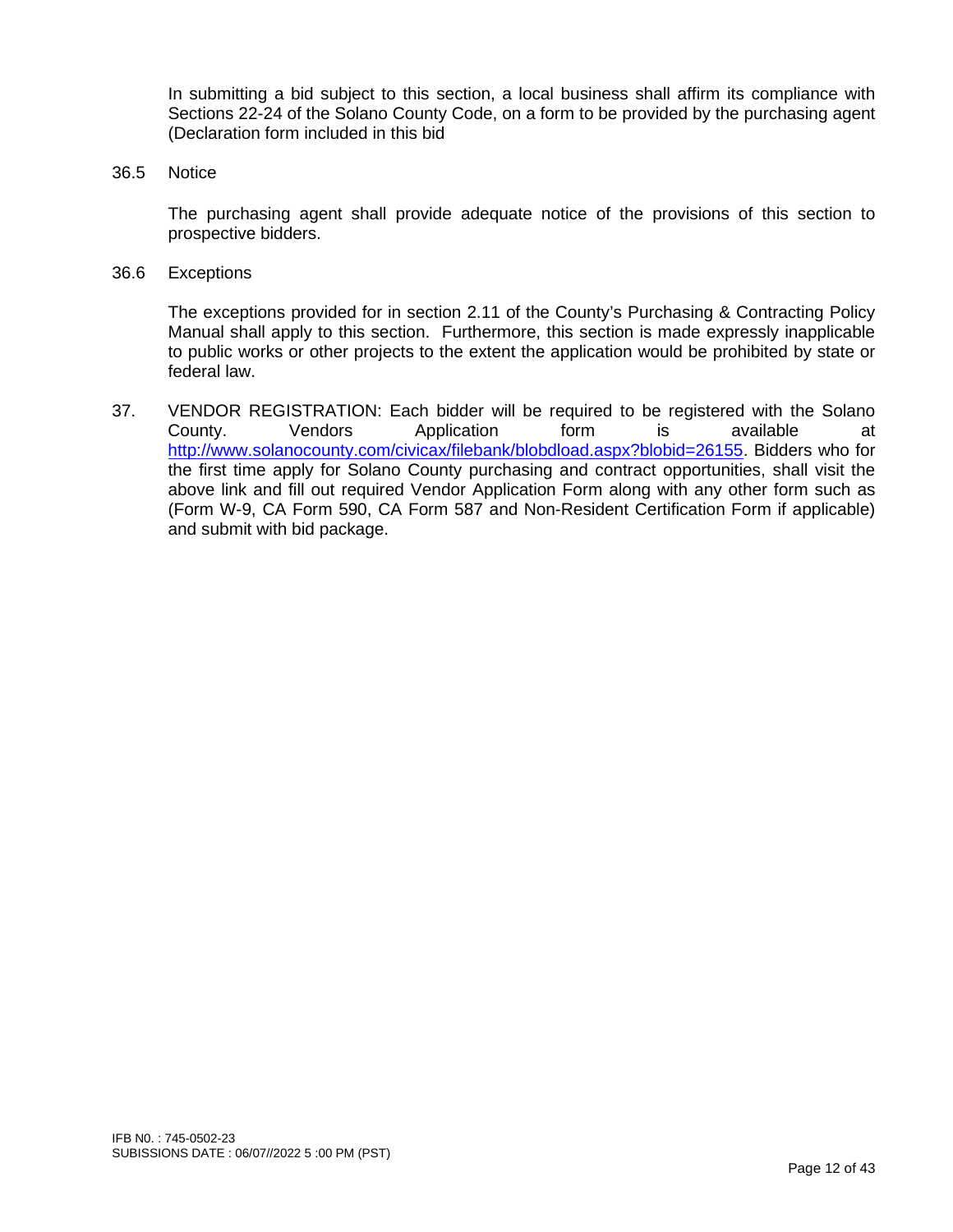# **6.0. ATTACHMENTS AND EXHIBITS**

| Attachment 1:  | Bid Sheet (1) - For Quarry/Plant Bidders Only, FOB Plant                    |
|----------------|-----------------------------------------------------------------------------|
| Attachment 2:  | Bid Sheet (2) - For Trucking Company Bidders Only, Haul/Deliver to County's |
|                | <b>Corporation Yards</b>                                                    |
| Attachment 3:  | Bid Sheet (3) - For Trucking Company Bidders Only, Haul/Deliver to County's |
|                | <b>Zoned Locations</b>                                                      |
| Attachment 4:  | Bid Sheet (4) - For Trucking Company Bidders Only, General Purpose Hauling  |
|                | <b>Within Solano County</b>                                                 |
| Attachment 5:  | Public Works Reforms (SB 854) Fact Sheet                                    |
| Attachment 6:  | Signature Page                                                              |
| Attachment 7:  | <b>Questions and Answers Sheet</b>                                          |
| Attachment 8:  | <b>Customer References</b>                                                  |
| Attachment 9:  | Non-Collusion Declaration Pursuant to Public Contract Code Sec. 7106        |
| Attachment 10: | Certification of Compliance                                                 |
| Attachment 11: | <b>Reservations</b>                                                         |
| Attachment 12: | Drug-Free Workplace Certification                                           |
| Attachment 13. | <b>Declaration of Local Business</b>                                        |
| Attachment 14. | Zoned Map                                                                   |
| Attachment 15: | <b>Debarment Certification</b>                                              |
| Attachment 16: | <b>Important Notice-Checklist</b>                                           |
| Exhibit C:     | <b>General Terms and Conditions</b>                                         |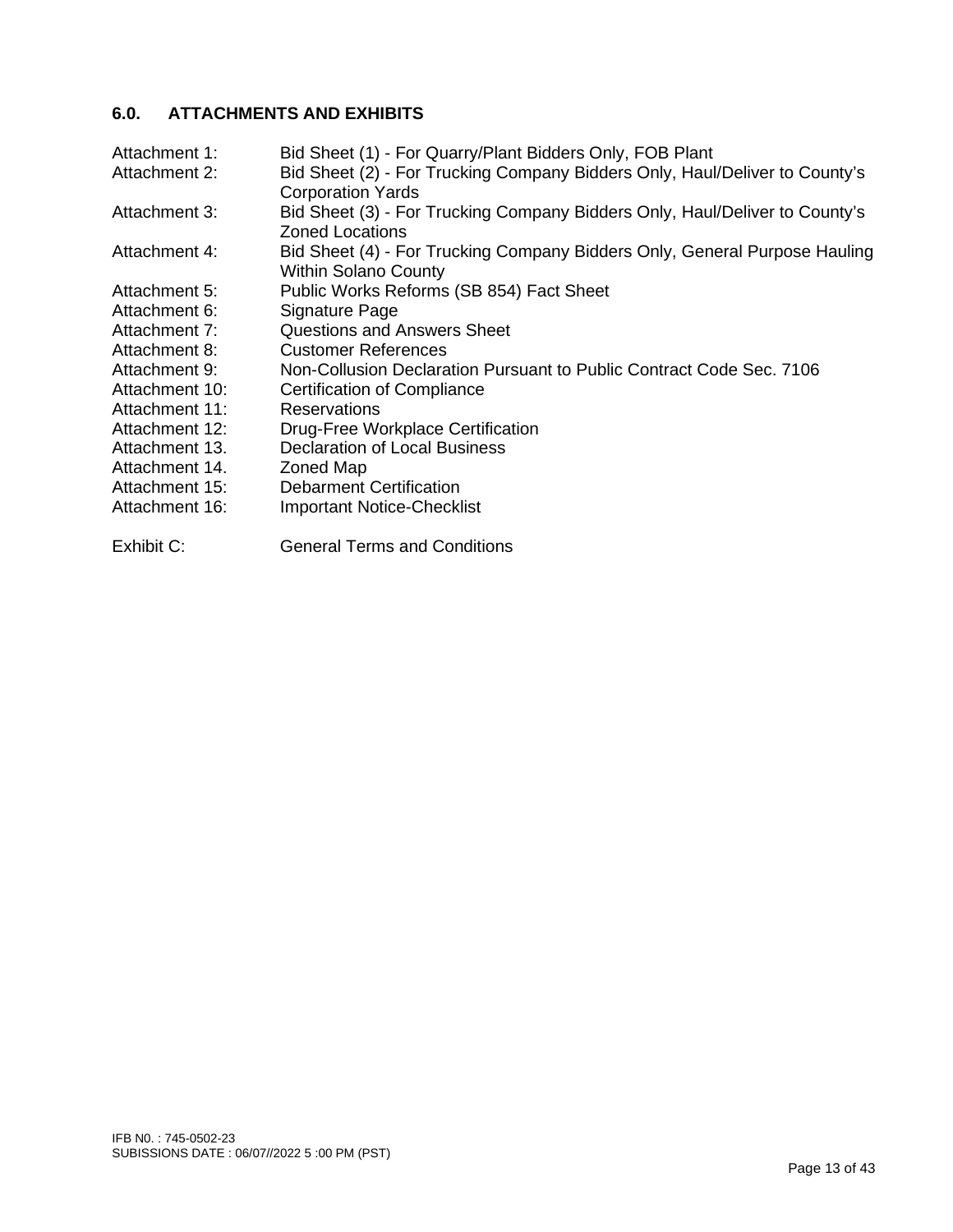#### **COUNTY OF SOLANO INVITATION FOR BID (IFB) NO.: 745-0502-23 ROAD MATERIALS AND HAULING SERVICES BID SHEET 1 (ONE), PAGE 1 OF 2: FOR QUARRY/PLANT BIDDERS ONLY- FOB PLANT**

#### **NOTE: PREVAILING WAGE IS NOT IN EFFECT FOR THIS PORTION OF THE IFB.**

Please quote prices per ton F.O.B. your plant (the County will pick up materials), for road materials to be furnished in accordance with California division of highways specifications, for the six-month period commencing **July 1, 2022 to December 31, 2022**. The approximate annual tonnage of plant mix and asphalt concrete is 9,000 tons, aggregate base is 9,000 tons. Do not include tax in your quote. All discounts are applied when purchasing materials and invoice shall reflect discount. If vendor does not have materials available at any plant locations listed below, annotate "NA" in plant location block or add plant if not listed below.

#### BID PRICES

|                                                         | PRICE / TON - FOB PLANT LOCATION |              |                |                 |                |  |
|---------------------------------------------------------|----------------------------------|--------------|----------------|-----------------|----------------|--|
| <b>DESCRIPTION</b>                                      | <b>FAIRFIELD</b>                 | <b>CAPAY</b> | <b>MADISON</b> | <b>WOODLAND</b> | <b>ESPARTO</b> |  |
| ENGINEERS ROCK (150 LB. MAX.)                           |                                  |              |                |                 |                |  |
| ENGINEERS ROCK, #2 BACKING, 75LB<br><b>MAX</b>          |                                  |              |                |                 |                |  |
| <b>ENGINEERS ROCK GABION ROCK, 25 LB</b><br>MAX.        |                                  |              |                |                 |                |  |
| BASE AGGREGATE 1-1/2", CL.2                             |                                  |              |                |                 |                |  |
| BASE AGGREGATE 3/4", CL.2                               |                                  |              |                |                 |                |  |
| BASE AGGREGATE CLASS II AB 34 INCH<br>RECYCLED CONCRETE |                                  |              |                |                 |                |  |
| SCREENINGS 3/8 X NO 6                                   |                                  |              |                |                 |                |  |
| SCREENINGS 5/16" X NO. 8                                |                                  |              |                |                 |                |  |
| <b>BACK FILL SAND</b>                                   |                                  |              |                |                 |                |  |
| SLOW CURE MIX 3/8"                                      |                                  |              |                |                 |                |  |
| ASPHALT CONCRETE $\frac{3}{4}$ " – 1/2"                 |                                  |              |                |                 |                |  |
| ASPHALT CONCRETE 3/8" - 1/4"                            |                                  |              |                |                 |                |  |
| SS-1 OIL (ANIONIC EMULSIFIED<br><b>ASPHALT)</b>         |                                  |              |                |                 |                |  |

#### **BIDDERS SHALL SPECIFY THE FOLLOWING**

1.BID PRICE DISCOUNT FOR ROCK IS: \_\_\_\_\$/TON, AND FOR ASPHALT /SS-1 OIL IS: \_\_\_\_\$/TON.

2. ROCK PRICES SHALL REMAIN FIRM FOR ENTIRE PERIOD OF 6 MONTHS. ASPHALT AND SS-1 OIL PRICES SHALL BE FIRM FOR \_\_\_\_30 DAYS, \_\_\_\_60 DAYS, \_\_\_\_90 DAYS, OR \_\_\_\_ENTIRE 6 MONTHS (PLEASE MARK WITH AN "**X**").

#### SIGNATURE AND ACKNOWLEDGMENT:

| COMPANY / FIRM NAME      |            |  |
|--------------------------|------------|--|
| ADDRESS (INCLUDING ZIP)  |            |  |
| <b>CONTACT PERSON:</b>   |            |  |
| <b>EMAIL AND WEBSITE</b> |            |  |
| <b>PHONE</b>             | SIGNATURE: |  |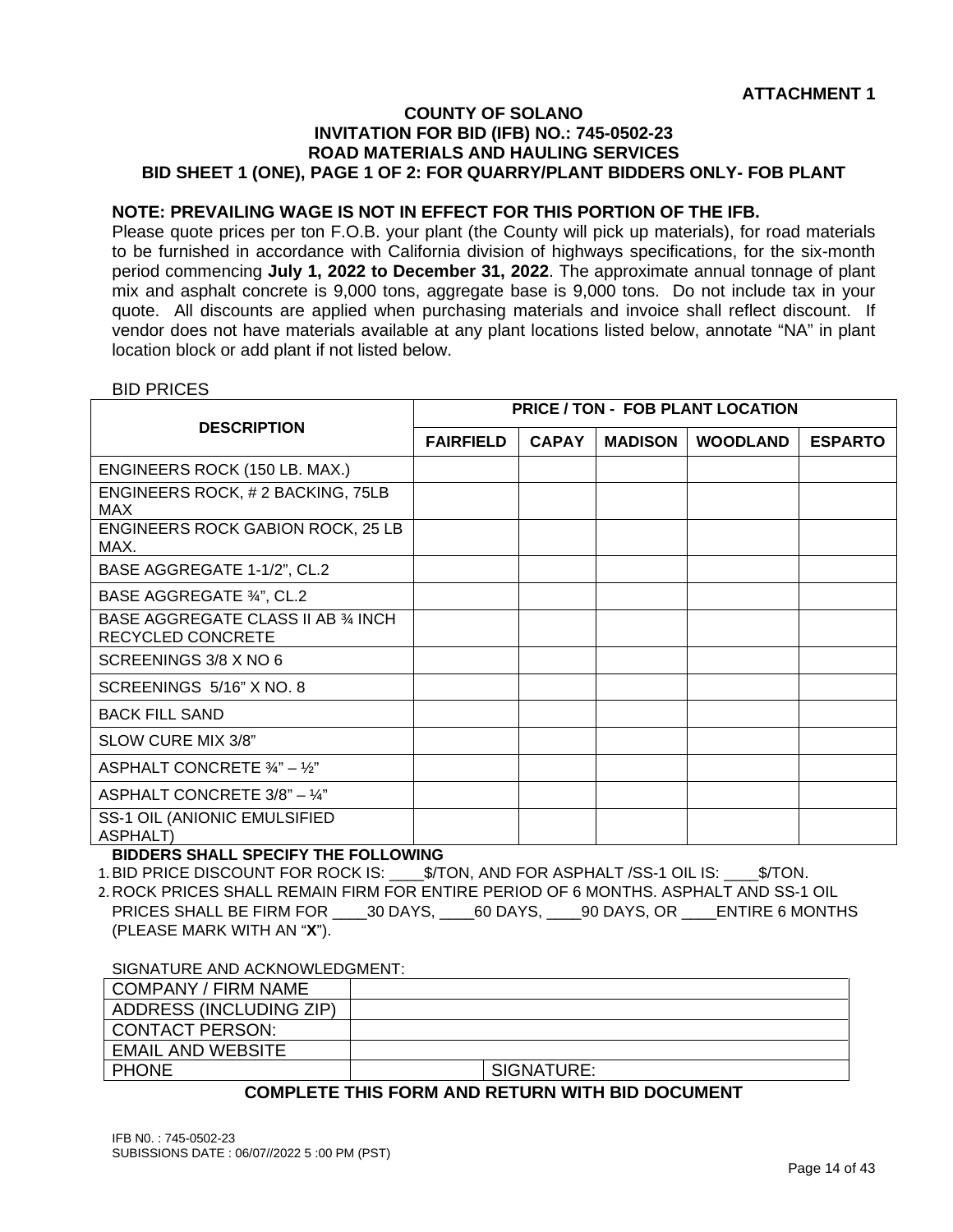## **COUNTY OF SOLANO INVITATION FOR BID (IFB) NO.: 745-0502-23 ROAD MATERIALS AND HAULING SERVICES BID SHEET 1 (ONE), PAGE 2 OF 2: FOR QUARRY/PLANT BIDDERS ONLY- FOB PLANT**

## **NOTE: PREVAILING WAGE IS NOT IN EFFECT FOR THIS PORTION OF THE IFB.**

Please quote prices per ton F.O.B. your plant (the County will pick up materials), for road materials to be furnished in accordance with California division of highways specifications, for the six-month period commencing **July 1, 2022 to December 31, 2022**. The approximate annual tonnage of plant mix and asphalt concrete is 9,000 tons, aggregate base is 9,000 tons. Do not include tax in your quote. All discounts are applied when purchasing materials and invoice shall reflect discount. If vendor does not have materials available at any plant locations listed below, annotate "NA" in plant location block or add plant if not listed below.

#### BID PRICES

|                                                                | <b>PRICE / TON- FOB PLANT LOCATION</b>        |             |                              |                |
|----------------------------------------------------------------|-----------------------------------------------|-------------|------------------------------|----------------|
| <b>DESCRIPTION</b>                                             | <b>SACRAMENTO</b><br>(VSS<br><b>EMULTECH)</b> | <b>NAPA</b> | <b>LAKE</b><br><b>HERMAN</b> | <b>PERKINS</b> |
| ENGINEERS ROCK (150 LB. MAX.)                                  |                                               |             |                              |                |
| ENGINEERS ROCK, # 2 BACKING, 75LB MAX                          |                                               |             |                              |                |
| ENGINEERS ROCK GABION ROCK, 25 LB MAX.                         |                                               |             |                              |                |
| BASE AGGREGATE 1-1/2", CL.2                                    |                                               |             |                              |                |
| BASE AGGREGATE 3/4", CL.2                                      |                                               |             |                              |                |
| <b>BASE AGGREGATE CLASS II AB 34 INCH</b><br>RECYCLED CONCRETE |                                               |             |                              |                |
| SCREENINGS 3/8 X NO 6                                          |                                               |             |                              |                |
| SCREENINGS 5/16" X NO. 8                                       |                                               |             |                              |                |
| <b>BACK FILL SAND</b>                                          |                                               |             |                              |                |
| SLOW CURE MIX 3/8"                                             |                                               |             |                              |                |
| ASPHALT CONCRETE $\frac{3}{4}$ " – $\frac{1}{2}$ "             |                                               |             |                              |                |
| ASPHALT CONCRETE 3/8" - 1/4"                                   |                                               |             |                              |                |
| SS-1 OIL (ANIONIC EMULSIFIED ASPHALT)                          |                                               |             |                              |                |

#### **BIDDERS SHALL SPECIFY THE FOLLOWING**

3.BID PRICE DISCOUNT FOR ROCK IS: \_\_\_\_\$/TON, AND FOR ASPHALT /SS-1 OIL IS: \_\_\_\_\$/TON.

4. ROCK PRICES SHALL REMAIN FIRM FOR ENTIRE PERIOD OF 6 MONTHS. ASPHALT AND SS-1 OIL PRICES SHALL BE FIRM FOR \_\_\_\_30 DAYS, \_\_\_\_60 DAYS, \_\_\_\_90 DAYS, OR \_\_\_\_ENTIRE 6 MONTHS (PLEASE MARK WITH AN "**X**").

#### SIGNATURE AND ACKNOWLEDGMENT:

| COMPANY / FIRM NAME      |            |
|--------------------------|------------|
| ADDRESS (INCLUDING ZIP)  |            |
| <b>CONTACT PERSON:</b>   |            |
| <b>EMAIL AND WEBSITE</b> |            |
| <b>PHONE</b>             | SIGNATURE: |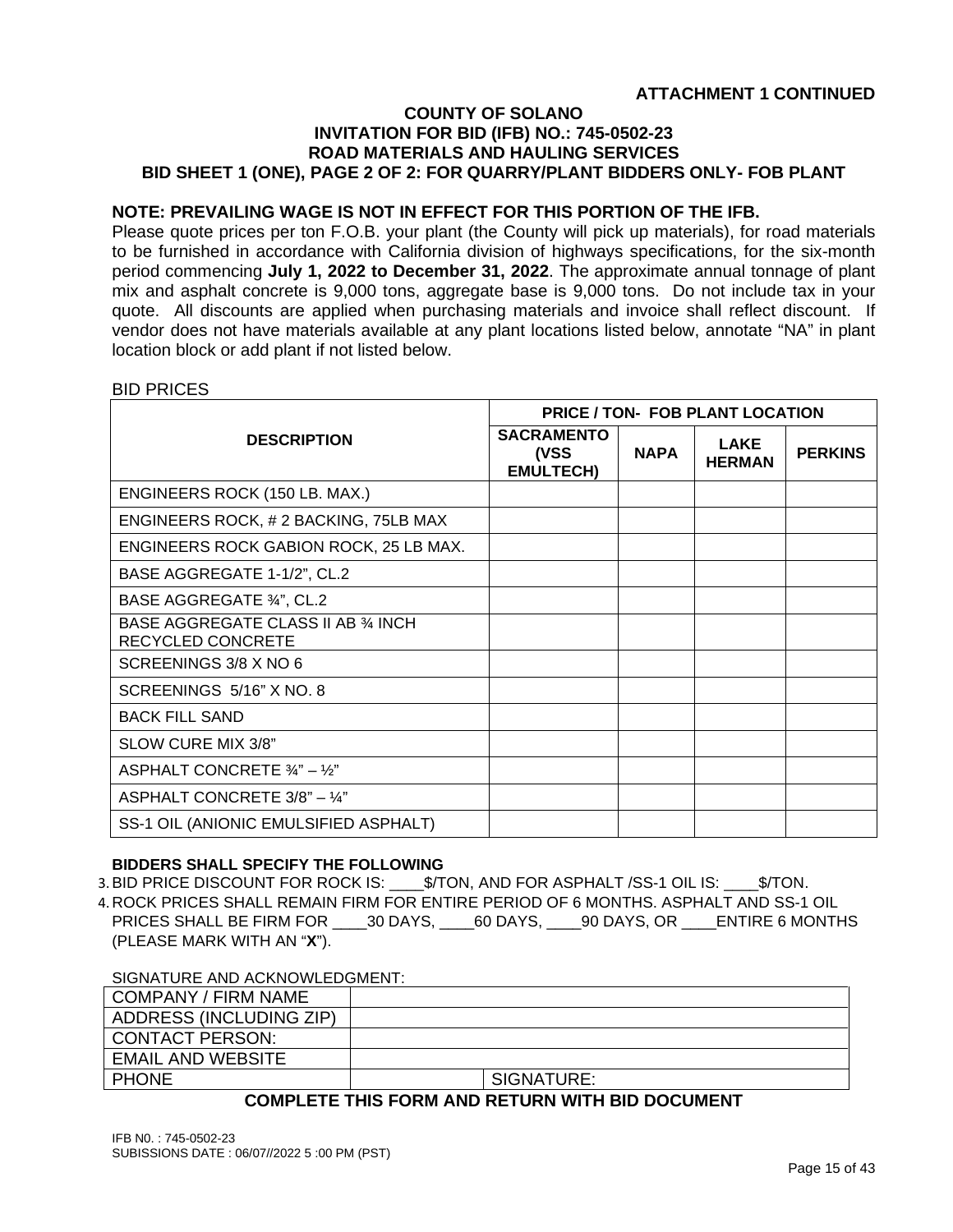#### **COUNTY OF SOLANO INVITATION FOR BID (IFB) NO.: 745-0502-23 ROAD MATERIALS AND HAULING SERVICES BID SHEET 2 (TWO): FOR TRUCKING COMPANY BIDDERS, ONLY HAUL/DELIVER TO COUNTY'S CORPORATION YARDS**

## **NOTE: PREVAILING WAGE IS NOT IN EFFECT FOR THIS PORTION OF THE IFB.**

Please quote prices per ton to haul/deliver only of various types of road materials, from the below quarry/plants locations to the County of Solano Corporation Yards. These road materials consist of various types of aggregates such as road base, engineer rock, screenings, sand and other type of non-asphalt materials. The County will purchase these materials separately from the quarry/plant. This section of the bid is for hauling/delivering only. Do not include the materials cost in bid. Quoted prices are to remain firm/fixed for the six-month period commencing **July 1, 2022 to December 31, 2022**. The approximate bi-annual tonnage of aggregate is 9,000 tons. All discounts are applied when services are rendered, and invoice shall reflect any discount. BID PRICES

| <b>CORPORATION YARDS</b>    |             |              |                  |                  |                  |
|-----------------------------|-------------|--------------|------------------|------------------|------------------|
| <b>PLANT LOCATION</b>       | <b>UNIT</b> | <b>DIXON</b> | <b>FAIRFIELD</b> | <b>RIO VISTA</b> | <b>VACAVILLE</b> |
| <b>FAIRFIELD (CONCRUSH)</b> | \$/TON      |              |                  |                  |                  |
| <b>CAPAY</b>                | \$/TON      |              |                  |                  |                  |
| <b>MADISON</b>              | \$/TON      |              |                  |                  |                  |
| <b>WOODLAND</b>             | \$/TON      |              |                  |                  |                  |
| <b>ESPARTO</b>              | \$/TON      |              |                  |                  |                  |
| SACRAMENTO (VSS EMULTECH)   | \$/TON      |              |                  |                  |                  |
| <b>PERKINS</b>              | \$/TON      |              |                  |                  |                  |
| NAPA (SYAR)                 | \$/TON      |              |                  |                  |                  |
| <b>LAKE HERMAN</b>          | \$/TON      |              |                  |                  |                  |
| OTHER, PLEASE LIST          | \$/TON      |              |                  |                  |                  |

PROMPT PAYMENT DISCOUNT\_\_\_\_\_% NET 20 DAYS OR MORE STD PAYMENT TERM IS NET 30.

#### SIGNATURE AND ACKNOWLEDGMENT:

| I COMPANY / FIRM NAME    |            |
|--------------------------|------------|
| ADDRESS (INCLUDING ZIP)  |            |
| CONTACT PERSON:          |            |
| <b>EMAIL AND WEBSITE</b> |            |
| <b>PHONE</b>             | SIGNATURE: |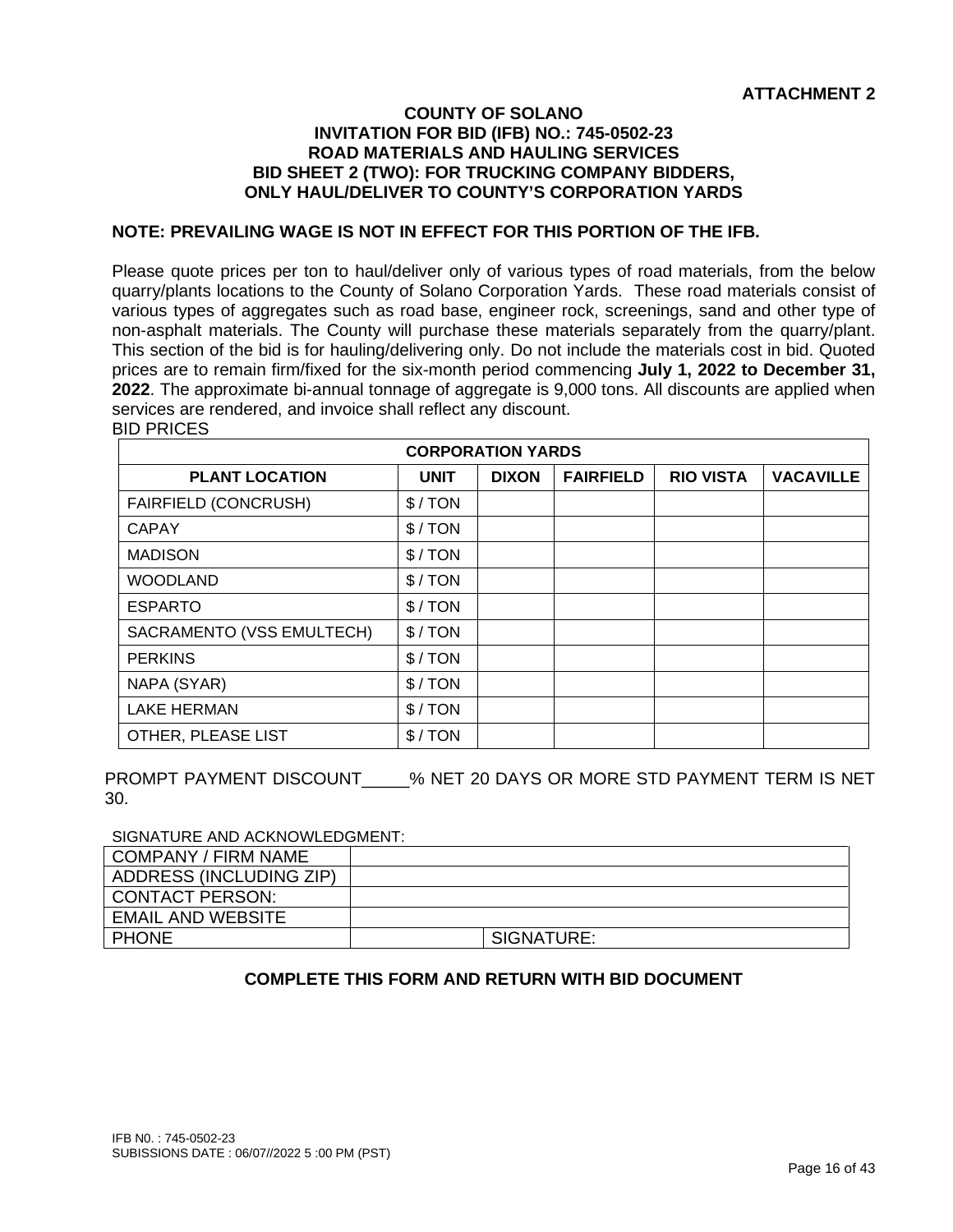#### **COUNTY OF SOLANO INVITATION FOR BID (IFB) NO.: 745-0502-23 ROAD MATERIALS AND HAULING SERVICES BID SHEET 3 (THREE): FOR TRUCKING COMPANY BIDDERS, ONLY HAUL/DELIVER TO COUNTY'S ZONED LOCATIONS**

## **NOTE: PREVAILING WAGE IS NOT IN EFFECT FOR THIS PORTION OF THE IFB.**

Please quote prices per ton to haul/deliver only of various type of road materials, from the below quarry/plants locations to County zoned locations. These road materials consist of various types of aggregates such as road base, engineer rock, screenings, sand, asphalt concrete and other type of materials. The County will purchase these materials separately from the quarry/plant. This section of the bid is for hauling/delivering only. Do not include the materials cost in bid. Quoted prices are to remain firm/fixed for the six-month period commencing **July 1, 2022 to December 31, 2022**. Delivery price shall be fixed for any location in a zone. All discounts are applied when services are rendered, and invoice shall reflect any discount.

| <b>COUNTY LOCATIONS BY ZONES</b>                             |             |                   |                   |                   |                   |
|--------------------------------------------------------------|-------------|-------------------|-------------------|-------------------|-------------------|
| (PLEASE REFER TO MAP INCLUDED WITH BID PACKAGE)- PRICE / TON |             |                   |                   |                   |                   |
| <b>PLANT LOCATION</b>                                        | <b>UNIT</b> | ZONE <sub>1</sub> | ZONE <sub>2</sub> | ZONE <sub>3</sub> | ZONE <sub>4</sub> |
| <b>FAIRFIELD (CONCRUSH)</b>                                  | \$/TON      |                   |                   |                   |                   |
| <b>CAPAY</b>                                                 | \$/TON      |                   |                   |                   |                   |
| <b>MADISON</b>                                               | \$/TON      |                   |                   |                   |                   |
| <b>WOODLAND</b>                                              | \$/TON      |                   |                   |                   |                   |
| <b>ESPARTO</b>                                               | \$/TON      |                   |                   |                   |                   |
| SACRAMENTO (VSS EMULTECH)                                    | \$/TON      |                   |                   |                   |                   |
| <b>PERKINS</b>                                               | \$/TON      |                   |                   |                   |                   |
| NAPA (SYAR)                                                  | \$/TON      |                   |                   |                   |                   |
| <b>LAKE HERMAN</b>                                           | \$/TON      |                   |                   |                   |                   |

## **PROMPT PAYMENT DISCOUNT\_\_\_\_\_% NET 20 DAYS OR MORE STD PAYMENT TERM IS NET 30.**

SIGNATURE AND ACKNOWLEDGMENT:

BID PRICES

| <b>COMPANY / FIRM NAME</b> |            |
|----------------------------|------------|
| ADDRESS (INCLUDING ZIP)    |            |
| <b>CONTACT PERSON:</b>     |            |
| <b>EMAIL AND WEBSITE</b>   |            |
|                            | SIGNATURE: |
| <b>PHONE</b>               |            |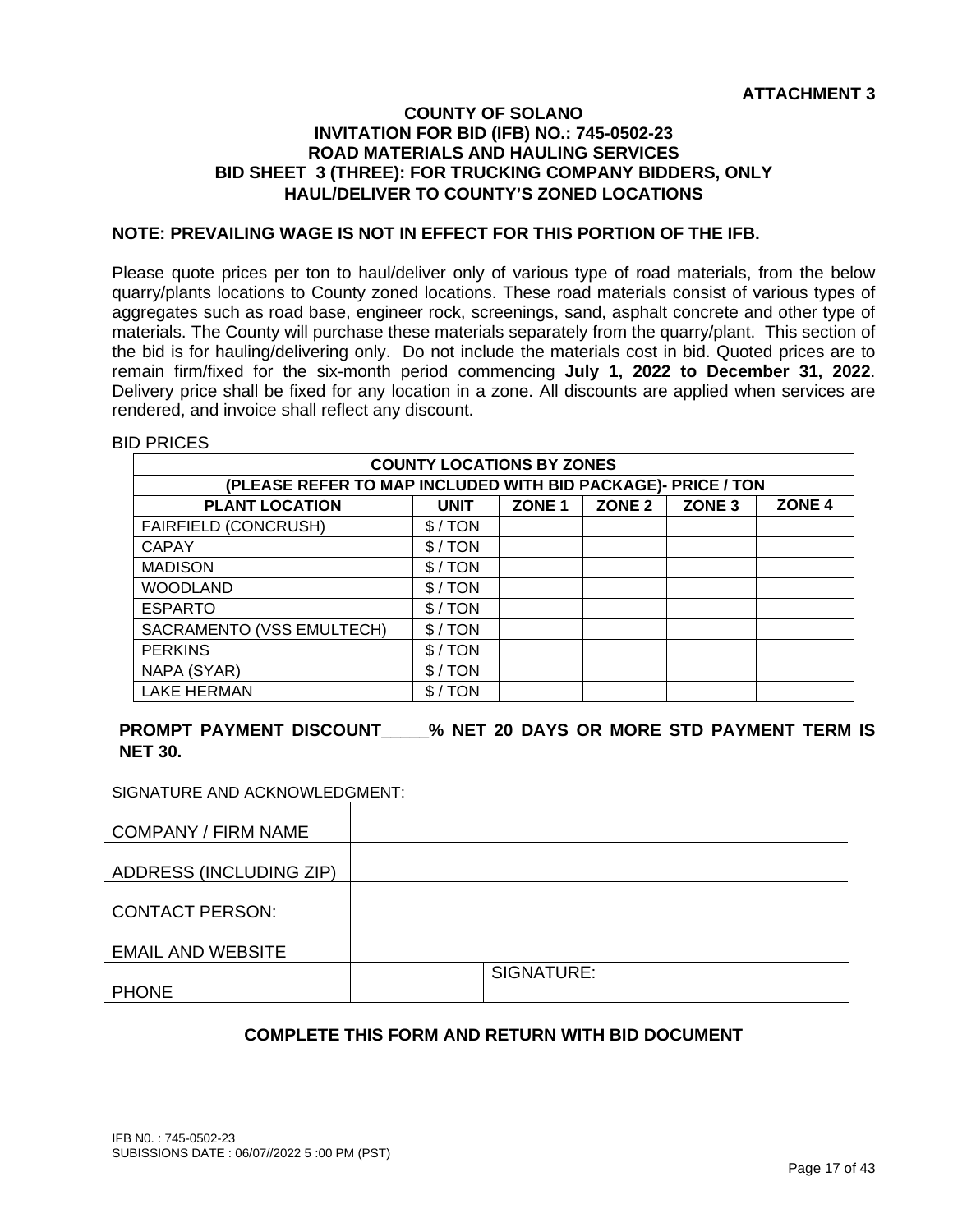## **COUNTY OF SOLANO INVITATION FOR BID (IFB) NO.: 745-0502-23 ROAD MATERIALS AND HAULING SERVICES BID SHEET 4: FOR TRUCKING COMPANY BIDDERS, ONLY GENERAL PURPOSE HAULING WITHIN SOLANO COUNTY**

#### **NOTE: CALIFORNIA STATE PREVAILING WAGE IS IN EFFECT FOR THIS PORTION OF THE IFB.**

- 1. This bid sheet is for general purpose hauling of road materials within Solano County. This service will be used primarily for the County's chip seal road maintenance projects. However, service is applicable to other County projects as required.
- 2. When this service is required for the chip seal project the contractor's truck trailer hitch (10-wheel dump truck only) must be compatible with the County's chip spreader (Etnyre 2005 Model QUAD) hitch. If modification to contractor's truck trailer hitch, such as chip bar, is required any and all cost for said modification shall be borne solely by the contractor. Contact the Public Works Division at (707) 421-6055 to inspect the County's chip spreader if required.

#### **IMPORTANT NOTICES:**

- **1. CALIFORNIA STATE PREVAILING WAGE IS IN EFFECT FOR THIS PORTION OF THE IFB, SEE ATTACHMENT 5.**
- **2. THIS RATE SHALL INCLUDE: THE TRUCK, THE DRIVER, FUEL, WAITING, AND ANY OTHER RESOURCES REQUIRED TO FURNISH THIS SERVICE.**
- 3. CONTRACTOR DIR REGISTRATION NUMBER:
- **4. CONTRACTOR LICENSE NUMBER: \_\_\_\_\_\_\_\_\_\_\_\_\_\_\_\_\_\_\_\_\_\_\_\_\_\_\_\_\_\_\_\_\_\_\_\_\_\_\_\_**
- **5. DIR PREVAILING WAGE CRAFT IS TEAMSTER, JOURNEY, NORTHERN CA.**

| <b>SN</b>     | <b>VEHICLE TYPE REQUIRED</b>                               | <b>TRUCK AND DRIVER</b><br><b>RATE, PER HOUR</b><br><b>INCLUDING WAITING</b> |              |
|---------------|------------------------------------------------------------|------------------------------------------------------------------------------|--------------|
|               |                                                            | <b>UNIT</b>                                                                  | <b>PRICE</b> |
|               | <b>1O-WHEEL DUMP TRUCK</b>                                 | \$ PER HOUR                                                                  |              |
| $\mathcal{P}$ | <b>SUPER DUMP TRUCK</b>                                    | \$ PER HOUR                                                                  |              |
| 3             | <b>BOTTOM DUMP TRUCK</b>                                   | \$ PER HOUR                                                                  |              |
| 4             | <b>TRANSFER TRUCK</b>                                      | \$ PER HOUR                                                                  |              |
| 5             | <b>ALL OTHER TRUCKS</b>                                    | \$ PER HOUR                                                                  |              |
| 6             | <b>TRANSPORT TRUCK</b>                                     | \$ PER HOUR                                                                  |              |
|               | <b>TRAILER- FOR TRANSPORTING HEAVY</b><br><b>EQUIPMENT</b> | \$ PER HOUR                                                                  |              |

## BID PRICE

# **PROMPT PAYMENT DISCOUNT\_\_\_\_\_% NET 20 DAYS OR MORE STD PAYMENT TERM IS NET 30.**

SIGNATURE AND ACKNOWLEDGMENT: COMPANY / FIRM NAME ADDRESS (INCLUDING ZIP) CONTACT PERSON: EMAIL AND WEBSITE PHONE SIGNATURE: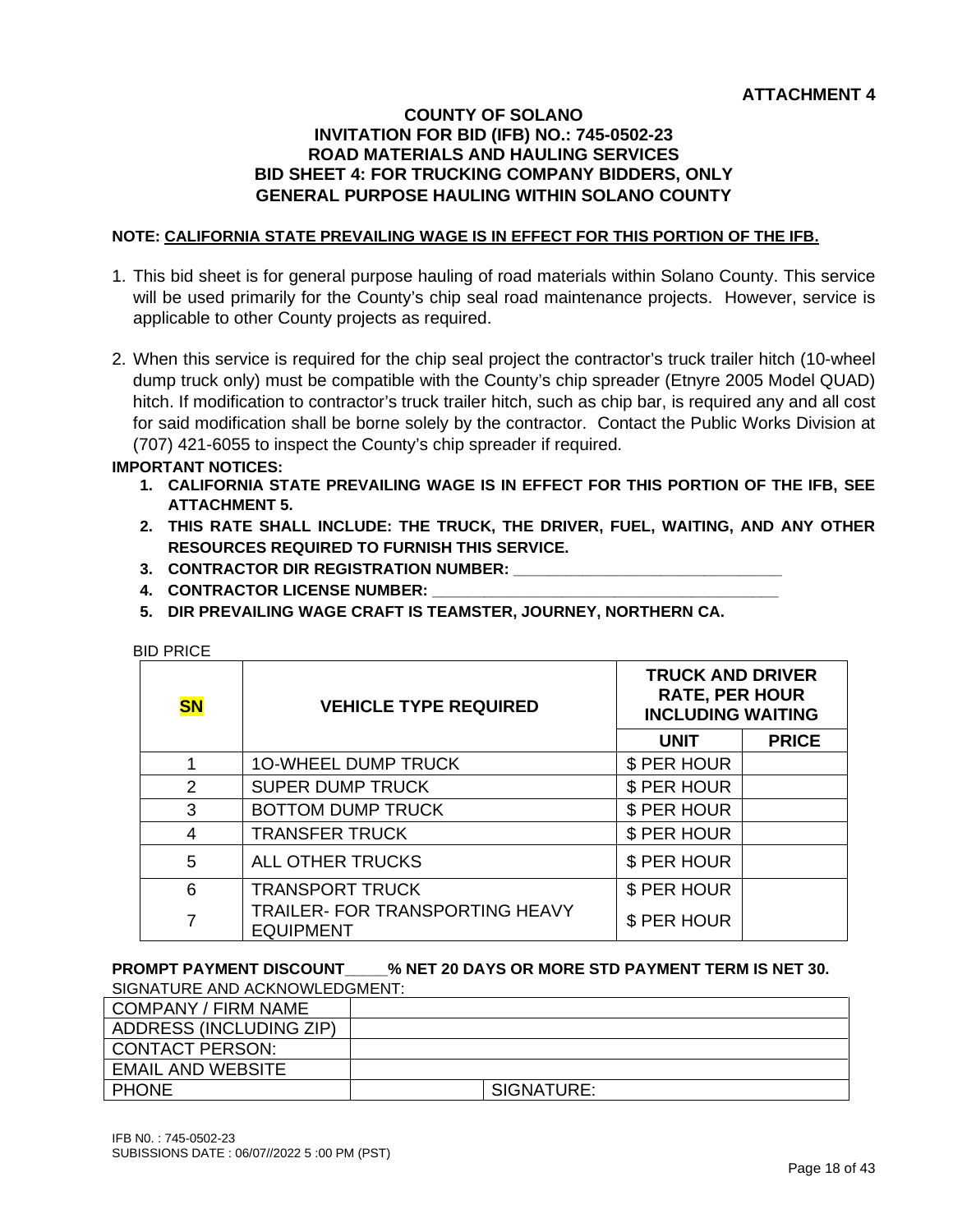#### **COUNTY OF SOLANO INVITATION FOR BID (IFB) NO.: 745-0502-23 ROAD MATERIALS AND HAULING SERVICES**

## **PUBLIC WORKS REFORMS (SB 854) FACT SHEET**

(check website below for any updates) **<https://www.dir.ca.gov/default.html>**

Public works reforms (SB 854) were signed into law on June 20, 2014. The reforms made several significant changes to the administration and enforcement of prevailing wage requirements by the Department of Industrial Relations (DIR). Among other things, SB 854 established a public works contractor registration program to replace prior Compliance Monitoring Unit (CMU) and Labor Compliance Program (LCP) requirements for bond-funded and other specified public works projects. The fees collected through the program established by SB 854 are used to fund DIR's public works activities.

#### **Essentials of public works contractor registration program:**

- Contractors are subject to a registration and annual renewal fee set initially at \$400. The fee is non-refundable and applies to all contractors and subcontractors who intend to bid or perform work on public works projects (as defined under the Labor Code).
- Contractors apply and pay the fee online and must meet minimum qualifications to be registered as eligible to bid and work on public works projects:
	- o Must have workers' compensation coverage for any employees and only use subcontractors who are registered public works contractors.
	- o Must have Contractors State License Board license if applicable to trade.
	- o Must not have any delinquent unpaid wage or penalty assessments owed to any employee or enforcement agency.
	- o Must not be under federal or state debarment.
	- o Must not be in prior violation of this registration requirement once it becomes effective. However, for the first violation in a 12-month period, a contractor may still qualify for registration by paying an additional penalty.
- The registration fee is not related to any project. It is more like a license that enables the registrant to bid on and perform public works.
- DIR provides a searchable database of registered contractors and subcontractors on its website, so that awarding bodies and contractors can comply with the requirement to only use registered contractors and subcontractors.
- Various protections are built in so that
	- $\circ$  A contractor won't be in violation for working on a private job that is later determined to be public work;
	- o The inadvertent listing of an unregistered subcontractor on a bid doesn't necessarily invalidate that bid;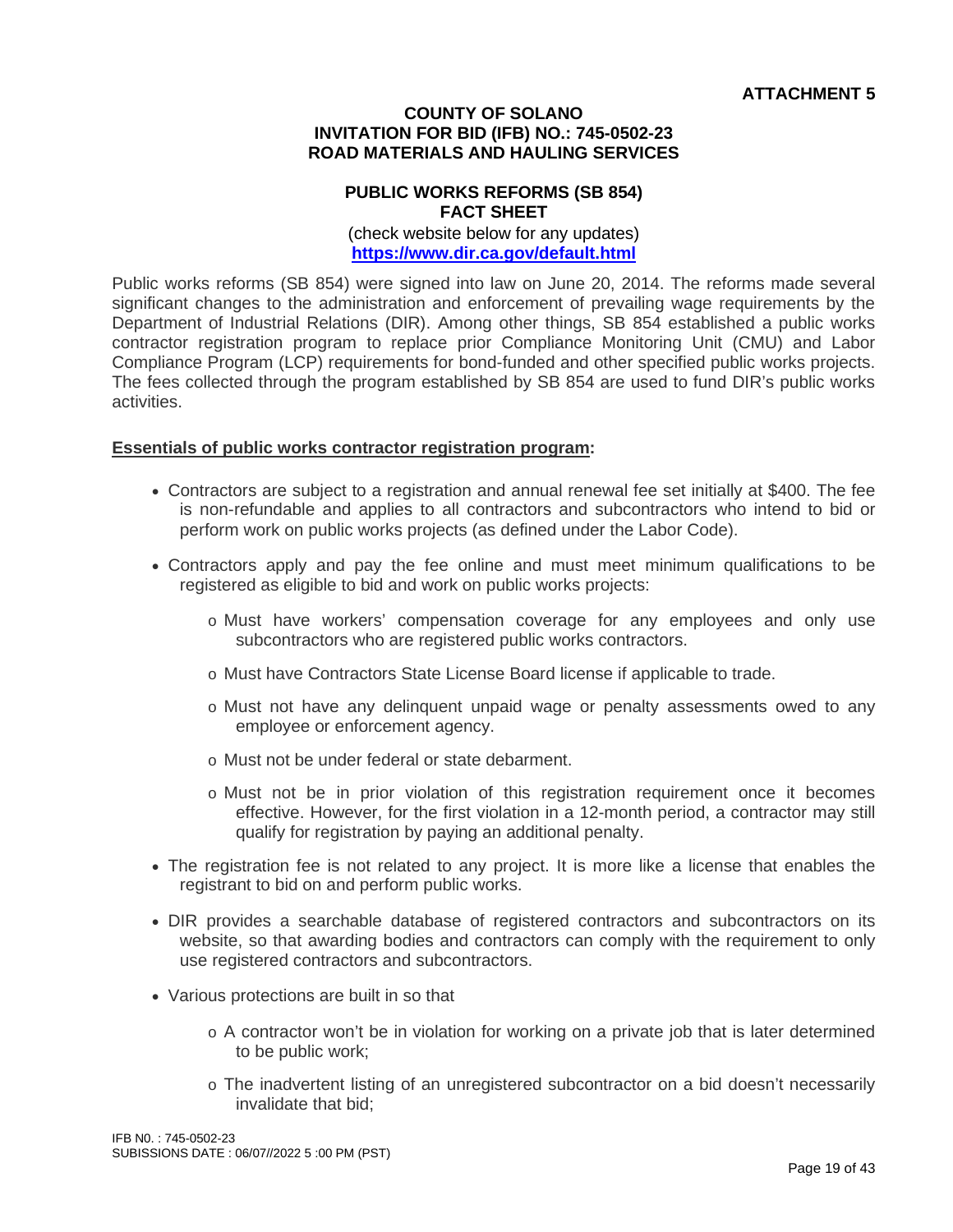- o A contract with an unregistered contractor or subcontractor is subject to cancellation but is not void as to past work;
- o An unregistered contractor or subcontractor can be replaced with one who is registered;
- o A contractor whose registration lapses will have a 90-day grace period within which to pay a late fee and renew.
- Contractors and subcontractors register online. The preferred method of payment is by credit card.
- The requirement to list only registered contractors and subcontractors on bids became effective on March 1, 2015. The requirement to only use registered contractors and subcontractors on public works projects applies to all projects awarded on or after April 1, 2015.

## **Essentials of Public Works Enforcement Fund:**

All contractor registration fees go into the State Public Works Enforcement Fund and are used to fund the following items:

- Administration of contractor registration requirement;
- All DIR costs for administering and enforcing public works laws;
- Labor Commissioner's enforcement of other Labor Code violations on monitored public works projects.

DIR no longer charges awarding bodies for prevailing wage compliance monitoring and enforcement on legacy CMU projects.

#### **Related changes in DIR's administration and enforcement of public works requirements:**

- Requirements to use CMU or specified alternative (labor compliance program or project labor agreement) for state bond-funded and other specified projects were eliminated and replaced by requirements that apply to *all* public works projects (as defined under the Labor Code).
- Awarding bodies are required to submit PWC-100 (contract award notice) for all public works projects.
- Contractors and subcontractors on *all* public works projects are required to submit certified payroll records (CPRs) to the Labor Commissioner unless excused from this requirement.
	- o CPRs are furnished to the Labor Commissioner online
	- o This requirement phases in as follows:
		- Applied to public works projects that had been under CMU monitoring;
		- Applies to any new projects awarded on or after April 1, 2015;
		- May apply to other projects as determined by Labor Commissioner;
		- Applies to *all* public works projects, (except those listed under Exemptions just below), on and after January 1, 2016.
	- o **Exemptions:** As of April 1, 2015, and even after January 1, 2016, the following projects are exempt from the requirement to have contractors and subcontractors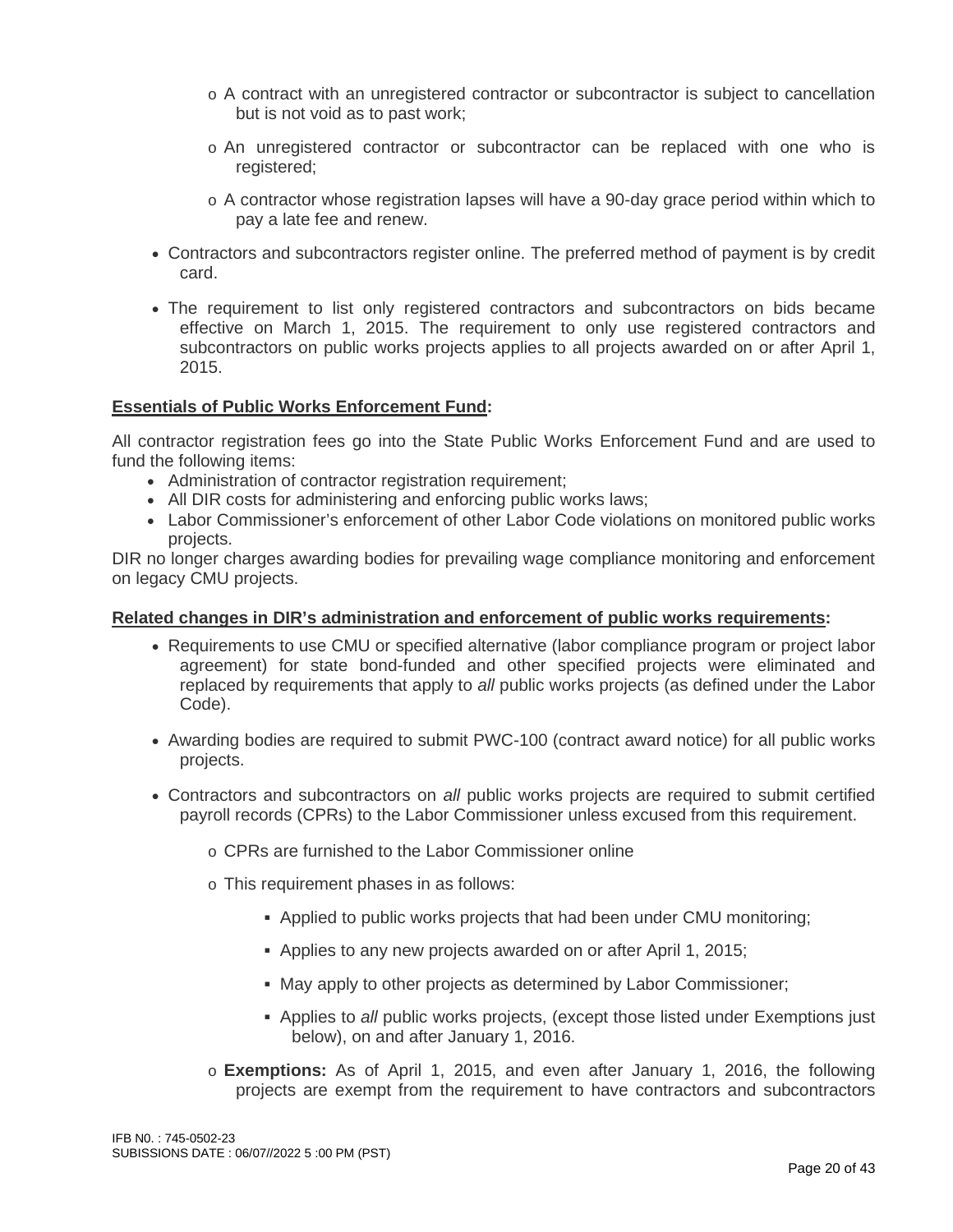furnish certified payroll records (CPRs) to the Labor Commissioner:

## **Any projects monitored and enforced by the following legacy LCPs:**

- California Department of Transportation (Caltrans)
- City of Los Angeles
- Los Angeles Unified School District
- County of Sacramento

### **Projects covered by qualifying project labor agreements,** at the Labor Commissioner's discretion.

• Requirements for awarding bodies to adopt and enforce a DIR-approved LCP are now limited to: (1) ongoing public works projects awarded prior to January 1, 2012, that were under a pre-existing LCP requirement (see the four legacy LCPs listed above) and (2) projects funded in whole or in part by Proposition 84.

## **SB 854 FACT SHEET ACKNOWLEDGEMENT**

## SIGNATURE AND ACKNOWLEDGMENT:

| <b>COMPANY / FIRM NAME</b> |            |
|----------------------------|------------|
| ADDRESS (INCLUDING ZIP)    |            |
| <b>CONTACT PERSON:</b>     |            |
| <b>EMAIL AND WEBSITE</b>   |            |
| <b>PHONE</b>               | SIGNATURE: |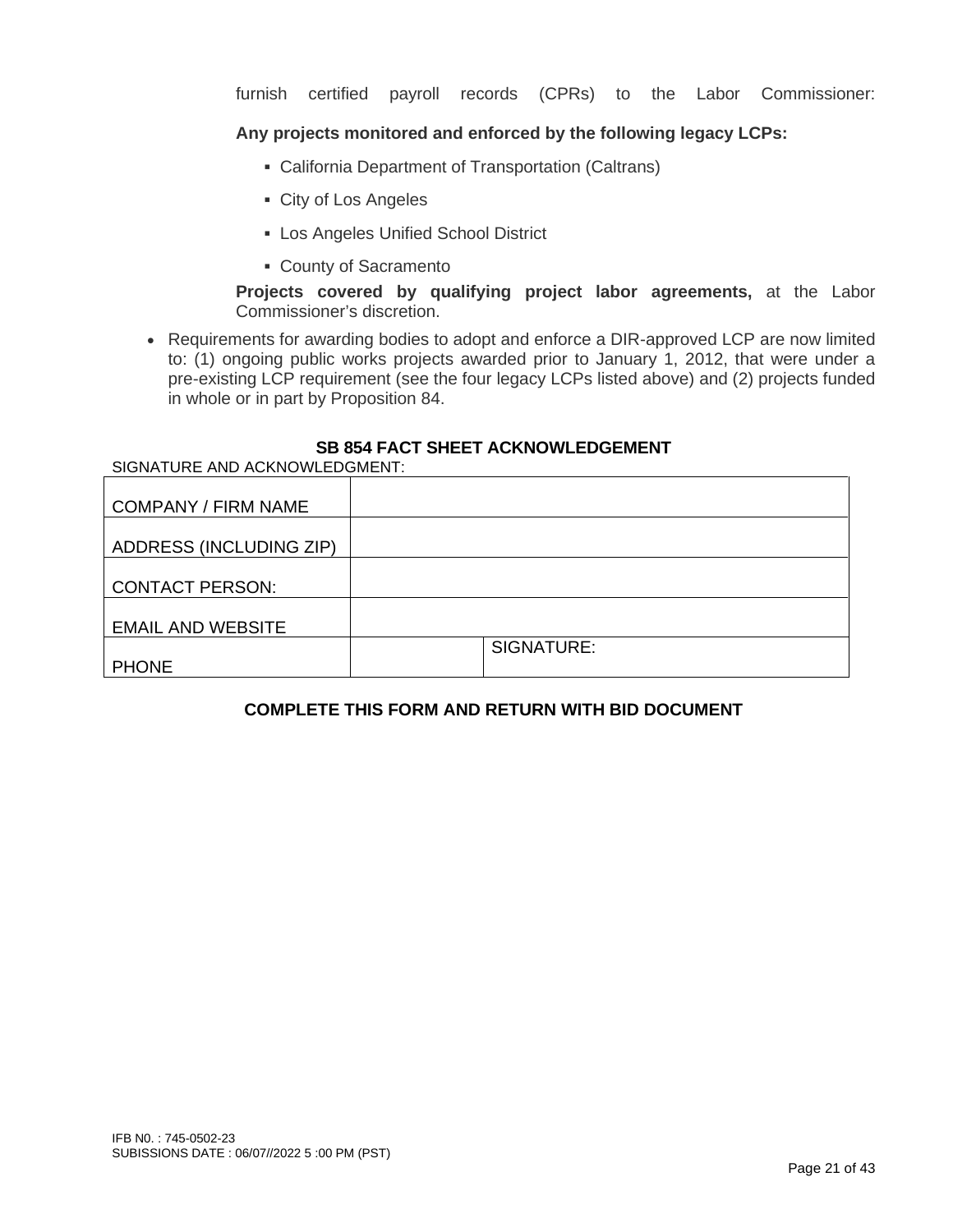#### **COUNTY OF SOLANO INVITATION FOR BID (IFB) NO.: 745-0502-23 ROAD MATERIALS AND HAULING SERVICES**

#### **SIGNATURE PAGE**

Every submittal must contain a fully executed signature page, supplying all required information, signature, and type name and title of the individual legally authorized to commit the contractor to a binding contract to execute all specifications, provisions, terms and conditions contained herein.

I hereby certify that I have read, acknowledge, understand, and agree to the content(s) of the following notices:

CERTIFICATION – RESPOND TO THE FOLLOWING BY WRITING (**YES**) OR (**NO**)

| Declaration of Local Business      |  |
|------------------------------------|--|
| <b>Non-Collusion Declaration</b>   |  |
| <b>Certification of Compliance</b> |  |
| Reservations                       |  |
| Documents to be returned           |  |

SIGNATURE AND ACKNOWLEDGMENT:

| <b>COMPANY / FIRM NAME</b> |            |
|----------------------------|------------|
| ADDRESS (INCLUDING ZIP)    |            |
| <b>CONTACT PERSON:</b>     |            |
| <b>EMAIL AND WEBSITE</b>   |            |
|                            | SIGNATURE: |
| <b>PHONE</b>               |            |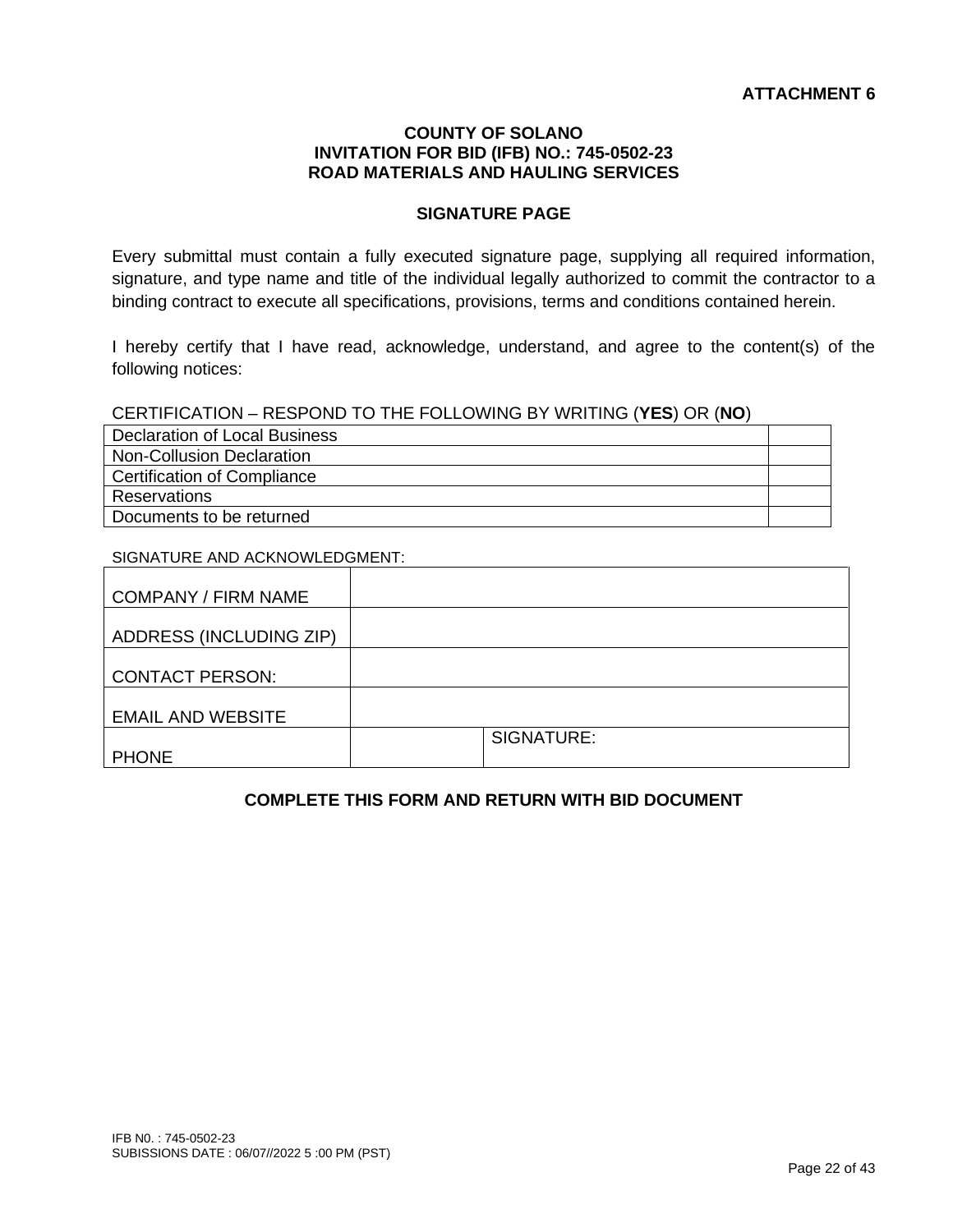#### **COUNTY OF SOLANO INVITATION FOR BID (IFB) NO.: 745-0502-23 ROAD MATERIALS AND HAULING SERVICES QUESTIONS AND ANSWERS FORM**

Any questions regarding this solicitation shall be submitted according to the process outlined below and as specified in the solicitation document. The county's response to questions will be as specified in the solicitation documents.

- 1. Submit questions or concerns on the form provided.
- 2. State your question(s) in the table and reference the section of the solicitation (if applicable).
- 3. Submit the form (Microsoft word only) via email to solicitation coordinator at email at [KDPoole@solanocounty.com,](mailto:KDPoole@solanocounty.com) or via Bonfire at [https://solanocounty.bonfirehub.com.](https://solanocounty.bonfirehub.com/). Please contact the IFB coordinator with any questions regarding this process, preferably via email.

| NO. | <b>REFERENCE</b><br><b>SECTION OF</b><br><b>SOLICITATION</b> | QUESTIONS / COMMENTS | <b>COUNTY RESPONSE</b><br>(FOR COUNTY USE<br>ONLY) |
|-----|--------------------------------------------------------------|----------------------|----------------------------------------------------|
|     |                                                              |                      |                                                    |
|     |                                                              |                      |                                                    |
|     |                                                              |                      |                                                    |

## QUESTIONS AND ANSWER

:

SIGNATURE AND ACKNOWLEDGMENT:

| <b>COMPANY / FIRM NAME</b> |            |
|----------------------------|------------|
| ADDRESS (INCLUDING ZIP)    |            |
| <b>CONTACT PERSON:</b>     |            |
| <b>EMAIL AND WEBSITE</b>   |            |
|                            | SIGNATURE: |
| <b>PHONE</b>               |            |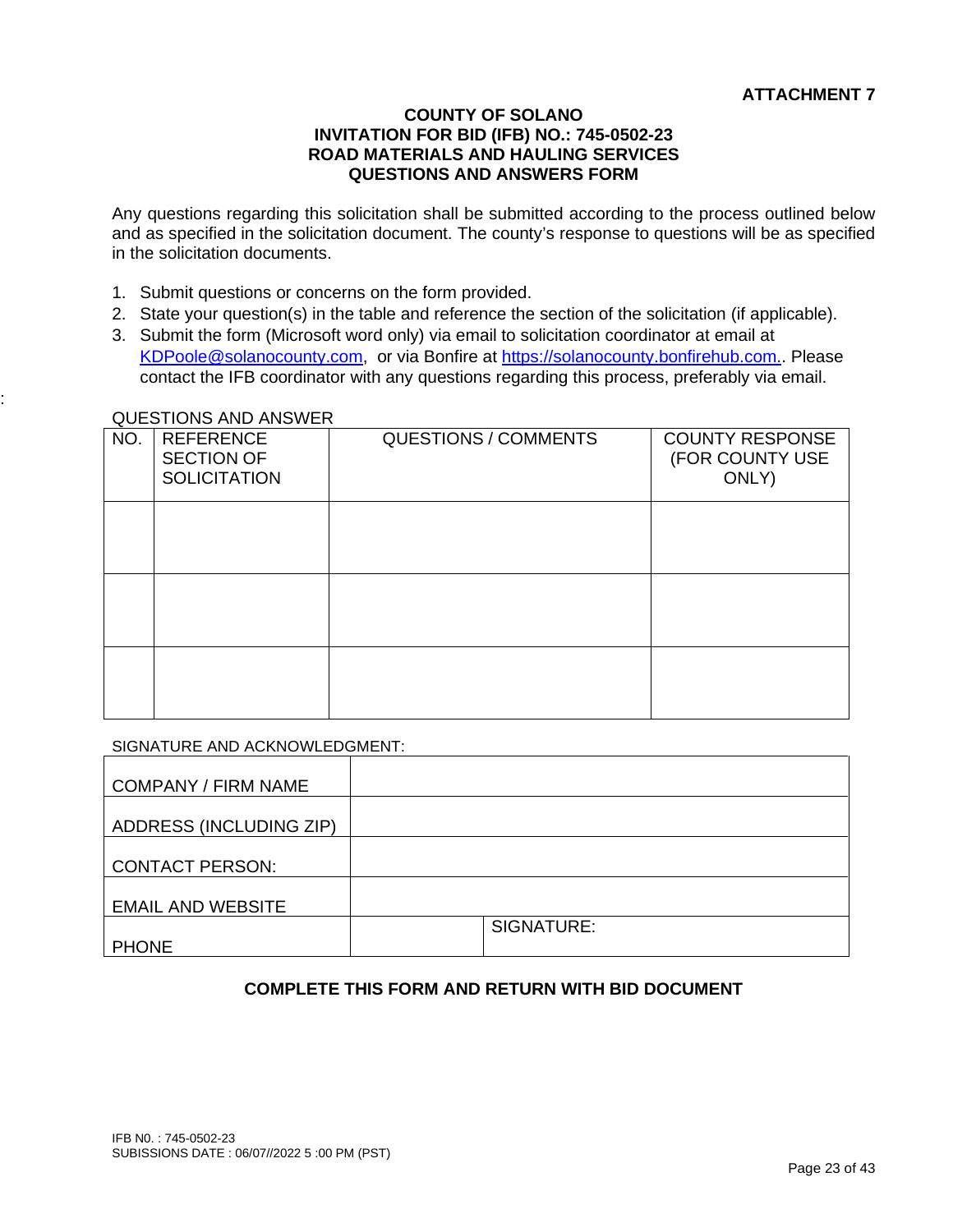#### **COUNTY OF SOLANO INVITATION FOR BID (IFB) NO.: 745-0502-23 ROAD MATERIALS AND HAULING SERVICES AGENCY REFERENCE FORM**

Supply Three (3) References of Government Agencies and/or Firms for whom Bidder has provided similar Services during the last three (3) years:

LIST OF REFERENCES

| 1. AGENCY OR FIRM NAME:        |  |
|--------------------------------|--|
| <b>BUSINESS ADDRESS:</b>       |  |
| <b>CONTACT PERSON:</b>         |  |
| TELEPHONE:                     |  |
| <b>EMAIL ADDRESS:</b>          |  |
| <b>DESCRIPTION OF SERVICE:</b> |  |
| DATES(S) WHEN SERVICE PROVIDED |  |
| 2. AGENCY OR FIRM NAME:        |  |
| <b>BUSINESS ADDRESS:</b>       |  |
| <b>CONTACT PERSON:</b>         |  |
| TELEPHONE:                     |  |
| <b>EMAIL ADDRESS:</b>          |  |
| <b>DESCRIPTION OF SERVICE</b>  |  |
| DATES(S) WHEN SERVICE PROVIDED |  |
| 3. AGENCY OR FIRM NAME:        |  |
| <b>BUSINESS ADDRESS:</b>       |  |
| <b>CONTACT PERSON:</b>         |  |
| TELEPHONE:                     |  |
| <b>DESCRIPTION OF SERVICE</b>  |  |
| DATES(S) WHEN SERVICE PROVIDED |  |

Signature and acknowledgment:

By signing below, I certify that I am authorized by the company named above to respond to this request**.**

SIGNATURE AND ACKNOWLEDGMENT:

| <b>COMPANY / FIRM NAME</b> |            |
|----------------------------|------------|
| ADDRESS (INCLUDING ZIP)    |            |
| <b>CONTACT PERSON:</b>     |            |
| <b>EMAIL AND WEBSITE</b>   |            |
| <b>PHONE</b>               | SIGNATURE: |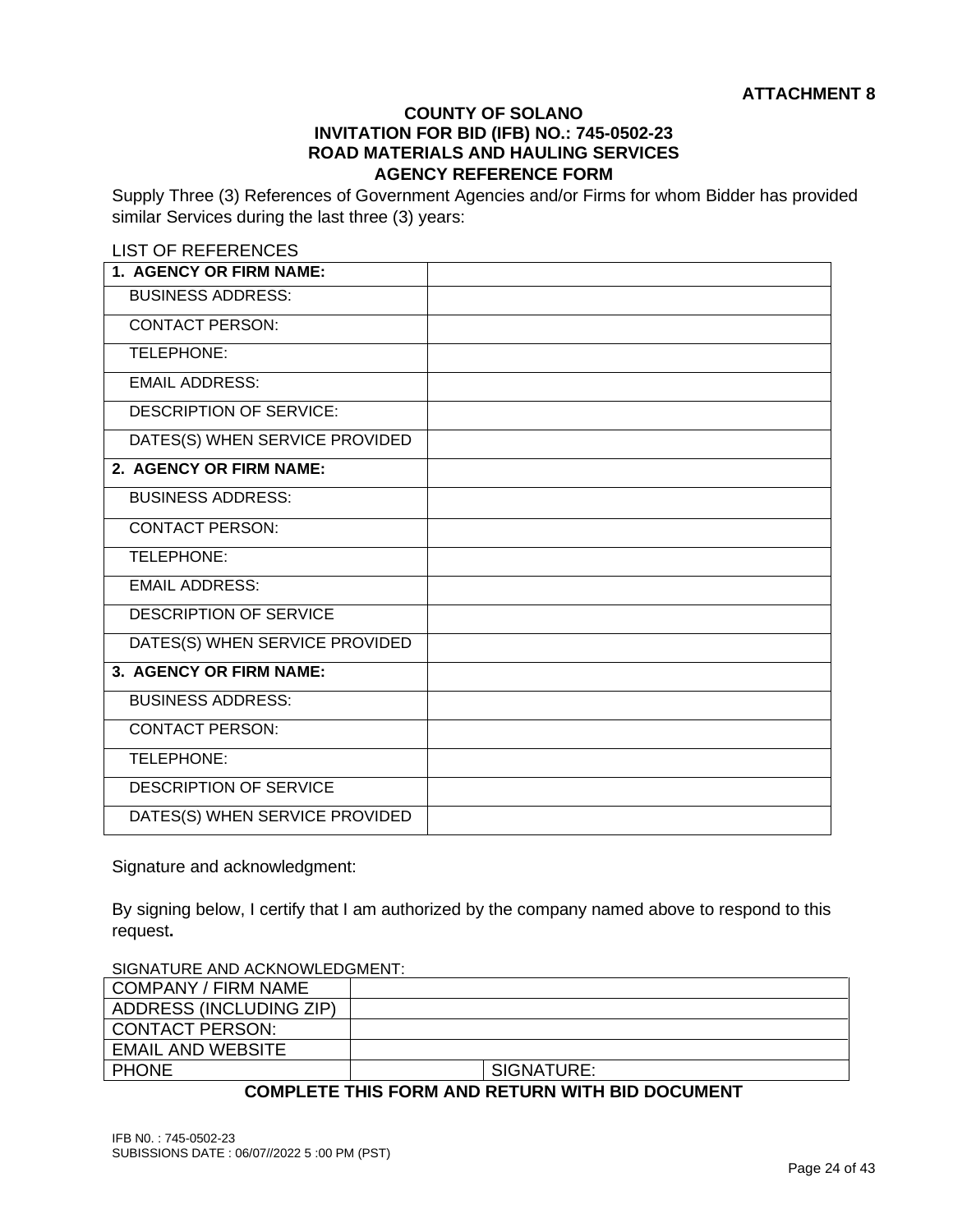#### **COUNTY OF SOLANO INVITATION FOR BID (IFB) NO.: 745-0502-23 ROAD MATERIALS AND HAULING SERVICES NON-COLLUSION DECLARATION PURSUANT TO PUBLIC CONTRACT CODE SEC. 7106**

The undersigned declares: I am the \_\_\_\_\_\_\_\_\_\_\_\_\_\_\_\_\_\_\_\_\_ of \_\_\_\_\_\_\_\_\_\_\_\_\_\_\_\_\_\_\_\_\_, the party making the foregoing bid.

The bid is not made in the interest of, or on behalf of, any undisclosed person, partnership, company, association, organization, or corporation. The bid is genuine and not collusive or sham. The bidder has not directly or indirectly induced or solicited any other bidder to put in a false or sham bid. The bidder has not directly or indirectly colluded, conspired, connived, or agreed with any bidder or anyone else to put in a sham bid, or to refrain from bidding. The bidder has not in any manner, directly or indirectly, sought by agreement, communication, or conference with anyone to fix the bid price of the bidder or any other bidder, or to fix any overhead, profit, or cost element of the bid price, or of that of any other bidder. All statements contained in the bid are true. The bidder has not, directly or indirectly, submitted his or her bid price or any breakdown thereof, or the contents thereof, or divulged information or data relative thereto, to any corporation, partnership, company association, organization, bid depository, or to any member or agent thereof to effectuate a collusive or sham bid, and has not paid, and will not pay, any person or entity for such purpose.

Any person executing this declaration on behalf of a bidder that is a corporation, partnership, joint venture, limited liability company, limited liability partnership, or any other entity, hereby represents that he or she has full power to execute, and does execute, this declaration on behalf of the bidder.

I declare under penalty of perjury under the laws of the State of California that the foregoing is true and correct and that this declaration is executed by:

# **READ AND ACKNOWLEDGE ON IFB ATTACHMENT 6, SIGNATURE PAGE**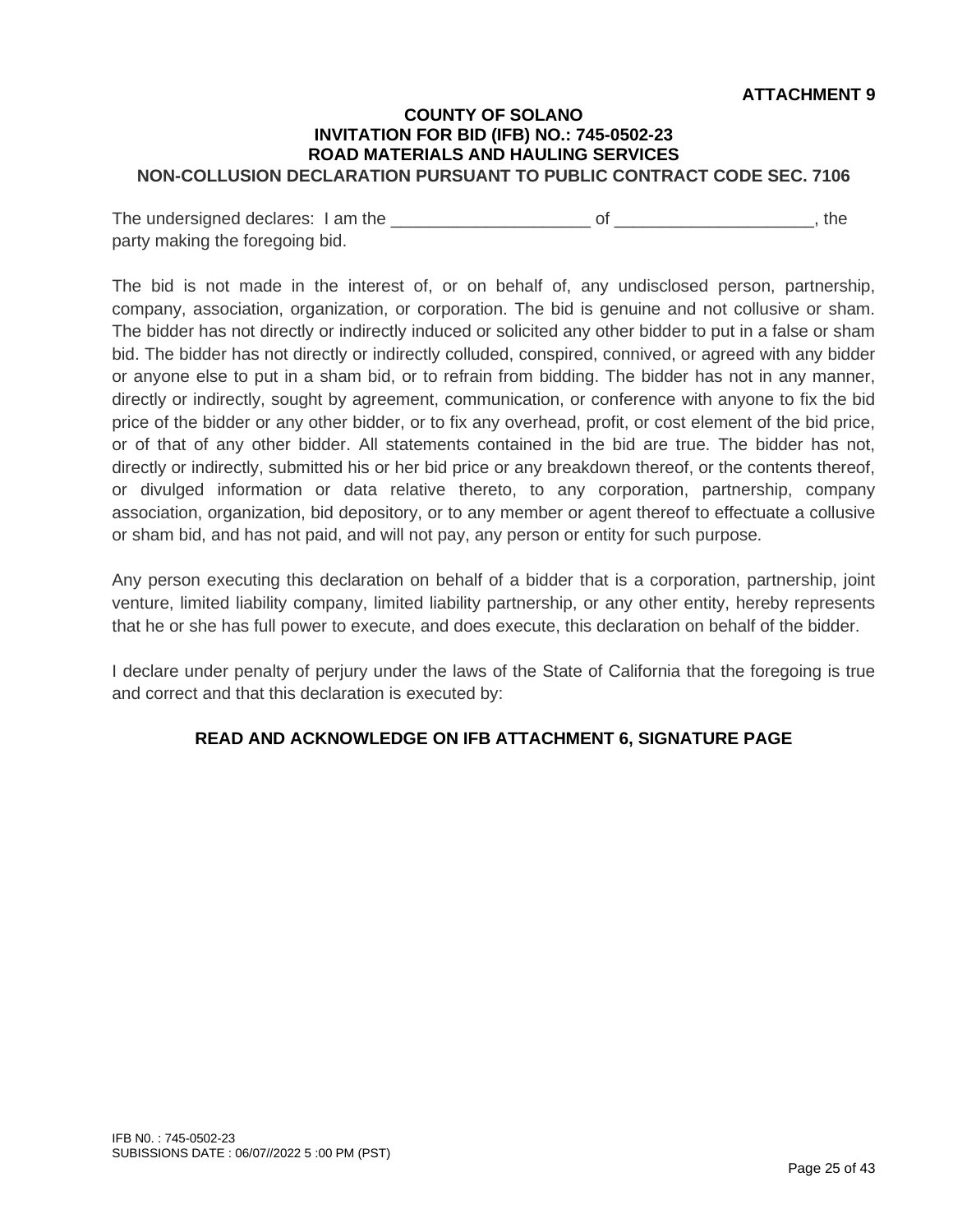## **ATTACHMENT 10**

## **COUNTY OF SOLANO INVITATION FOR BID (IFB) NO.: 745-0502-23 ROAD MATERIALS AND HAULING SERVICES CERTIFICATION OF COMPLIANCE**

#### CERTIFICATION:

The bidder does hereby make certification and assurance of the Proposer's compliance with:

- a) The laws of the County of Solano: <http://www.codepublishing.com/CA/SolanoCounty/>
- b) Title VI of the federal Civil Rights Act of 1964: <https://www.justice.gov/crt/fcs/TitleVI-Overview>
- c) Title IX of the federal Education Amendments Act of 1972: <https://www.justice.gov/crt/title-ix-education-amendments-1972>
- d) The Equal Employment Opportunity Act and the regulations issued thereunder by the federal government: <https://www.justice.gov/jmd/hr-order-doj12001-part-4-equal-employment-opportunity>
- e) The Americans with Disabilities Act of 1990 and the regulations issued thereunder by the federal government: [https://www.ada.gov/pubs/adastatute08.html](https://www.ada.gov/pubs/adastatute08.htm)
- f) All contract employees performing services and/or work as a result of this solicitation must have documented legal authority to work in the United States of America,
- g) the condition that the submitted proposal was independently arrived at, without collusion, under penalty of perjury; and,
- h) the condition that no amount shall be paid directly or indirectly to an employee or official of the County of Solano as wages, compensation, or gifts in exchange for acting as an officer, agent, employee, subcontractor, or consultant to the Proposer in connection with the Procurement under this IFB.

## **READ AND ACKNOWLEDGE ON IFB ATTACHMENT 6, SIGNATURE PAGE**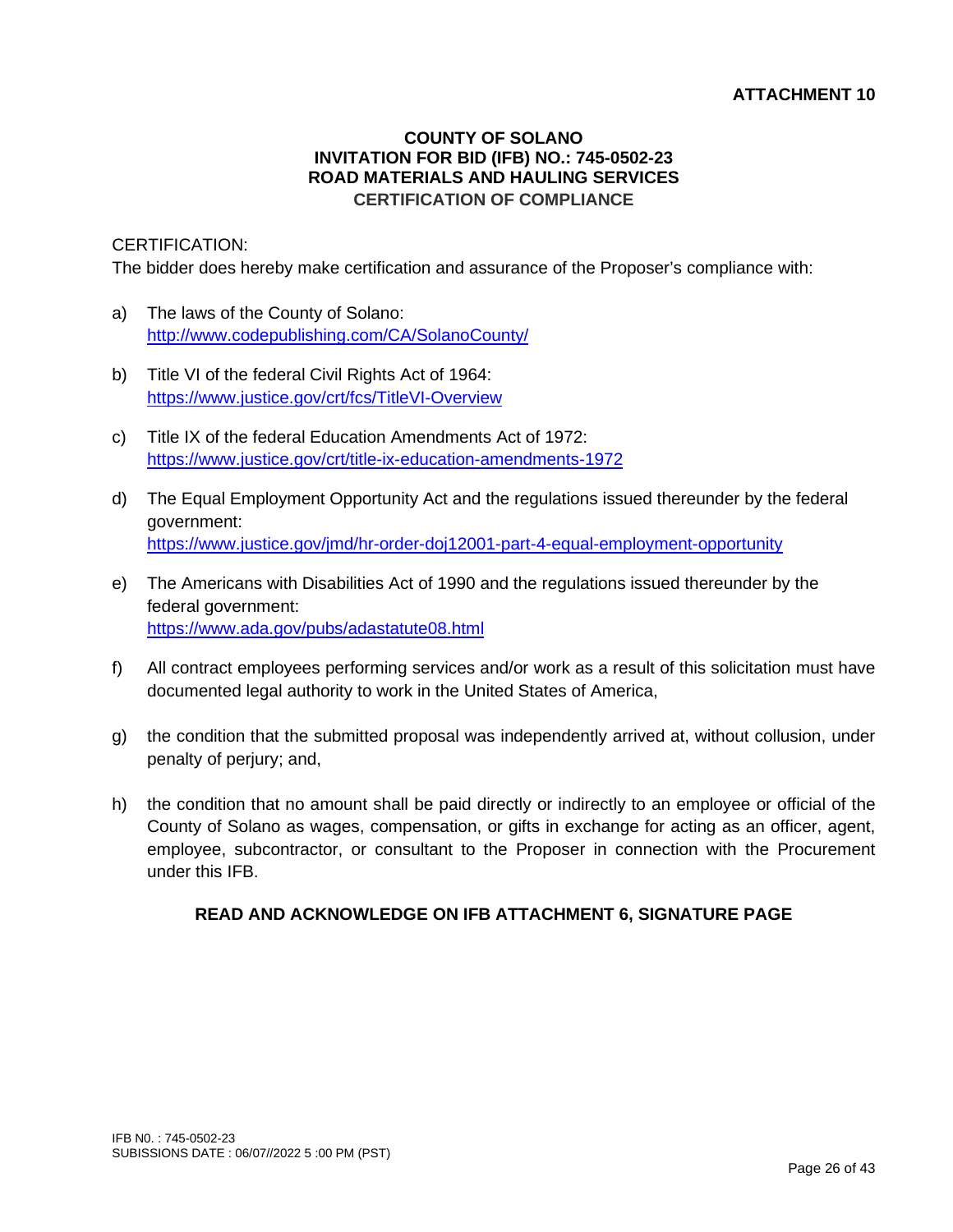### **COUNTY OF SOLANO INVITATION FOR BID (IFB) NO.: 745-0502-23 ROAD MATERIALS AND HAULING SERVICES SOLANO COUNTY RESERVATIONS**

#### **COUNTY OF SOLANO HEREBY RESERVES THE FOLLOWING RIGHTS:**

The County of Solano reserves the right to make an award in whole or in part or any varying combination of the following requirements that will be in the best interest of the County, and not necessarily to the lowest Contractor. The intended bid award will be determined to be the most professionally and technically able to render services and perform associated work in support of the department to fulfill all contract requirements.

#### **Right of Rejection**

- 1. The County reserves the right to reject any and all bids, or to cancel this IFB in part or in its entirety.
- 2. The County reserves the right to waive any variances in proposals provided such action is in the best interest of the County.
- 3. The County reserves the right to amend this IFB at any time. The County also reserves the right to cancel or reissue the IFB at its sole discretion.
- 4. Any bid received which does not meet the requirements of this IFB, may be considered to be non-responsive, and may be rejected. The County may reject any bid that does not comply with all the terms, conditions, and performance requirements of this IFB.
- 5. To cancel any award and re-solicit bids for services herein specified due to the increased or added costs, if in its opinion increased prices are greater than those of the general market.
- 6. To cancel any award and re-solicit bids in the event services cannot commence with ten (10) days after the specified date for start of work.
- 7. To reject any and all proposals considered not to be in the best interest of the County.
- 8. To waive any and all minor irregularities in bids.
- 9. To reduce or increase any specification, in whole or in part due to changes in budget allocations.

## **READ AND ACKNOWLEDGE ON IFB ATTACHMENT 6, SIGNATURE PAGE**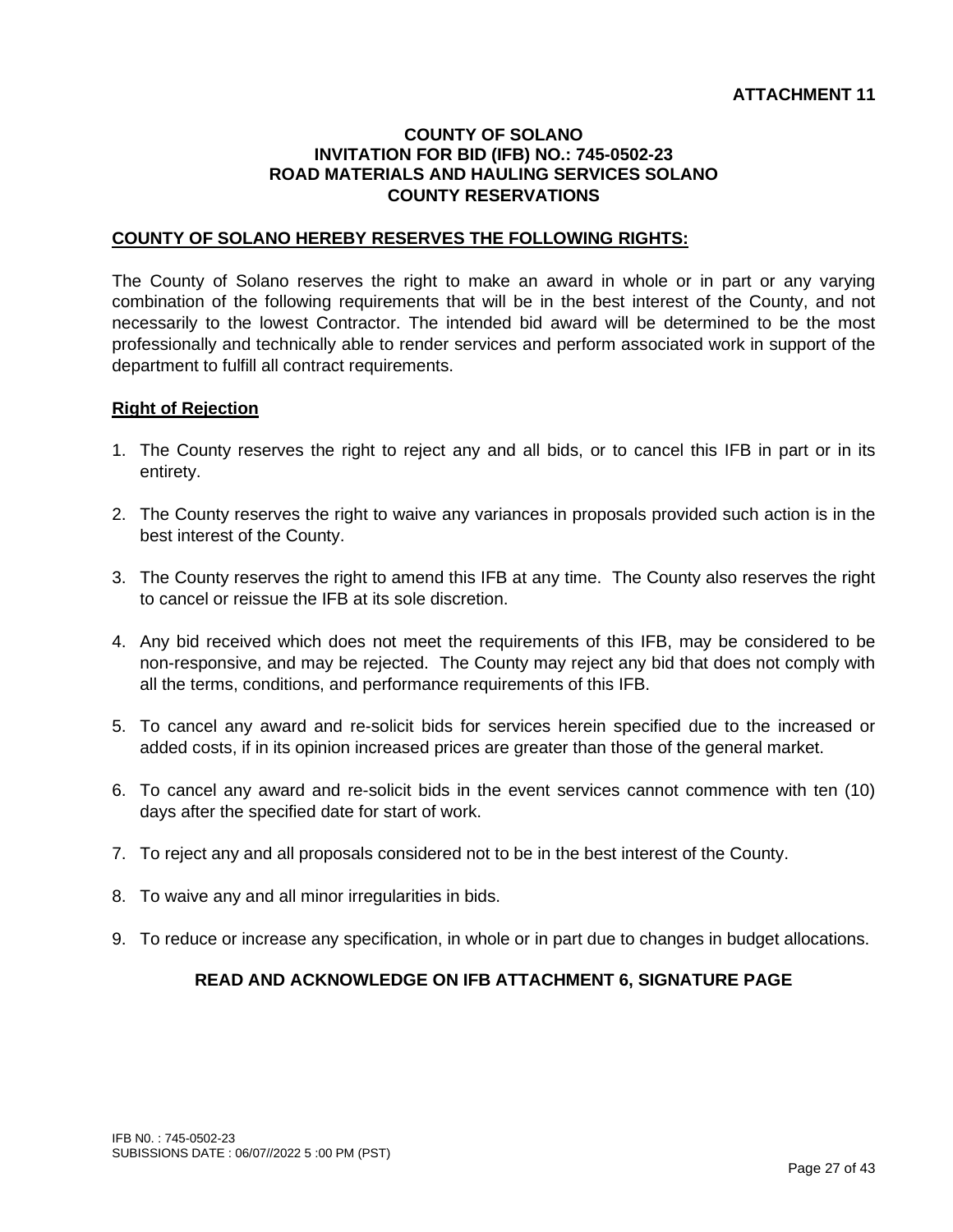## **COUNTY OF SOLANO INVITATION FOR BID (IFB) NO.: 745-0502-23 ROAD MATERIALS AND HAULING SERVICES DRUG-FREE WORKPLACE CERTIFICATION**

(rev-09/01/94)

|  | <b>COMPANY / ORGANIZATION NAME</b> |
|--|------------------------------------|

The contractor or grant recipient named above hereby certifies compliance with Government Code Section 8355 in matters relating to providing a drug-free workplace. The above-named contractor will:

- 1. Publish a statement notifying employees that unlawful manufacture, distribution, dispensation, possession, or use of a controlled substance is prohibited and specifying actions to be taken against employees for violations, as required by Government Code Section 8355(a).
- 2. Establish a Drug-Free Awareness Program as required by Government Code Section 8355(b), to inform employees about all of the following:
- (a) The dangers of drug abuse in the workplace;
- (b) The person's or organization's policy of maintaining a drug-free workplace;
- (c) Any available counseling, rehabilitation and employee assistance programs; and
- (d) Penalties that may be imposed upon employees for drug abuse violations.
- 3. Provide, as required by Government Code Section 8355(c), that every employee who works on the proposed contract or grant:
- (a) Will receive a copy of the company's drug-free policy statement; and
- (b) Will agree to abide by the terms of the company's statement as a condition of employment on the contract or grant.

#### CERTIFICATION

I, the official named below, hereby swear that I am duly authorized legally to bind the contractor or grant recipient to the above described certification. I am fully aware that this certification, executed on the date and in the county below, is made under penalty of perjury under the laws of the State of California.

| <b>NUMBER</b><br><b>FFDFRA</b><br>ΆX<br>ומי<br>-NAL<br> |  |
|---------------------------------------------------------|--|
|---------------------------------------------------------|--|

#### SIGNATURE AND ACKNOWLEDGMENT:

| <b>COMPANY / FIRM NAME</b> |            |
|----------------------------|------------|
| ADDRESS (INCLUDING ZIP)    |            |
| <b>CONTACT PERSON:</b>     |            |
| <b>EMAIL AND WEBSITE</b>   |            |
| <b>PHONE</b>               | SIGNATURE: |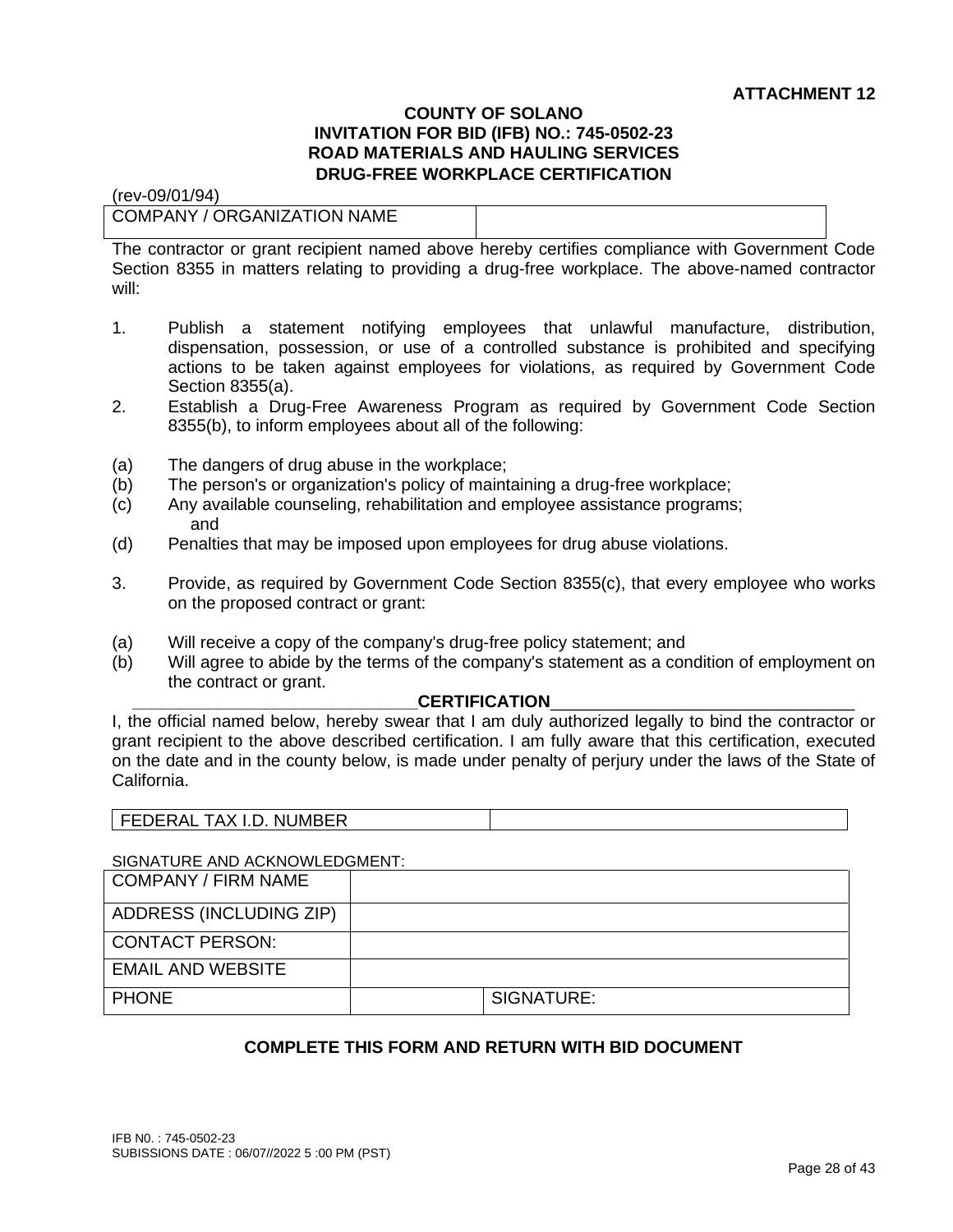#### **COUNTY OF SOLANO INVITATION FOR BID (IFB) NO.: 745-0502-23 ROAD MATERIALS AND HAULING SERVICES**

#### **DECLARATION OF LOCAL BUSINESS**

Solano County gives local businesses a preference in formal solicitations of goods and services as set forth in section 22-24 of the Solano County code. To qualify for this preference, a business must meet all of the following criteria:

- a valid business license issued from the county or a political subdivision within the county; and
- its principal business office, or a satellite office with at least one full-time employee, located in the county.

#### Section 2: Acknowledgement

By completing and signing this form, the undersigned states that, under penalty of perjury, the statements provided herein are true and correct and that the business meets the definition of a local business as defined in section 22-24 of the Solano County code.

All information submitted is subject to investigation, as well as disclosure to third parties under the California public records act. incomplete, unclear, or incomprehensible responses to the following will result in the bid not being considered for application of the county's local preference policy. false or dishonest responses will result in rejection of the bid and curtail the declarant's ability to conduct business with the county in the future. it may also result in legal action.

- 1. Legal name of the business:
- 2. Physical address of principal place of business or satellite office with at least one employee: street: \_\_\_\_\_\_\_\_\_\_\_\_\_\_\_\_\_\_\_\_\_\_\_\_\_\_\_\_\_\_\_\_\_\_city: \_\_\_\_\_\_\_\_\_\_\_\_\_\_\_state: \_\_\_\_\_\_\_\_\_\_zip: \_\_\_
- 3. Business license number issued by county of Solano:

i declare under penalty of perjury under the laws of the state of California that the foregoing is true and correct, and that this declaration is executed by

#### SIGNATURE AND ACKNOWLEDGMENT:

| <b>COMPANY / FIRM NAME</b> |            |
|----------------------------|------------|
| ADDRESS (INCLUDING ZIP)    |            |
| <b>CONTACT PERSON:</b>     |            |
| EMAIL AND WEBSITE          |            |
| <b>PHONE</b>               | SIGNATURE: |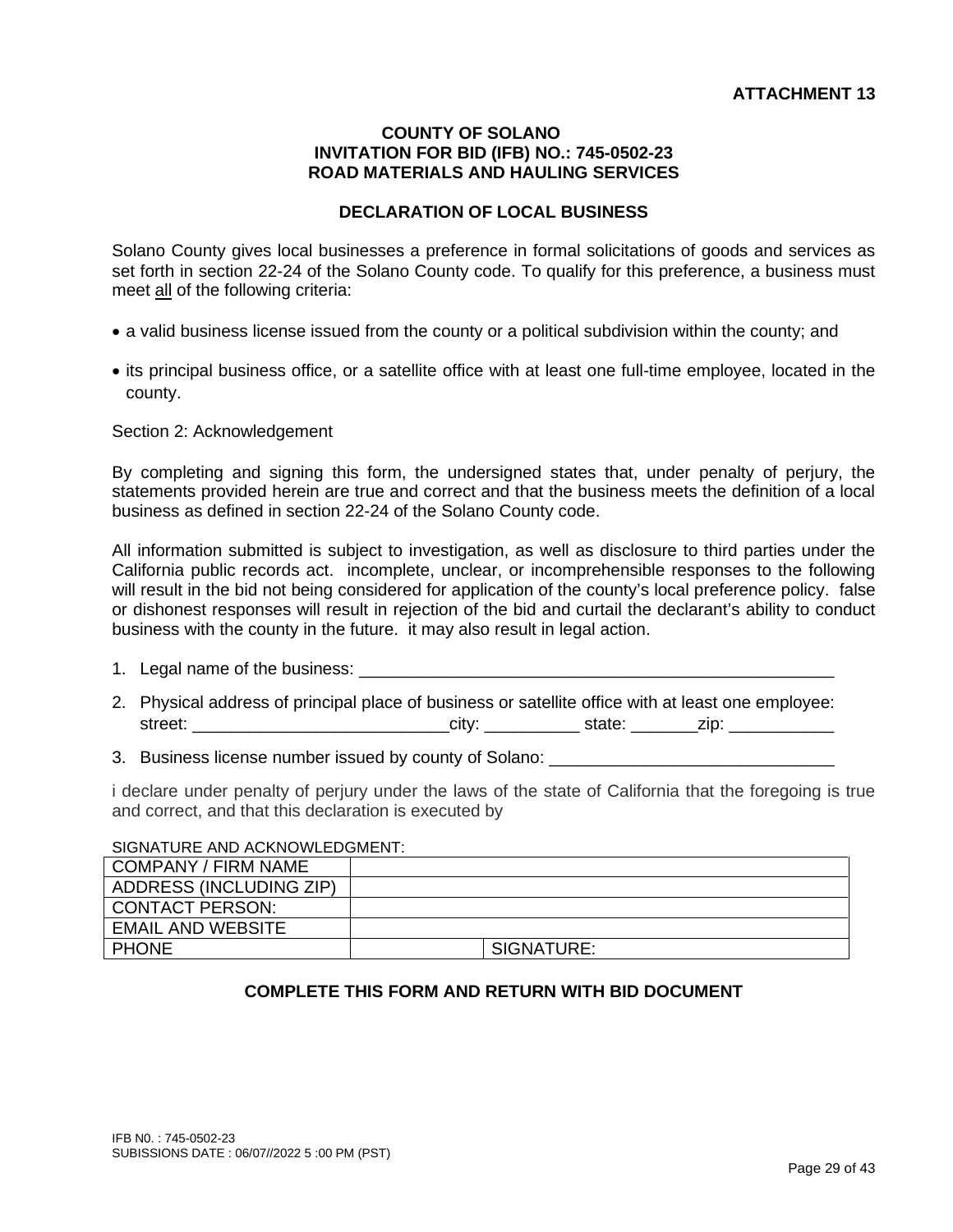## **ATTACHMENT 14**

## **COUNTY OF SOLANO INVITATION FOR BID (IFB) NO.: 745-0502-23 ROAD MATERIALS AND HAULING SERVICES COUNTY ZONE MAP**



Note: This map in a large size is posted along with this solicitation document at Bonfire Hub. [https://solanocounty.bonfirehub.com.](https://solanocounty.bonfirehub.com/)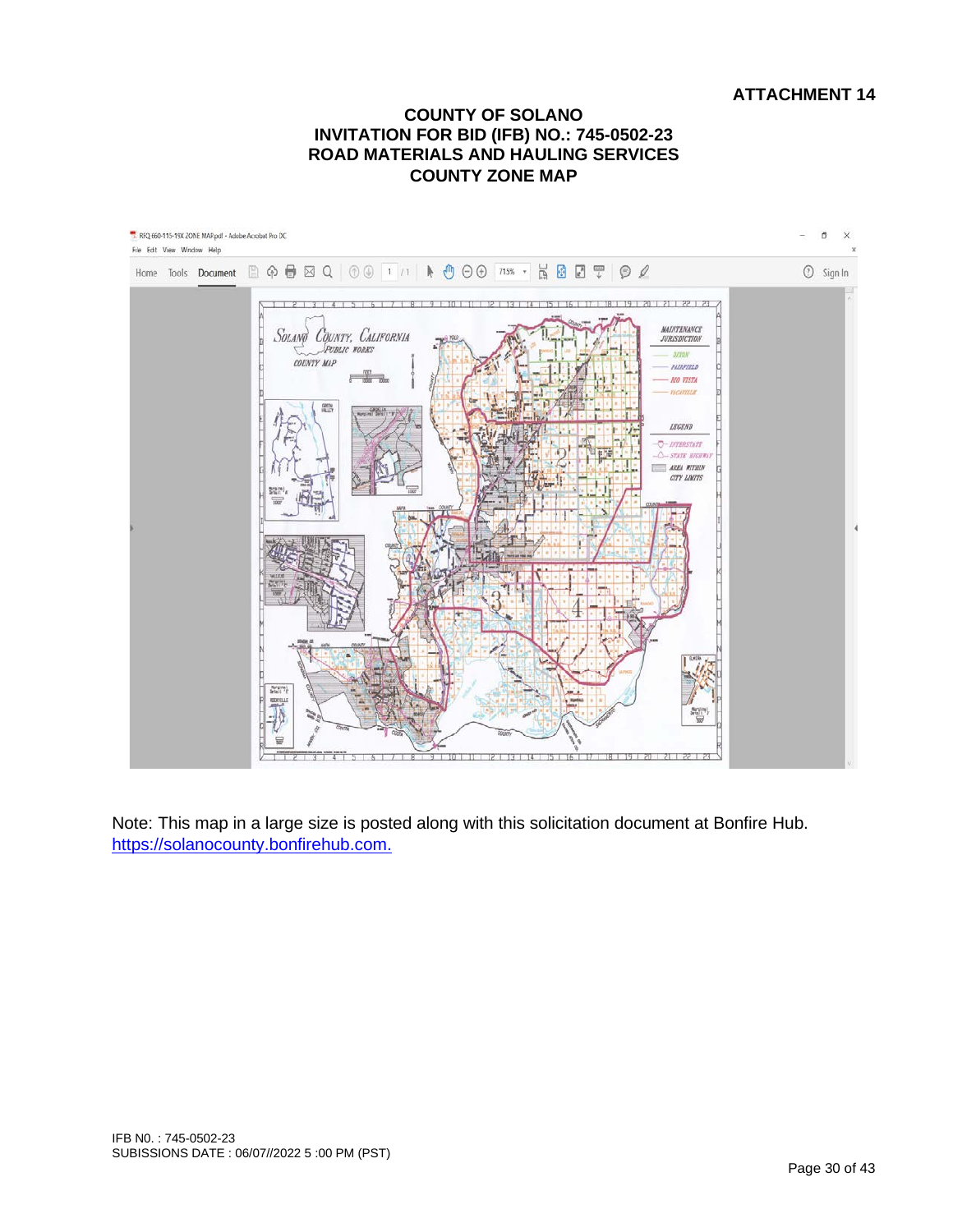## **COUNTY OF SOLANO INVITATION FOR BID (IFB) NO.: 745-0502-23 ROAD MATERIALS AND HAULING SERVICES**

# **DEBARMENT CERTIFICATION FORM**

I, Let the submitting a bid/offer/proposal/quote to the County of Solano, under penalty of perjury, hereby certify that the Prospective Contractor and/or its officers, directors, and employees:

- (i) are not currently excluded, debarred, or otherwise ineligible to participate in a federally funded program;
- (ii) have not been convicted of a criminal offense related to the provision of federally funded items or services nor has been previously excluded, debarred, or otherwise declared ineligible to participate in any federally funded programs, and
- (iii) are not, to the best of its knowledge, under investigation or otherwise aware of any circumstances which may result in contractor being excluded from participation in federally funded programs.

This representation shall be an ongoing representation during the term of any contract awarded to the Prospective Contractor. If awarded a contract, Prospective Contractor hereby commits to immediately notify the County of any change in the status of the representations set forth in this Form.

Prospective Contractor authorizes the County to independently verify its suspension and debarment status.

Prospective Contractors are cautioned that making a false certification may subject the certifier to criminal prosecution or administrative sanctions.

## SIGNATURE AND ACKNOWLEDGMENT:

| <b>COMPANY / FIRM NAME</b> |            |
|----------------------------|------------|
| DUNS NUMBER or CAGE CODE   |            |
| ADDRESS (INCLUDING ZIP)    |            |
| <b>CONTACT PERSON:</b>     |            |
| <b>EMAIL AND WEBSITE</b>   |            |
| <b>PHONE</b>               | SIGNATURE: |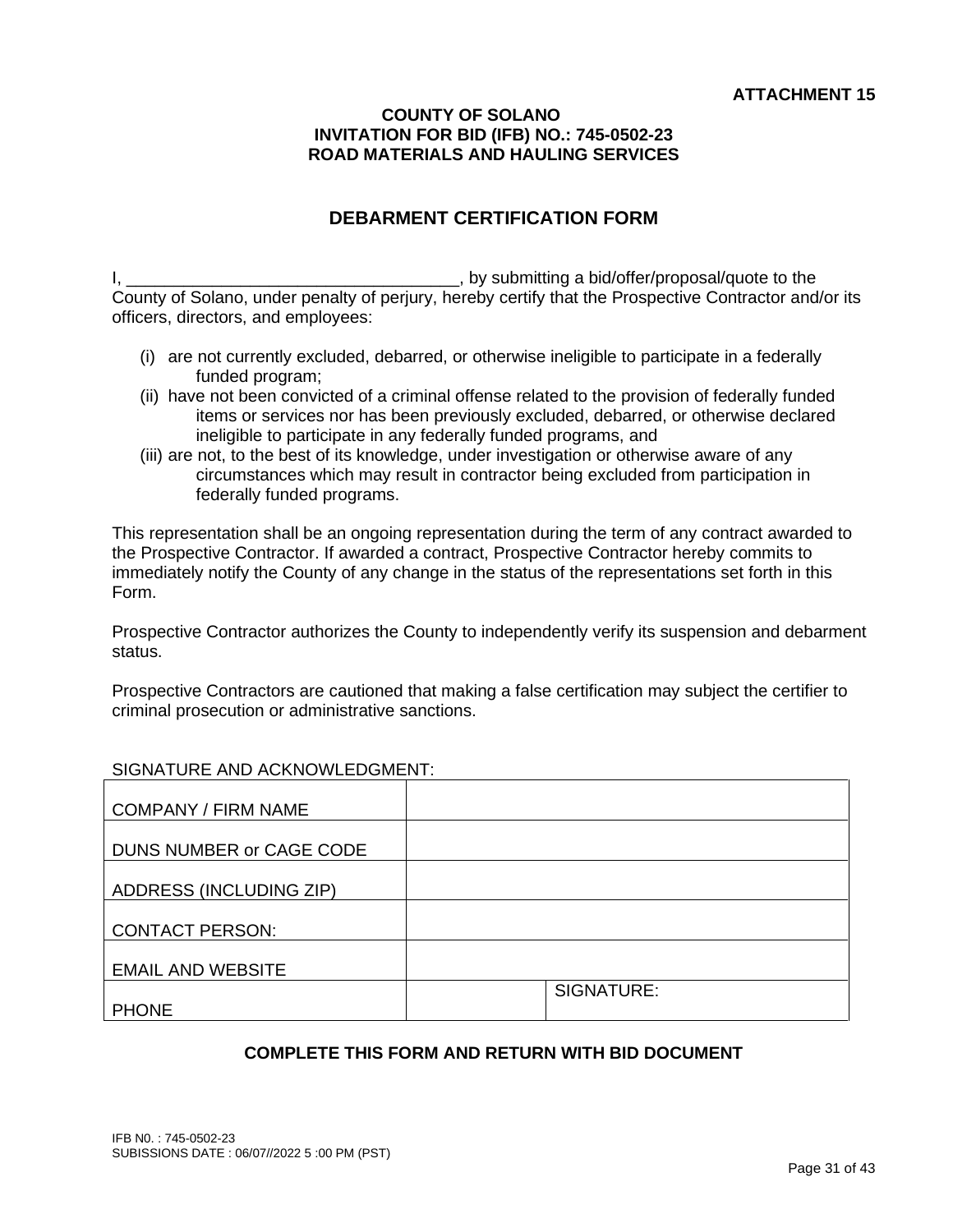## **COUNTY OF SOLANO INVITATION FOR BID (IFB) NO.: 745-0502-23 ROAD MATERIALS AND HAULING SERVICES CHECK LIST**

| This Checklist is not comprehensive. It is the proposer's responsibility to<br>ensure compliance with all requirements of this solicitation. |                                                                                                         |  |
|----------------------------------------------------------------------------------------------------------------------------------------------|---------------------------------------------------------------------------------------------------------|--|
|                                                                                                                                              | All required attachments, and exhibits as required by Solicitation?                                     |  |
| Attachment 1                                                                                                                                 | Bid Sheet (1) - For Quarry/Plant Bidders Only, FOB Plant                                                |  |
| Attachment 2                                                                                                                                 | Bid Sheet (2) - For Trucking Company Bidders Only, Haul/Deliver to<br><b>County's Corporation Yards</b> |  |
| Attachment 3                                                                                                                                 | Bid Sheet (3) - For Trucking Company Bidders Only, Haul/Deliver to<br>County's Zoned Locations          |  |
| Attachment 4                                                                                                                                 | Bid Sheet (4) - For Trucking Company Bidders Only, General<br>Purpose Hauling Within Solano County      |  |
| Attachment 5                                                                                                                                 | Public Works Reforms (SB 854) Fact Sheet                                                                |  |
| Attachment 6                                                                                                                                 | Signature page                                                                                          |  |
| Attachment 7                                                                                                                                 | Questions and Answers Sheet (If applicable)                                                             |  |
| Attachment 8                                                                                                                                 | <b>Customer Reference form</b>                                                                          |  |
| Attachment 9                                                                                                                                 | Drug-Free Workplace Certification                                                                       |  |
| Attachment 10                                                                                                                                | <b>Declaration of Local Business</b>                                                                    |  |
| Attachment 11<br>Checklist                                                                                                                   |                                                                                                         |  |
| Any other attachment                                                                                                                         |                                                                                                         |  |
| Any objections / comments: Specify:                                                                                                          |                                                                                                         |  |
| Cover letter in letterhead, contains signature and validity period                                                                           |                                                                                                         |  |
| Amendment documents are attached                                                                                                             |                                                                                                         |  |

## SIGNATURE AND ACKNOWLEDGMENT:

| <b>COMPANY / FIRM NAME</b> |            |
|----------------------------|------------|
| ADDRESS (INCLUDING ZIP)    |            |
| <b>CONTACT PERSON:</b>     |            |
| <b>EMAIL AND WEBSITE</b>   |            |
| <b>PHONE</b>               | SIGNATURE: |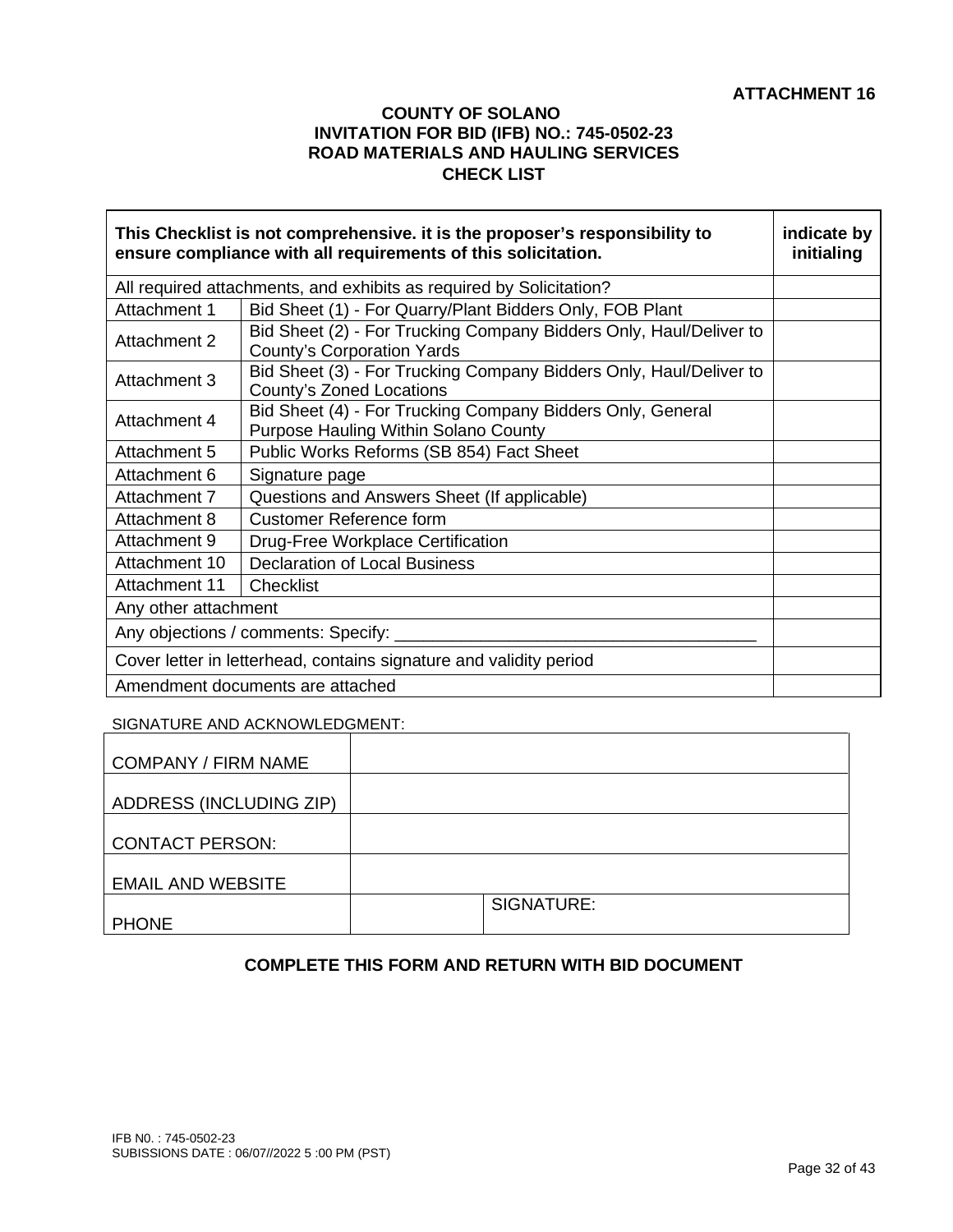## **GENERAL TERMS AND CONDITIONS**

## **1. CLOSING OUT**

A. County will pay Contractor's final request for payment providing Contractor has paid all financial obligations undertaken pursuant to this Contract or any other contract and/or obligation that Contractor may have with the County. If Contractor has failed to pay any obligations outstanding, County will withhold from Contractor's final request for payment the amount of such outstanding financial obligations owed by Contractor. Contractor is responsible for County's receipt of a final request for payment 30 days after termination of this Contract.

B. A final undisputed invoice shall be submitted for payment no later than ninety (90) calendar days following the expiration or termination of this Contract, unless a later or alternate deadline is agreed to in writing by the County. The final invoice must be clearly marked "FINAL INVOICE", thus indicating that all payment obligations of the County under this Contract have ceased and that no further payments are due or outstanding.

C. The County may, at its discretion, choose not to honor any delinquent final invoice if the Contractor fails to obtain prior written approval of an alternate final invoice submission deadline. Written County approval for an alternate final invoice submission deadline shall be sought from the County prior to the expiration or termination of this Contract.

## **2. TIME**

Time is of the essence in all terms and conditions of this Contract.

## **3. TIME OF PERFORMANCE**

Work will not begin, nor claims paid for services under this Contract until all Certificates of Insurance, business and professional licenses/certificates, IRS ID number, signed W-9 form, or other applicable licenses or certificates are on file with the County's Contract Manager.

## **4. TERMINATION**

A. This Contract may be terminated by County or Contractor, at any time, with or without cause, upon 30 days' written notice from one to the other.

B. County may terminate this Contract immediately upon notice of Contractor's malfeasance.

C. Following termination, County will reimburse Contractor for all expenditures made in good faith that are unpaid at the time of termination not to exceed the maximum amount payable under this Contract unless Contractor is in default of this Contract.

## **5. SIGNATURE AUTHORITY**

The parties executing this Contract certify that they have the proper authority to bind their respective entities to all terms and conditions set forth in this Contract.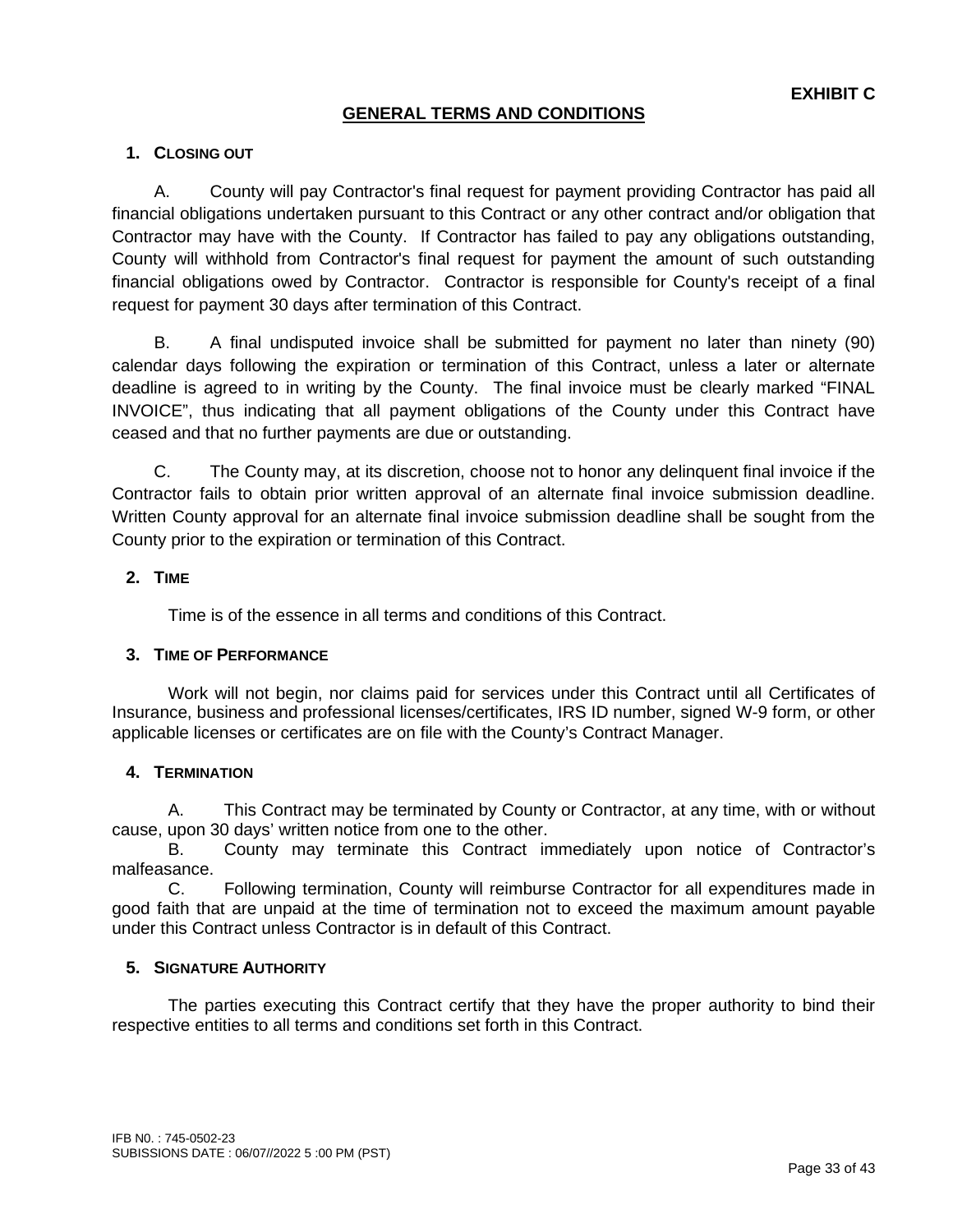## **REPRESENTATIONS**

A. County relies upon Contractor's professional ability and training as a material inducement to enter into this Contract. Contractor represents that Contractor will perform the work according to generally accepted professional practices and standards and the requirements of applicable federal, state and local laws. County's acceptance of Contractor's work shall not constitute a waiver or release of Contractor from professional responsibility.

B. Contractor further represents that Contractor possesses current valid appropriate licensure, including, but not limited to, driver's license, professional license, certificate of tax-exempt status, or permits, required to perform the work under this Contract.

## **6. INSURANCE**

A. Without limiting Contractor's obligation to indemnify County, Contractor must procure and maintain for the duration of the Contract insurance against claims for injuries to persons or damages to property which may arise from or in connection with the performance of the work under this Contract and the results of that work by Contractor, Contractor's agents, representatives, employees or subcontractors.

B. Minimum Scope of Insurance Coverage must be at least as broad as:

(1) Insurance Services Office Commercial General Liability coverage (occurrence Form CG 00 01).

(2) Insurance Services Office Form Number CA 00 01 covering Automobile Liability, Code 1 (any auto).

(3) Workers' Compensation insurance as required by the State of California and Employer's Liability Insurance.

C. Minimum Limits of Insurance Contractor must maintain limits no less than:

| <b>General Liability:</b><br>(1)<br>(Including operations,<br>products and completed<br>operations.) |                       | \$2,000,000                                                   | per occurrence for bodily injury, personal<br>injury and property damage, or the full per<br>occurrence limits of the policy, whichever<br>is greater. If Commercial General Liability<br>insurance or other form with a general<br>aggregate limit is used, either the general |
|------------------------------------------------------------------------------------------------------|-----------------------|---------------------------------------------------------------|---------------------------------------------------------------------------------------------------------------------------------------------------------------------------------------------------------------------------------------------------------------------------------|
|                                                                                                      |                       |                                                               | aggregate limit shall apply separately to<br>project/location or the<br>this<br>general<br>aggregate limit shall be twice the required<br>occurrence limit.                                                                                                                     |
| (2)                                                                                                  | Automobile Liability: | \$1,000,000                                                   | per accident for bodily injury and property<br>damage.                                                                                                                                                                                                                          |
| (3)                                                                                                  |                       | Workers' Compensation: As required by the State of California |                                                                                                                                                                                                                                                                                 |

- Workers' Compensation: As required by the State of California. (4) Employer's Liability: **\$1,000,000** per accident for bodily injury or disease.
	- D. Additional Insurance Coverage

To the extent coverage is applicable to Contractor's services under this Contract, Contractor must maintain the following insurance coverage:

| (1) | Cyber Liability: | \$1,000,000 | per incident with the aggregate limit twice<br>the required limit to cover the full<br>replacement value of damage to, alteration |
|-----|------------------|-------------|-----------------------------------------------------------------------------------------------------------------------------------|
|     |                  |             | of, loss of, or destruction of electronic data                                                                                    |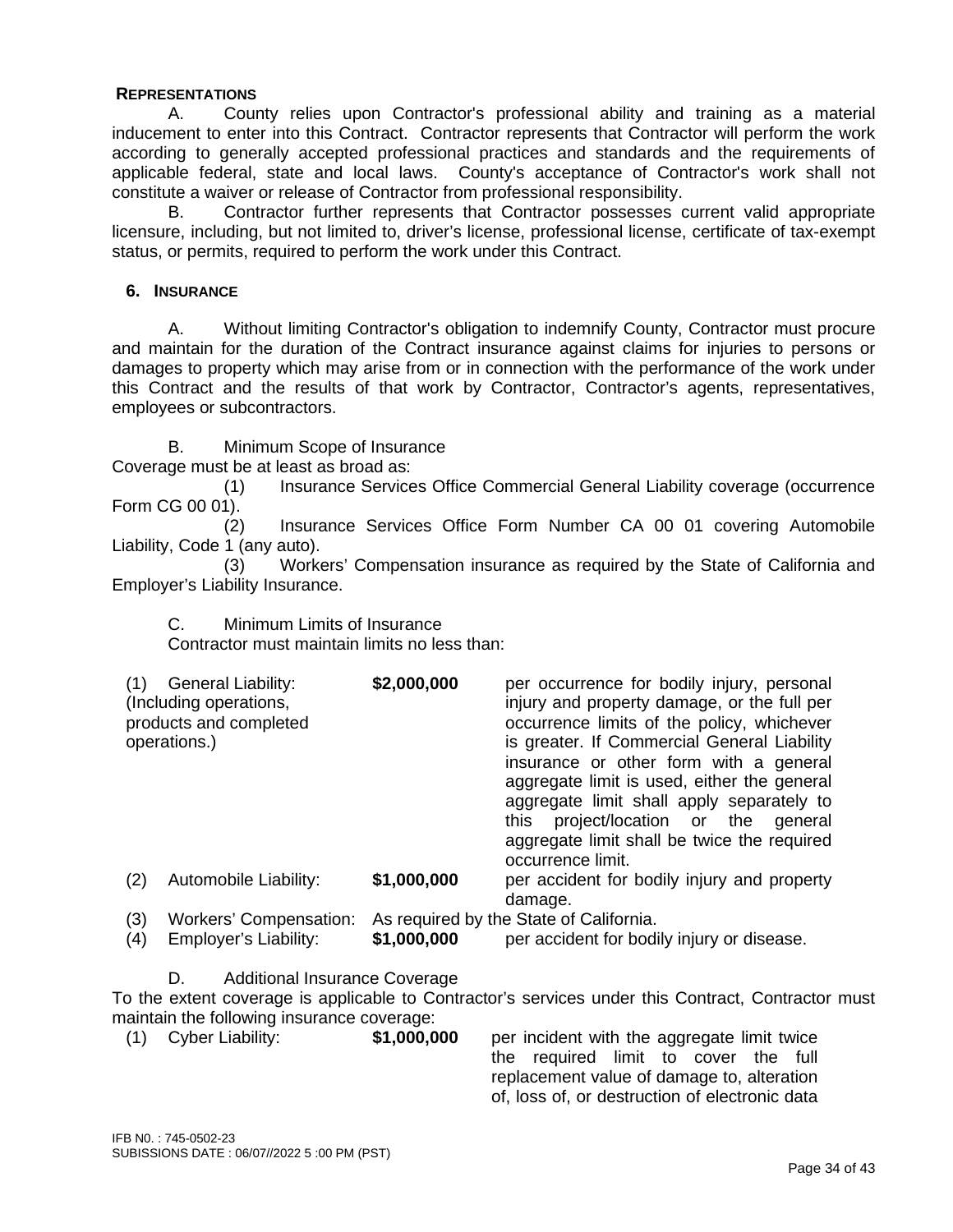| \$2,000,000<br>Professional Liability:<br>(2) | and/or information property of the County<br>that will be in the care, custody or control<br>of Contractor under this Contract.<br>combined single limit per claim and in the<br>aggregate. The policy shall remain in full<br>force and effect for no less than 5 years<br>following the completion of work under this<br>Contract. |
|-----------------------------------------------|--------------------------------------------------------------------------------------------------------------------------------------------------------------------------------------------------------------------------------------------------------------------------------------------------------------------------------------|
|-----------------------------------------------|--------------------------------------------------------------------------------------------------------------------------------------------------------------------------------------------------------------------------------------------------------------------------------------------------------------------------------------|

E. If Contractor maintains higher limits than the minimums shown above, County is entitled to coverage for the higher limits maintained by Contractor. Any insurance proceeds in excess of the specified limits and coverage required, which are applicable to a given loss, shall be available to the County. No representation is made that the minimums shown above are sufficient to cover the indemnity or other obligations of the Contractor under this Contract.

F. Deductibles and Self-Insured Retentions

Any deductibles or self-insured retentions must be declared to and approved by County. At the option of County, either:

(1) The insurer will reduce or eliminate such deductibles or self-insured retentions with respect to County, its officers, officials, agents, employees and volunteers; or

(2) Contractor must provide a financial guarantee satisfactory to County guaranteeing payment of losses and related investigations, claim administration, and defense expenses.

G. Other Insurance Provisions

(1) The general liability and automobile liability policies must contain, or be endorsed to contain, the following provisions:

(a) The County of Solano, its officers, officials, agents, employees, and volunteers must be included as additional insureds with respect to liability arising out of automobiles owned, leased, hired or borrowed by or on behalf of Contractor; and with respect to liability arising out of work or operations performed by or on behalf of Contractor including materials, parts or equipment furnished in connection with such work or operations. General Liability coverage shall be provided in the form of an Additional Insured endorsement (CG 20 10 11 85 or both CG 20 10 and CG 20 37 if later ISO revisions are used or the equivalent) to Contractor's insurance policy, or as a separate owner's policy. The insurance afforded to the additional insureds shall be at least as broad as that afforded to the first named insured.

(b) For any claims related to work performed under this Contract, Contractor's insurance coverage must be primary insurance with respect to the County of Solano, its officers, officials, agents, employees, and volunteers. Any insurance maintained by County, its officers, officials, agents, employees, or volunteers is excess of Contractor's insurance and shall not contribute to it.

(2) If Contractor's services are technologically related, Professional Liability coverage shall include, but not be limited to claims involving infringement of intellectual property, copyright, trademark, invasion of privacy violations, information theft, release of private information, extortion and network security. The policy shall provide coverage for breach response costs as well as regulatory fines and penalties as well as credit monitoring expenses with limits sufficient to respond to such obligations. The policy shall also include, or be endorsed to include, property damage liability coverage for damage to, alteration of, loss of, or destruction of electronic data and/or information "property" of the County in the care, custody, or control of the Contractor. If not covered under the Contractor's Professional Liability policy, such "property" coverage of the County may be endorsed onto the Contractor's Cyber Liability Policy.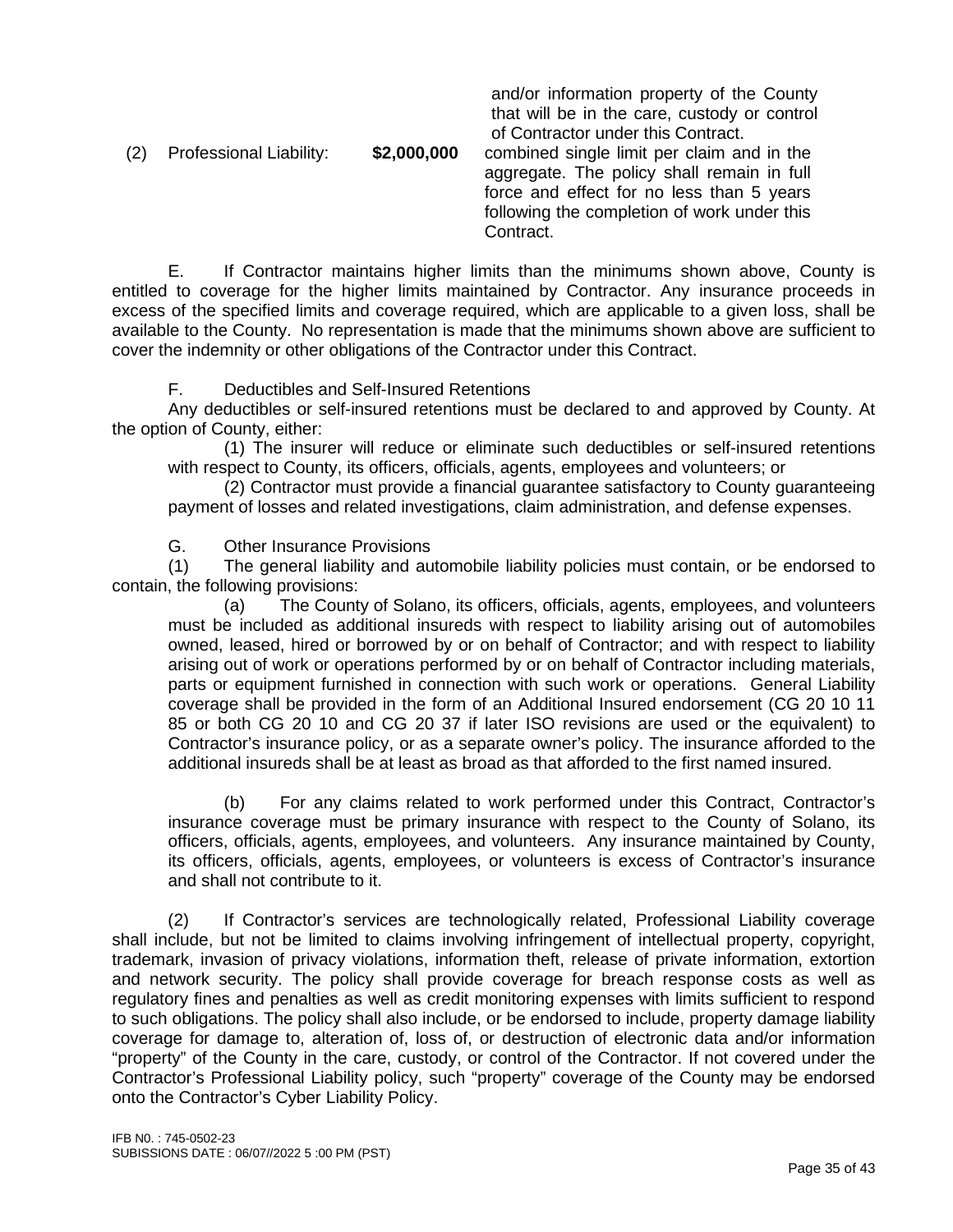(3) Should any of the above described policies be cancelled prior to the policies' expiration date, Contractor agrees that notice of cancellation will be delivered in accordance with the policy provisions.

## H. Waiver of Subrogation

(1) Contractor agrees to waive subrogation which any insurer of Contractor may acquire from Contractor by virtue of the payment of any loss. Contractor agrees to obtain any endorsement that may be necessary to affect this waiver of subrogation.

(2) The Workers' Compensation policy must be endorsed with a waiver of subrogation in favor of County for all work performed by Contractor, its employees, agents and subcontractors.

I. Acceptability of Insurers

Insurance is to be placed with insurers with a current A.M. Best's rating of no less than A:VII unless otherwise acceptable to County.

## J. Verification of Coverage

(1) Contractor must furnish County with original certificates and endorsements effecting coverage required by this Contract.

(2) The endorsements should be on forms provided by County or, if on other than County's forms, must conform to County's requirements and be acceptable to County.

(3) County must receive and approve all certificates and endorsements before work commences.

(4) However, failure to provide the required certificates and endorsements shall not operate as a waiver of these insurance requirements.

(5) County reserves the right to require complete, certified copies of all required insurance policies, including endorsements affecting the coverage described above at any time.

## **7. BEST EFFORTS**

Contractor represents that Contractor will at all times faithfully, industriously and to the best of its ability, experience and talent, perform to County's reasonable satisfaction.

## **8. DEFAULT**

A. If Contractor defaults in Contractor's performance, County shall promptly notify Contractor in writing. If Contractor fails to cure a default within 30 days after notification, or if the default requires more than 30 days to cure and Contractor fails to commence to cure the default within 30 days after notification, then Contractor's failure shall constitute cause for termination of this Contract.

B. If Contractor fails to cure default within the specified period of time, County may elect to cure the default and any expense incurred shall be payable by Contractor to County. The contract may be terminated at County's sole discretion.

C. If County serves Contractor with a notice of default and Contractor fails to cure the default, Contractor waives any further notice of termination of this Contract.

D. If this Contract is terminated because of Contractor's default, County shall be entitled to recover from Contractor all damages allowed by law.

#### **9. INDEMNIFICATION**

A. Contractor will indemnify, hold harmless and assume the defense of the County of Solano, its officers, employees, agents and elective and appointive boards from all claims, losses,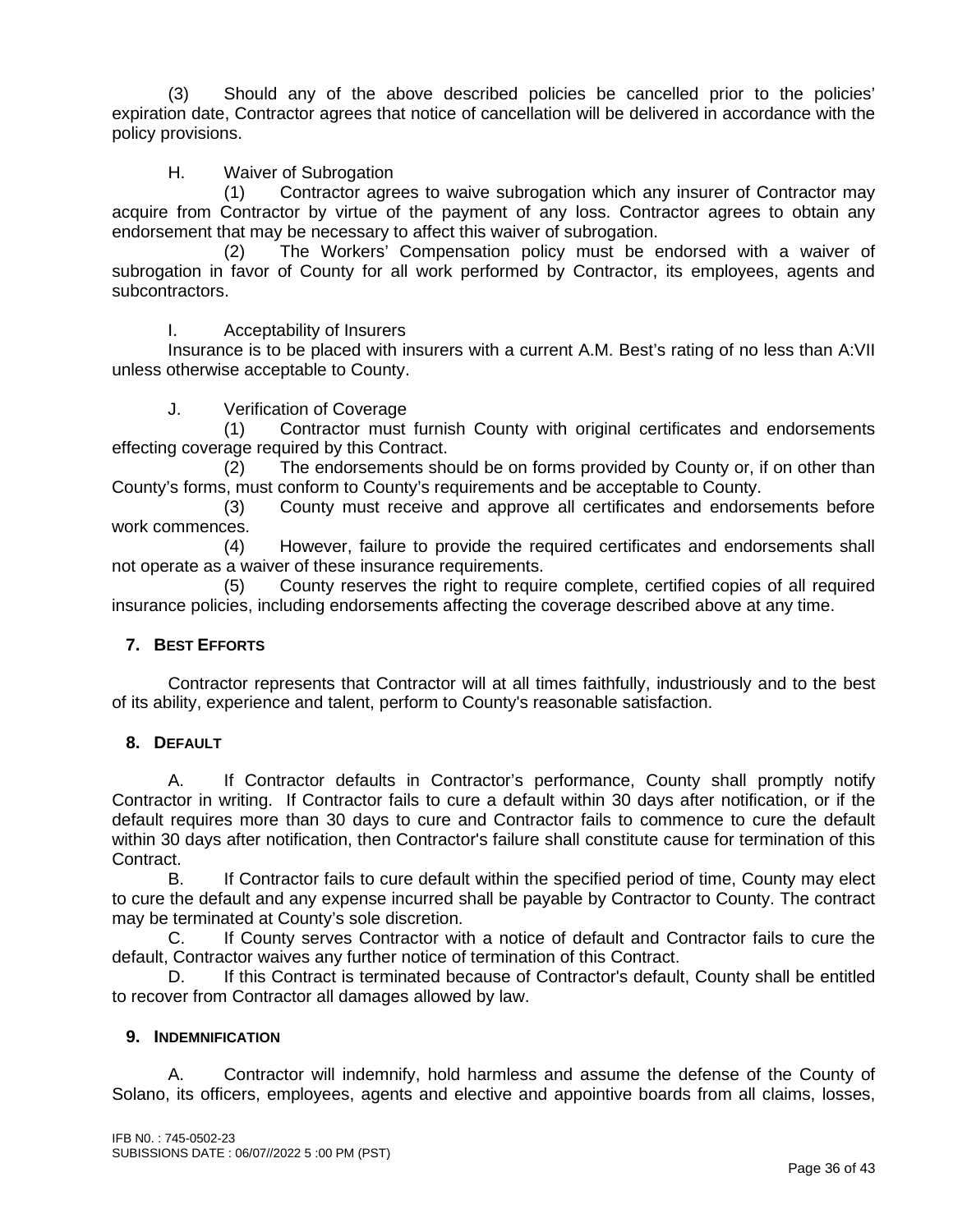damages, including property damages, personal injury, death and liability of every kind, directly or indirectly arising from Contractor's operations or from any persons directly or indirectly employed by, or acting as agent for, Contractor, excepting the sole negligence or willful misconduct of the County of Solano. This indemnification shall extend to claims, losses, damages, injury and liability for injuries occurring after completion of Contractor's services, as well as during the progress of rendering such services.

B. Acceptance of insurance required by this Contract does not relieve Contractor from liability under this indemnification clause. This indemnification clause shall apply to all damages or claims for damages suffered by Contractor's operations regardless if any insurance is applicable or not.

## **10. INDEPENDENT CONTRACTOR**

A. Contractor is an independent contractor and not an agent, officer or employee of County. The parties mutually understand that this Contract is between two independent contractors and is not intended to and shall not be construed to create the relationship of agent, servant, employee, partnership, joint venture or association.

B. Contractor shall have no claim against County for employee rights or benefits including, but not limited to, seniority, vacation time, vacation pay, sick leave, personal time off, overtime, medical, dental or hospital benefits, retirement benefits, Social Security, disability, Workers' Compensation, unemployment insurance benefits, civil service protection, disability retirement benefits, paid holidays or other paid leaves of absence.

C. Contractor is solely obligated to pay all applicable taxes, deductions and other obligations including, but not limited to, federal and state income taxes, withholding, Social Security, unemployment, disability insurance, Workers' Compensation and Medicare payments.

D. Contractor shall indemnify and hold County harmless from any liability which County may incur because of Contractor's failure to pay such obligations nor shall County be responsible for any employer-related costs not otherwise agreed to in advance between the County and Contractor.

E. As an independent contractor, Contractor is not subject to the direction and control of County except as to the final result contracted for under this Contract. County may not require Contractor to change Contractor's manner of doing business, but may require redirection of efforts to fulfill this Contract.

F. Contractor may provide services to others during the same period Contractor provides service to County under this Contract.

G. Any third persons employed by Contractor shall be under Contractor's exclusive direction, supervision and control. Contractor shall determine all conditions of employment including hours, wages, working conditions, discipline, hiring and discharging or any other condition of employment.

H. As an independent contractor, Contractor shall indemnify and hold County harmless from any claims that may be made against County based on any contention by a third party that an employer-employee relationship exists under this Contract.

I. Contractor, with full knowledge and understanding of the foregoing, freely, knowingly, willingly and voluntarily waives the right to assert any claim to any right or benefit or term or condition of employment insofar as they may be related to or arise from compensation paid hereunder.

#### **11. RESPONSIBILITIES OF CONTRACTOR**

A. The parties understand and agree that Contractor possesses the requisite skills necessary to perform the work under this Contract and County relies upon such skills. Contractor pledges to perform the work skillfully and professionally. County's acceptance of Contractor's work does not constitute a release of Contractor from professional responsibility.

B. Contractor verifies that Contractor has reviewed the scope of work to be performed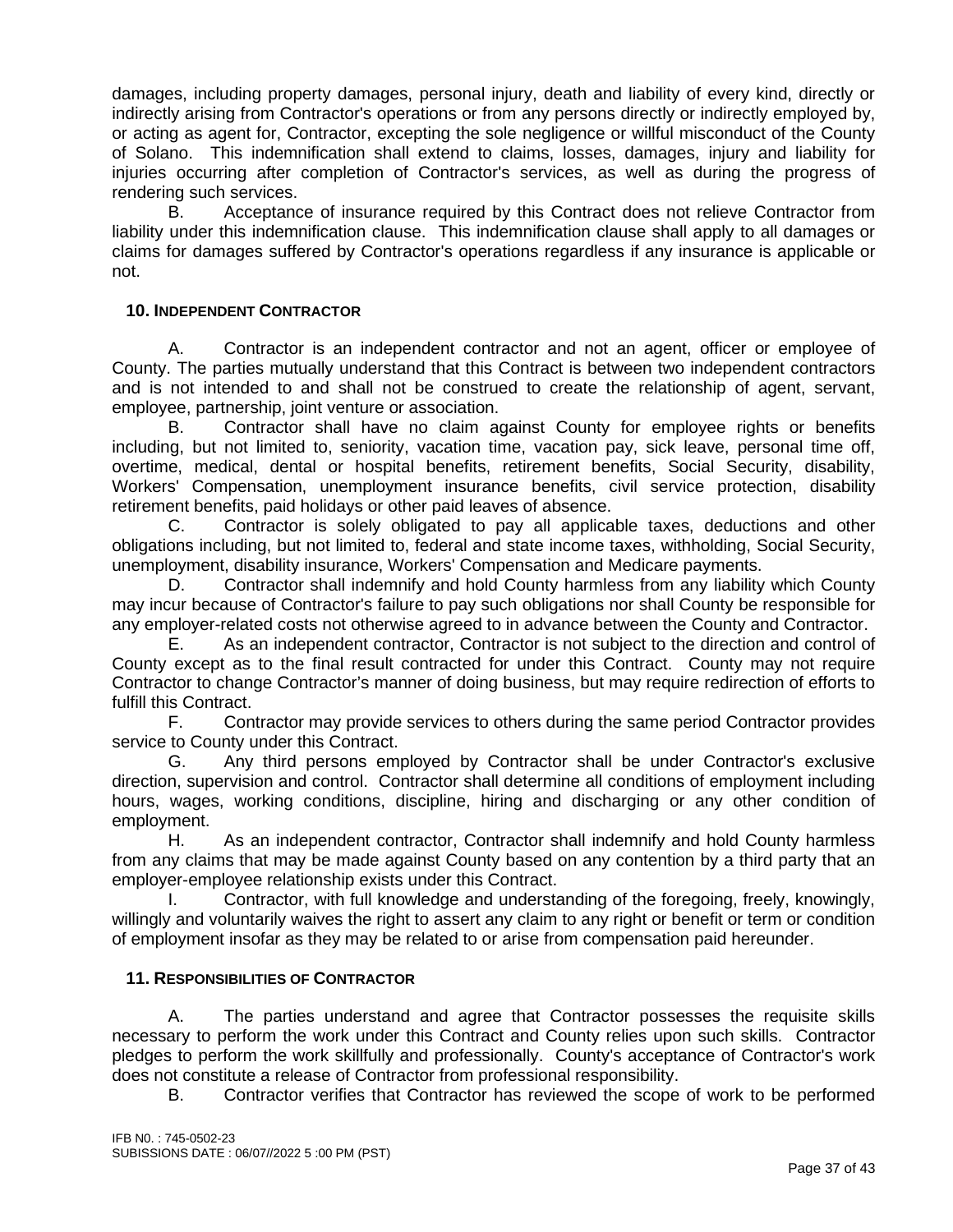under this Contract and agrees that in Contractor's professional judgment, the work can and shall be completed for costs within the maximum amount set forth in this Contract.

C. To fully comply with the terms and conditions of this Contract, Contractor shall:<br>(1) Establish and maintain a system of accounts for budgeted funds that co

Establish and maintain a system of accounts for budgeted funds that complies with generally accepted accounting principles for government agencies;

(2) Document all costs by maintaining complete and accurate records of all financial transactions associated with this Contract, including, but not limited to, invoices and other official documentation that sufficiently support all charges under this Contract;

(3) Submit monthly reimbursement claims for expenditures that directly benefit Solano County;

(4) Be liable for repayment of any disallowed costs identified through quarterly reports, audits, monitoring or other sources; and

(5) Retain financial, programmatic, client data and other service records for 3 years from the date of the end of the contract award or for 3 years from the date of termination, whichever is later.

## **12. COMPLIANCE WITH LAW**

A. Contractor shall comply with all federal, state and local laws and regulations applicable to Contractor's performance, including, but not limited to, licensing, employment and purchasing practices, wages, hours and conditions of employment.

B. To the extent federal funds are used in whole or in part to fund this Contract, Contractor specifically agrees to comply with Executive Order 11246 entitled "Equal Employment Opportunity", as amended and supplemented in Department of Labor regulations; the Copeland "Ant-Kickback" Act (18 U.S.C. §874) and its implementing regulations (29 C.F.R. part 3); the Clean Air Act (42 U.S.C. §7401 et seq.); the Clean Water Act ( 33 U.S.C. §1251); and the Energy Policy and Conservation Act (Pub. L. 94-165).

C. Contractor represents that it will comply with the applicable cost principles and administrative requirements including claims for payment or reimbursement by County as set forth in 2 C.F.R. part 200, as currently enacted or as may be amended throughout the term of this Contract.

#### **13. CONFIDENTIALITY**

A. Contractor shall prevent unauthorized disclosure of names and other client-identifying information, except for statistical information not identifying a particular client receiving services under this Contract.

B. Contractor shall not use client specific information for any purpose other than carrying out Contractor's obligations under this Contract.

C. Contractor shall promptly transmit to County all requests for disclosure of confidential information.

D. Except as otherwise permitted by this Contract or authorized by law, Contractor shall not disclose any confidential information to anyone other than the State of California without prior written authorization from County.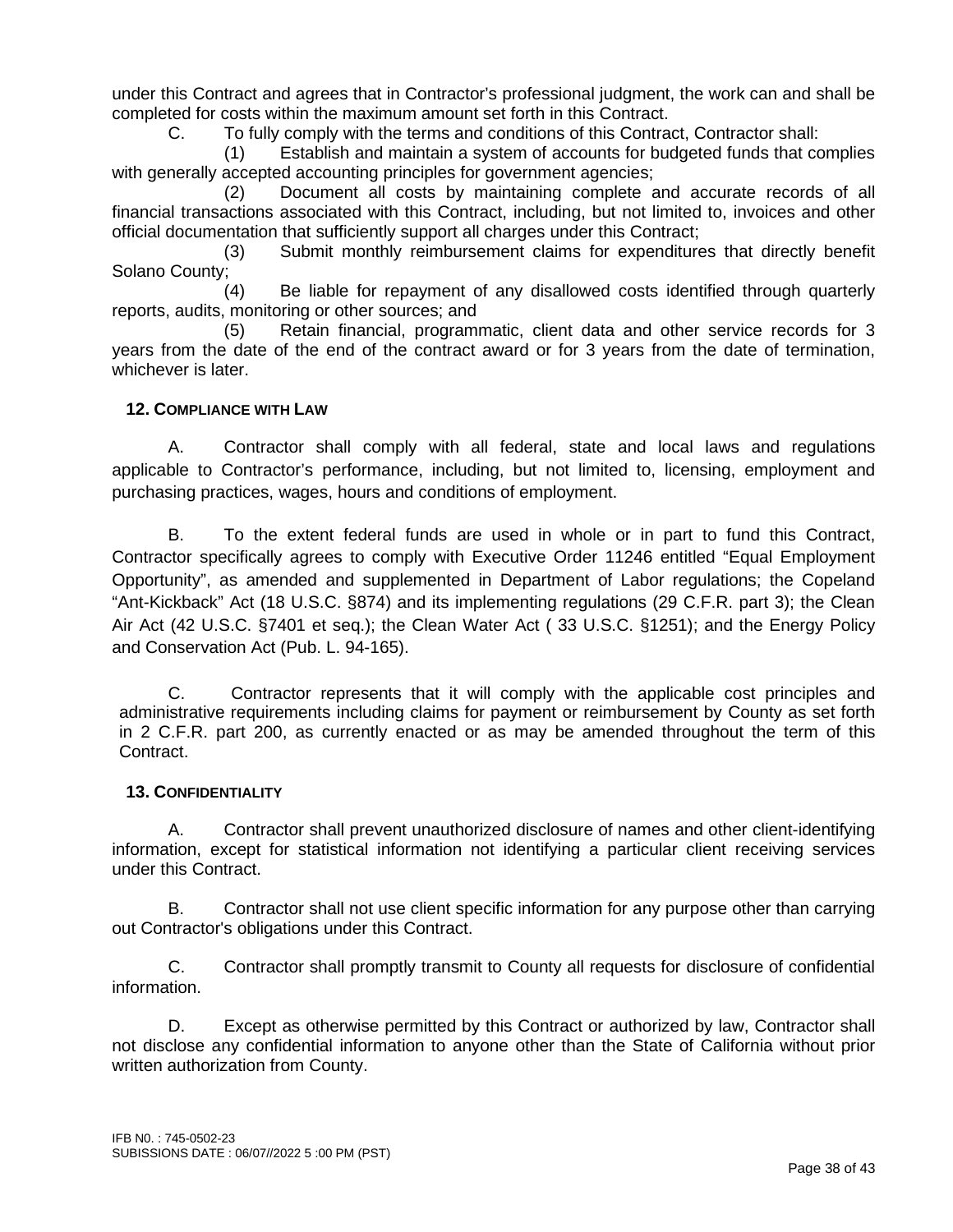E. For purposes of this section, identity shall include, but not be limited to, name, identifying number, symbol or other client identifying particulars, such as fingerprints, voice print or photograph. Client shall include individuals receiving services pursuant to this Contract.

## **14. CONFLICT OF INTEREST**

A. Contractor represents that Contractor and/or Contractor's employees and/or their immediate families and/or Board of Directors and/or officers have no interest, including, but not limited to, other projects or independent contracts, and shall not acquire any interest, direct or indirect, including separate contracts for the work to be performed hereunder, which conflicts with the rendering of services under this Contract. Contractor shall employ or retain no such person while rendering services under this Contract. Services rendered by Contractor's associates or employees shall not relieve Contractor from personal responsibility under this clause.

B. Contractor has an affirmative duty to disclose to County in writing the name(s) of any person(s) who have an actual, potential or apparent conflict of interest.

## **15. DRUG FREE WORKPLACE**

Contractor represents that Contractor is knowledgeable of Government Code section 8350 et seq., regarding a drug free workplace and shall abide by and implement its statutory requirements.

#### **16. HEALTH AND SAFETY STANDARDS**

Contractor shall abide by all health and safety standards set forth by the State of California and/or the County of Solano pursuant to the Injury and Illness Prevention Program. If applicable, Contractor must receive all health and safety information and training from County.

#### **17. CHILD/ADULT ABUSE**

If services pursuant to this Contract will be provided to children and/or elder adults, Contractor represents that Contractor is knowledgeable of the Child Abuse and Neglect Reporting Act (Penal Code section 11164 et seq.) and the Elder Abuse and Dependent Adult Civil Protection Act (Welfare and Institutions Code section 15600 et seq.) requiring reporting of suspected abuse.

## **18. INSPECTION**

Authorized representatives of County, the State of California and/or the federal government may inspect and/or audit Contractor's performance, place of business and/or records pertaining to this Contract.

#### **19. NONDISCRIMINATION**

A. In rendering services under this Contract, Contractor shall comply with all applicable federal, state and local laws, rules and regulations and shall not discriminate based on age, ancestry, color, gender, marital status, medical condition, national origin, physical or mental disability, race, religion, sexual orientation, or other protected status.

B. Further, Contractor shall not discriminate against its employees, which includes, but is not limited to, employment upgrading, demotion or transfer, recruitment or recruitment advertising, layoff or termination, rates of pay or other forms of compensation and selection for training, including apprenticeship.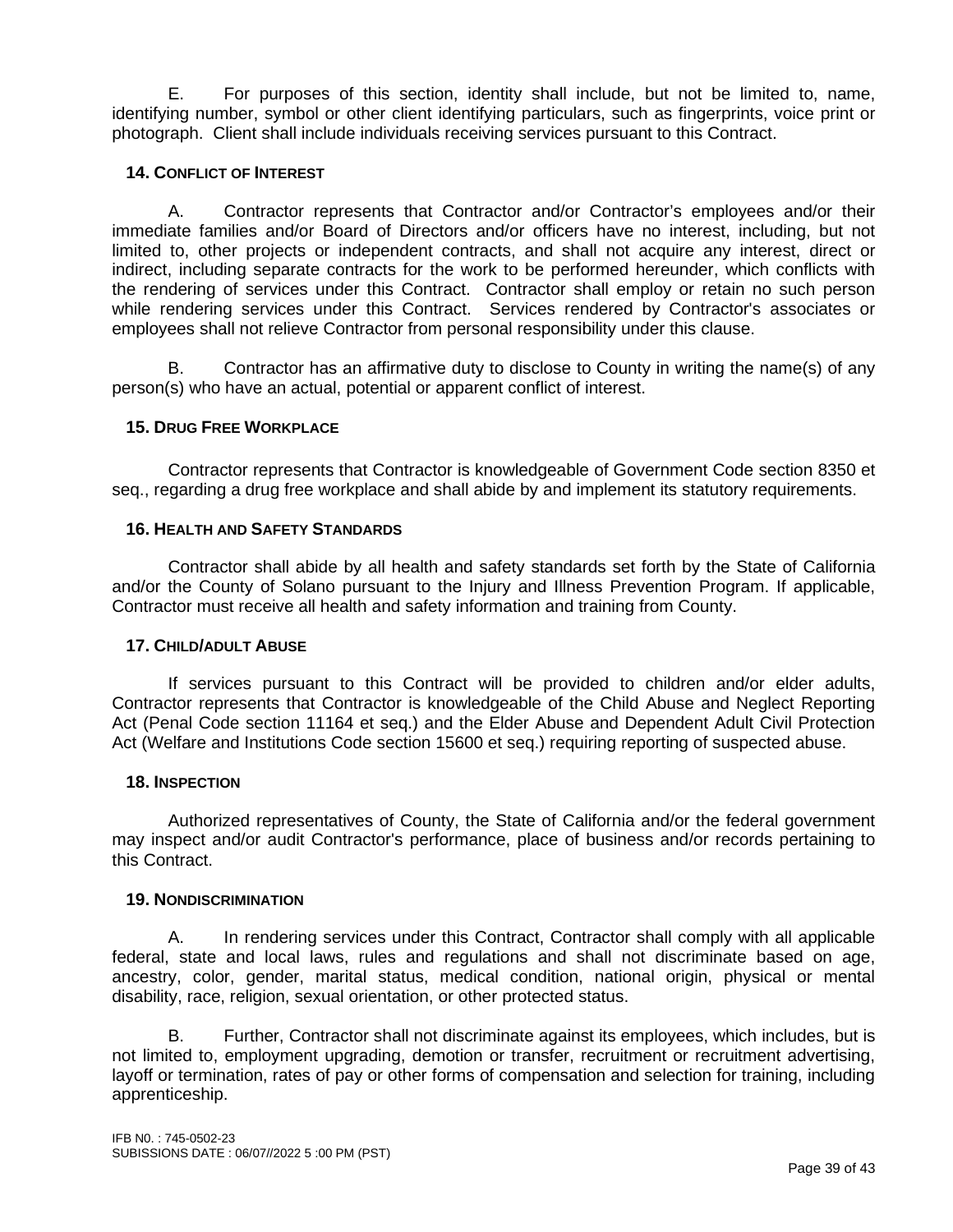## **20. SUBCONTRACTOR AND ASSIGNMENT**

A. Services under this Contract are deemed to be personal services.

B. Subject to any required state or federal approval, Contractor shall not subcontract any work under this Contract without the prior written consent of the County's Contract Manager nor assign this Contract or monies due without the prior written approval of the County's applicable Department Head or his or her designee and the County Administrator.

C. If County consents to the use of subcontractors, Contractor shall require and verify that its subcontractors maintain insurance meeting all the requirements stated in Section 7 above.

D. Assignment by Contractor of any monies due shall not constitute an assignment of the Contract.

## **21. UNFORESEEN CIRCUMSTANCES**

Contractor is not responsible for any delay caused by natural disaster, war, civil disturbance, labor dispute or other cause beyond Contractor's reasonable control, provided Contractor gives written notice to County of the cause of the delay within 10 days of the start of the delay.

## **22. OWNERSHIP OF DOCUMENTS**

A. County shall be the owner of and shall be entitled to possession of any computations, plans, correspondence or other pertinent data and information gathered by or computed by Contractor prior to termination of this Contract by County or upon completion of the work pursuant to this Contract.

B. No material prepared in connection with the project shall be subject to copyright in the United States or in any other country.

## **23. NOTICE**

A. Any notice necessary to the performance of this Contract shall be given in writing by personal delivery or by prepaid first-class mail addressed as stated on the first page of this Contract.

B. If notice is given by personal delivery, notice is effective as of the date of personal delivery. If notice is given by mail, notice is effective as of the day following the date of mailing or the date of delivery reflected upon a return receipt, whichever occurs first.

#### **24. NONRENEWAL**

Contractor acknowledges that there is no guarantee that County will renew Contractor's services under a new contract following expiration or termination of this Contract. Contractor waives all rights to notice of non-renewal of Contractor's services.

#### **25. COUNTY'S OBLIGATION SUBJECT TO AVAILABILITY OF FUNDS**

A. The County's obligation under this Contract is subject to the availability of authorized funds. The County may terminate the Contract, or any part of the Contract work, without prejudice to any right or remedy of the County, for lack of appropriation of funds. If expected or actual funding is withdrawn, reduced or limited in any way prior to the expiration date set forth in this Contract, or any subsequent amendment, the County may, upon written Notice to the Contractor, terminate this Contract in whole or in part.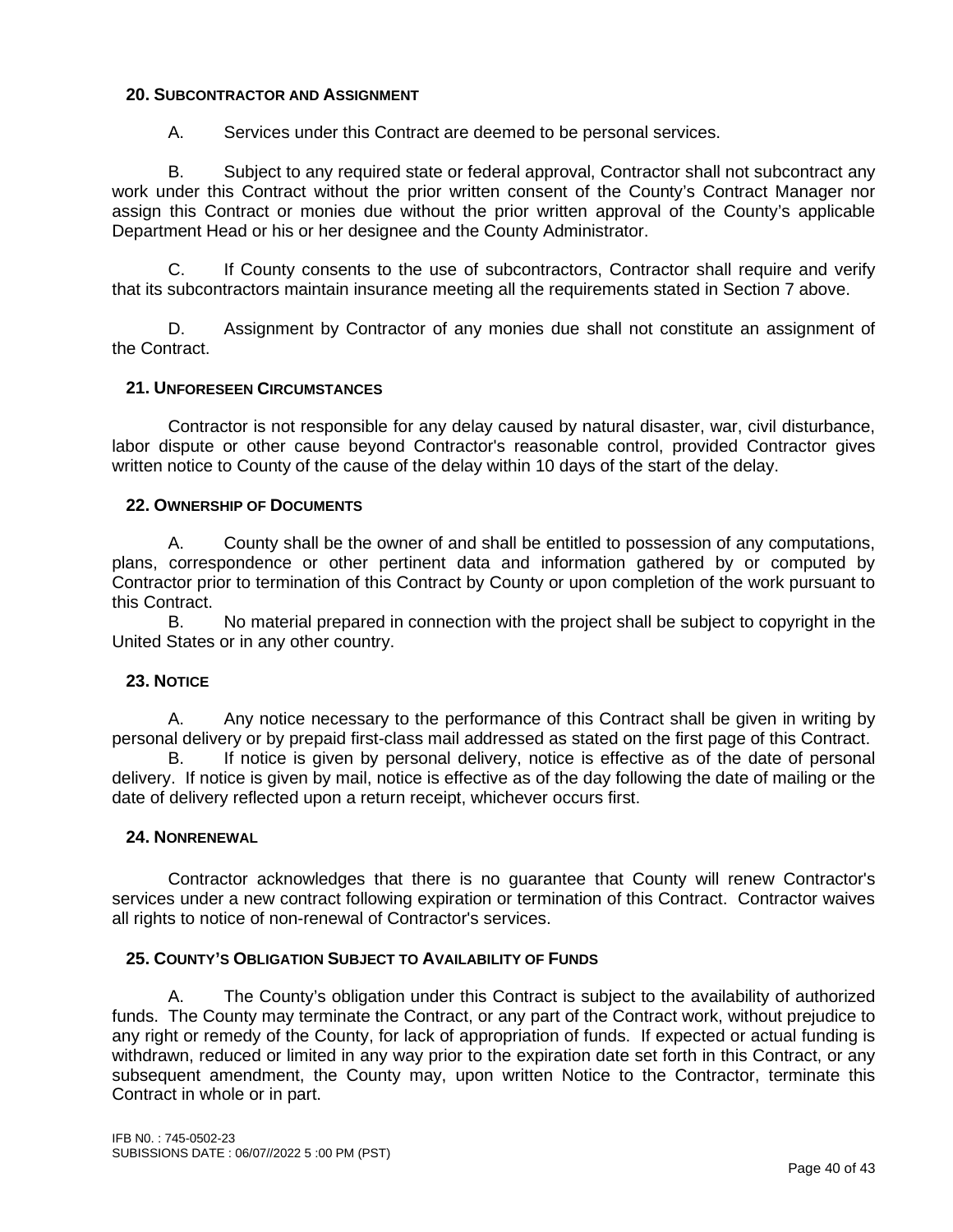B. Payment shall not exceed the amount allowable for appropriation by the Board of Supervisors. If the Contract is terminated for non-appropriation of funds:

i. The County will be liable only for payment in accordance with the terms of this Contract for services rendered prior to the effective date of termination; and

ii. The Contractor shall be released from any obligation to provide further services pursuant to this Contract that are affected by the termination.

C. Funding for this Contract beyond the current appropriation year is conditional upon appropriation by the Board of Supervisors of sufficient funds to support the activities described in this Contract. Should such an appropriation not be approved, this Contract will terminate at the close of the current appropriation year.

D. This Contract is void and unenforceable if all or parts of federal or state funds applicable to this Contract are not available to County. If applicable funding is reduced, County may either:

(1) Cancel this Contract; or,

(2) Offer a contract amendment reflecting the reduced funding.

## **26. CHANGES AND AMENDMENTS**

A. County may request changes in Contractor's scope of services. Any mutually agreed upon changes, including any increase or decrease in the amount of Contractor's compensation, shall be effective when incorporated in written amendments to this Contract.

B. The party desiring the revision shall request amendments to the terms and conditions of this Contract in writing. Any adjustment to this Contract shall be effective only upon the parties' mutual execution of an amendment in writing.

C. No verbal agreements or conversations prior to execution of this Contract or requested amendment shall affect or modify any of the terms or conditions of this Contract unless reduced to writing according to the applicable provisions of this Contract.

#### **27. CHOICE OF LAW**

The parties have executed and delivered this Contract in the County of Solano, State of California. The laws of the State of California shall govern the validity, enforceability or interpretation of this Contract. Solano County shall be the venue for any action or proceeding, in law or equity that may be brought in connection with this Contract.

#### **28. HEALTH INSURANCE PORTABILITY AND ACCOUNTABILITY ACT**

Contractor represents that it is knowledgeable of the Health Insurance Portability and Accountability Act of 1996 ("HIPAA") and its implementing regulations issued by the U.S. Department of Health and Human Services (45 C.F.R. parts 160-64) regarding the protection of health information obtained, created, or exchanged as a result of this Contract and shall abide by and implement its statutory requirements.

#### **29. WAIVER**

Any failure of a party to assert any right under this Contract shall not constitute a waiver or a termination of that right, under this Contract or any of its provisions.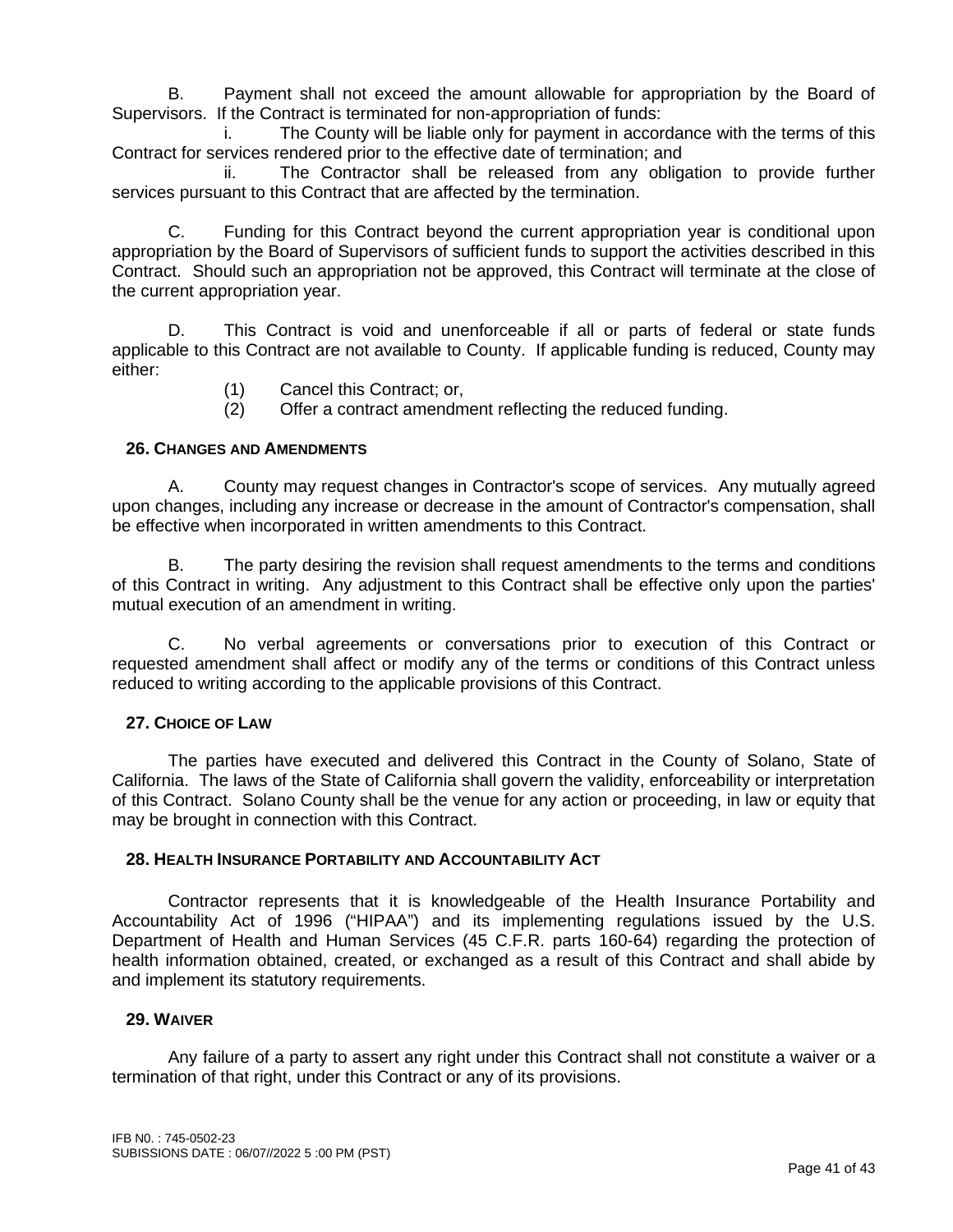## **30. CONFLICTS IN THE CONTRACT DOCUMENTS**

The Contract documents are intended to be complementary and interpreted in harmony so as to avoid conflict. In the event of conflict in the Contract documents, the parties agree that the document providing the highest quality and level of service to the County shall supersede any inconsistent term in these documents.

## **31. FAITH BASED ORGANIZATIONS**

A. Contractor agrees and acknowledges that County may make funds available for programs or services affiliated with religious organizations under the following conditions: (a) the funds are made available on an equal basis as for programs or services affiliated with non-religious organizations; (b) the program funded does not have the substantial effect of supporting religious activities; (c) the funding is indirect, remote, or incidental to the religious purpose of the organization; and (d) the organization complies with the terms and conditions of this Contract.

B. Contractor agrees and acknowledges that County may not make funds available for programs or services affiliated with a religious organization (a) that has denied or continues to deny access to services on the basis of any protected class; (b) will use the funds for a religious purpose; (c) will use the funds for a program or service that subjects its participants to religious education.

C. Contractor agrees and acknowledges that all recipients of funding from County must: (a) comply with all legal requirements and restrictions imposed upon government-funded activities set forth in Article IX, section 8 and Article XVI, section 5 of the California Constitution and in the First Amendment to the United States Constitution; and (b) segregate such funding from all funding used for religious purposes.

#### **32. PRICING**

Should Contractor, at any time during the term of this Contract, provide the same goods or services under similar quantity, terms and conditions to one or more counties in the State of California at prices below those set forth in this Contract, then the parties agree to amend this Contract so that such lower prices shall be extended immediately to County for all future services.

#### **33. USE OF PROVISIONS, TERMS, CONDITIONS AND PRICING BY OTHER PUBLIC AGENCIES**

Contractor and County agree that the terms of this Contract may be extended to any other public agency located in the State of California, as provided for in this section. Another public agency wishing to use the provisions, terms, and pricing of this Contract to contract for equipment and services comparable to that described in this Contract shall be responsible for entering into its own contract with Contractor, as well as providing for its own payment provisions, making all payments, and obtaining any certificates of insurance and bonds that may be required. County is not responsible for providing to any other public agency any documentation relating this Contract or its implementation. Any public agency that uses provisions, terms, or pricing of this Contract shall by virtue of doing so be deemed to indemnify and hold harmless County from all claims, demands, or causes of actions of every kind arising directly or indirectly with the use of this Contract. County makes no guarantee of usage by other users of this Contract nor shall the County incur any financial responsibility in connection with any contracts entered into by another public agency. Such other public agency shall accept sole responsibility for placing orders and making payments to Contractor.